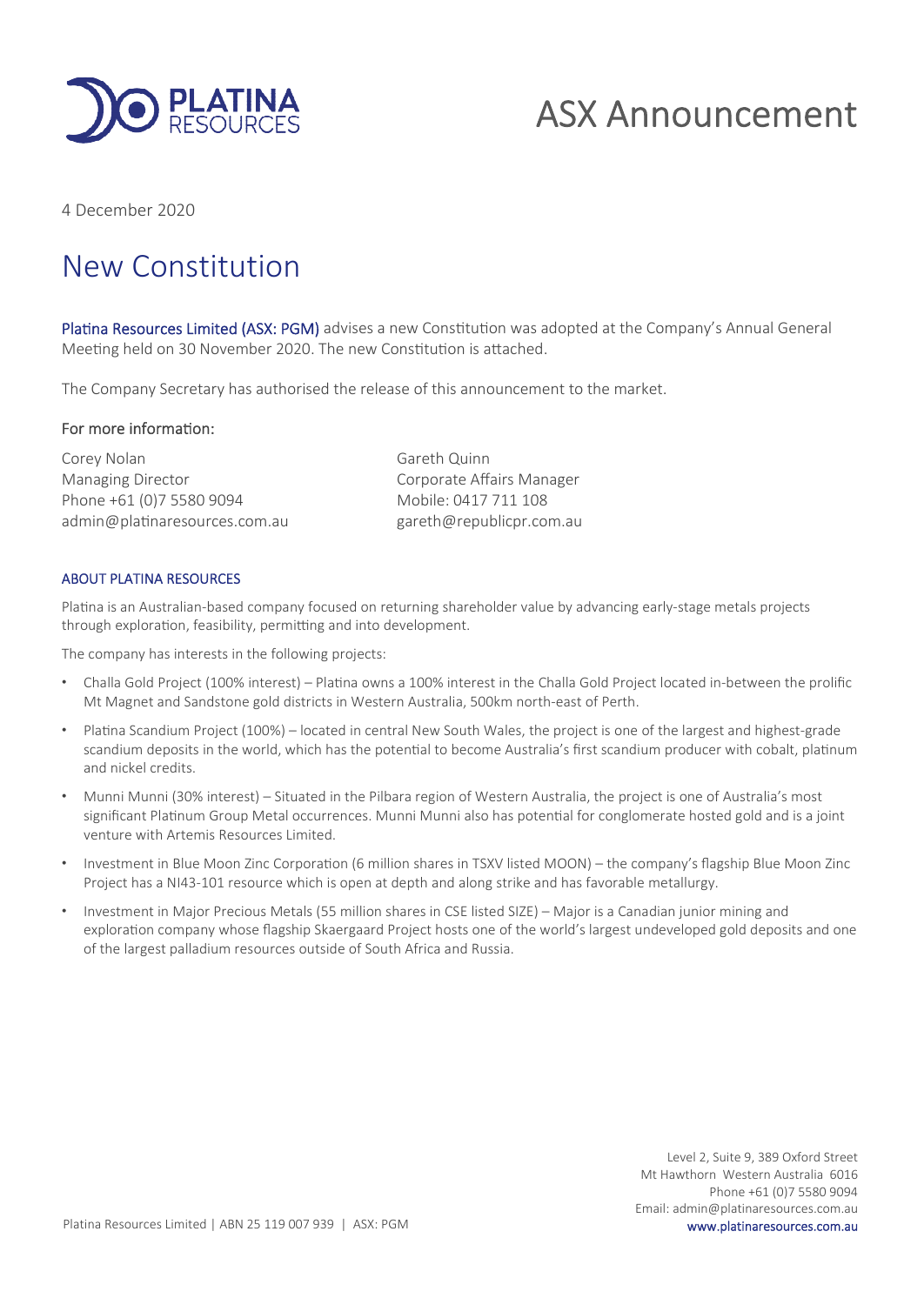# Constitution of Platina Resources Limited ACN 119 007 939

*Corporations Act 2001* (Cth)

A Company Limited by Shares

Adopted by Special Resolution of the members on 30 November 2020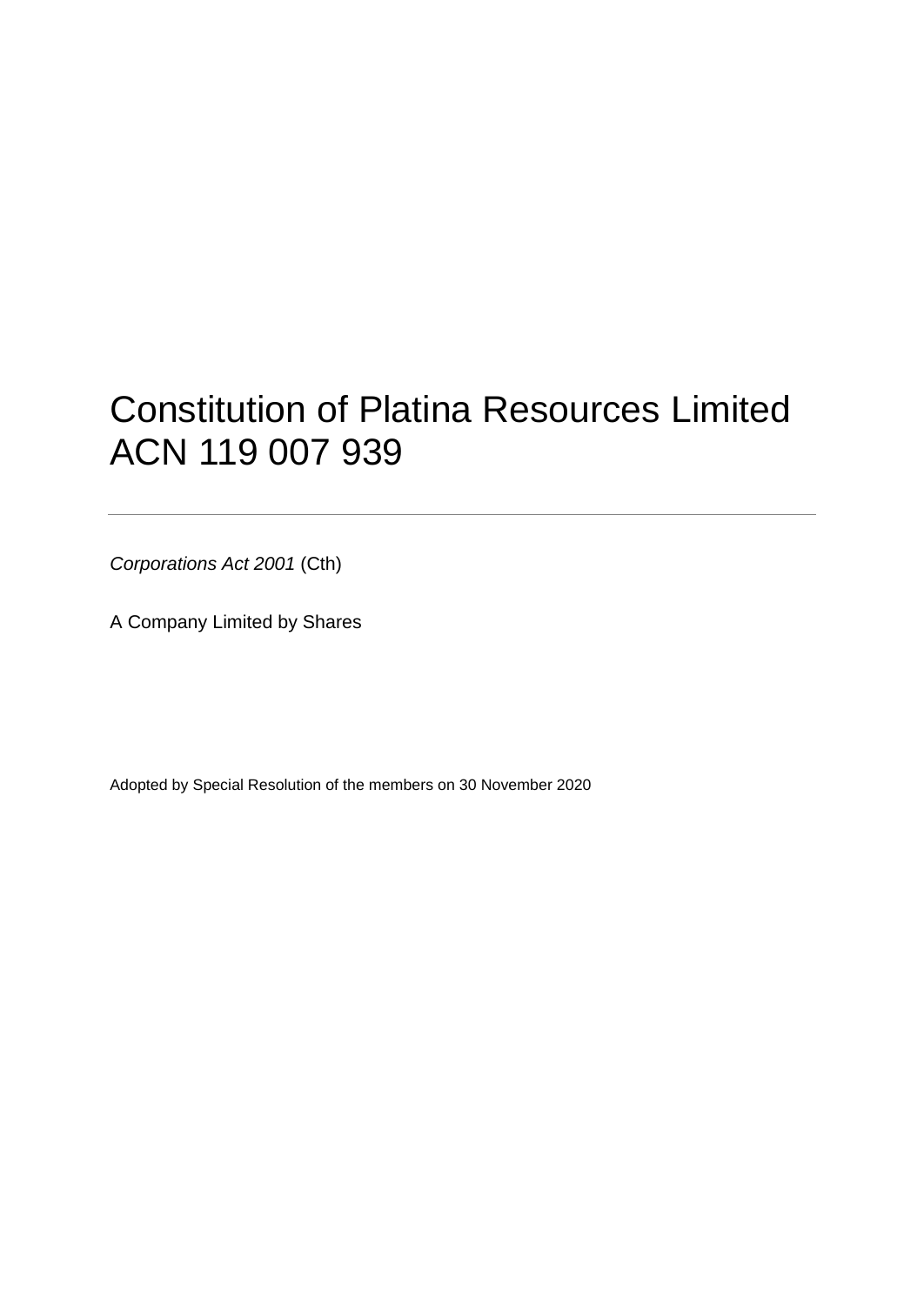# **Table of Contents**

| 1.             |                                                                           |  |
|----------------|---------------------------------------------------------------------------|--|
| 2.             |                                                                           |  |
| 3.             |                                                                           |  |
| 4.             |                                                                           |  |
| 5.             |                                                                           |  |
| 6.             |                                                                           |  |
| 7 <sub>1</sub> |                                                                           |  |
| 8.             |                                                                           |  |
| 9.             |                                                                           |  |
| 10.            |                                                                           |  |
| 11.            |                                                                           |  |
| 12.            |                                                                           |  |
| 13.            |                                                                           |  |
| 14.            |                                                                           |  |
| 15.            |                                                                           |  |
| 16.            |                                                                           |  |
| 17.            |                                                                           |  |
| 18.            |                                                                           |  |
| 19.            |                                                                           |  |
| 20.            |                                                                           |  |
| 21.            |                                                                           |  |
| 22.            |                                                                           |  |
| 23.            |                                                                           |  |
| 24.            |                                                                           |  |
| 25.            |                                                                           |  |
| 26.            |                                                                           |  |
| 27.            |                                                                           |  |
| 28.            |                                                                           |  |
| 29.            |                                                                           |  |
| 30.            |                                                                           |  |
| 31.            |                                                                           |  |
| 32.            |                                                                           |  |
| 33.            |                                                                           |  |
| 34.            |                                                                           |  |
| 35.            | Qualification of Directors, Alternate Directors and Associate Directors28 |  |
| 36.            |                                                                           |  |
| 37.            |                                                                           |  |
| 38.            |                                                                           |  |
| 39.            |                                                                           |  |
| 40.            |                                                                           |  |
| 41.            |                                                                           |  |
| 42.            |                                                                           |  |
| 43.            |                                                                           |  |
| 44.            |                                                                           |  |
| 45.            |                                                                           |  |
| 46.            |                                                                           |  |
| 47.            |                                                                           |  |
| 48.            |                                                                           |  |
| 49.            |                                                                           |  |
| 50.            |                                                                           |  |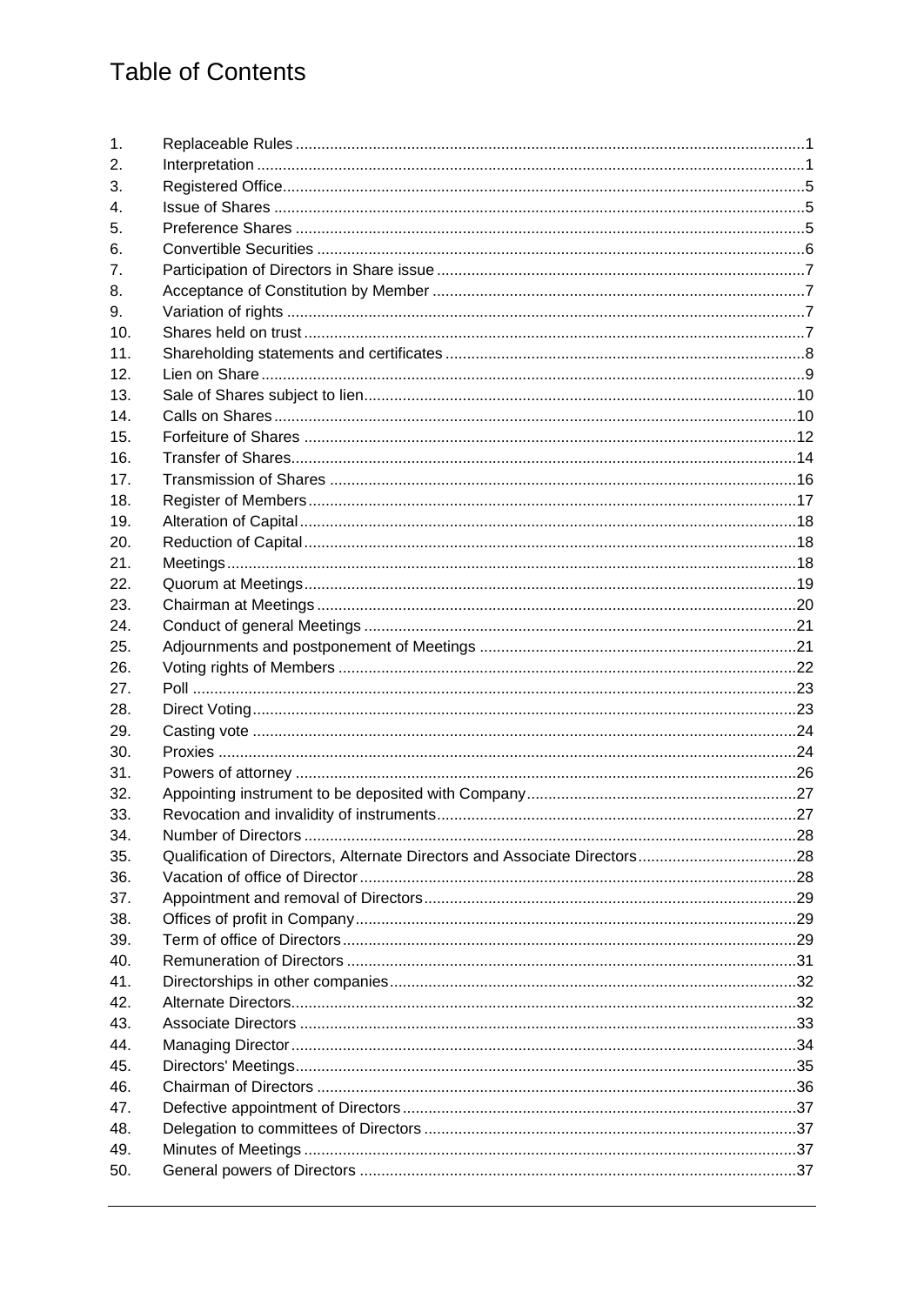# **Table of Contents**

| 51. |                                                                                                                        |  |
|-----|------------------------------------------------------------------------------------------------------------------------|--|
| 52. |                                                                                                                        |  |
| 53. |                                                                                                                        |  |
| 54. |                                                                                                                        |  |
| 55. |                                                                                                                        |  |
| 56. |                                                                                                                        |  |
| 57. |                                                                                                                        |  |
| 58. |                                                                                                                        |  |
| 59. |                                                                                                                        |  |
| 60. |                                                                                                                        |  |
| 61. |                                                                                                                        |  |
| 62. |                                                                                                                        |  |
| 63. |                                                                                                                        |  |
| 64. |                                                                                                                        |  |
| 65. |                                                                                                                        |  |
| 66. |                                                                                                                        |  |
| 67. |                                                                                                                        |  |
| 68. |                                                                                                                        |  |
| 69. |                                                                                                                        |  |
| 70. |                                                                                                                        |  |
| 71. |                                                                                                                        |  |
| 72. | 49. مستقدم المستقدم المستقدم المستقدم المستقدم المستقدم المستقدم المستقدم المستقدم المستقدم المستقدم المستقدم المستقدم |  |
| 73. |                                                                                                                        |  |
| 74. |                                                                                                                        |  |
| 75. |                                                                                                                        |  |
| 76. |                                                                                                                        |  |
| 77. |                                                                                                                        |  |
| 78. |                                                                                                                        |  |
| 79. |                                                                                                                        |  |
| 80. |                                                                                                                        |  |
| 81. |                                                                                                                        |  |
| 82. |                                                                                                                        |  |
| 83. |                                                                                                                        |  |
| 84. |                                                                                                                        |  |
| 85. |                                                                                                                        |  |
| 86. |                                                                                                                        |  |
| 87. |                                                                                                                        |  |
|     |                                                                                                                        |  |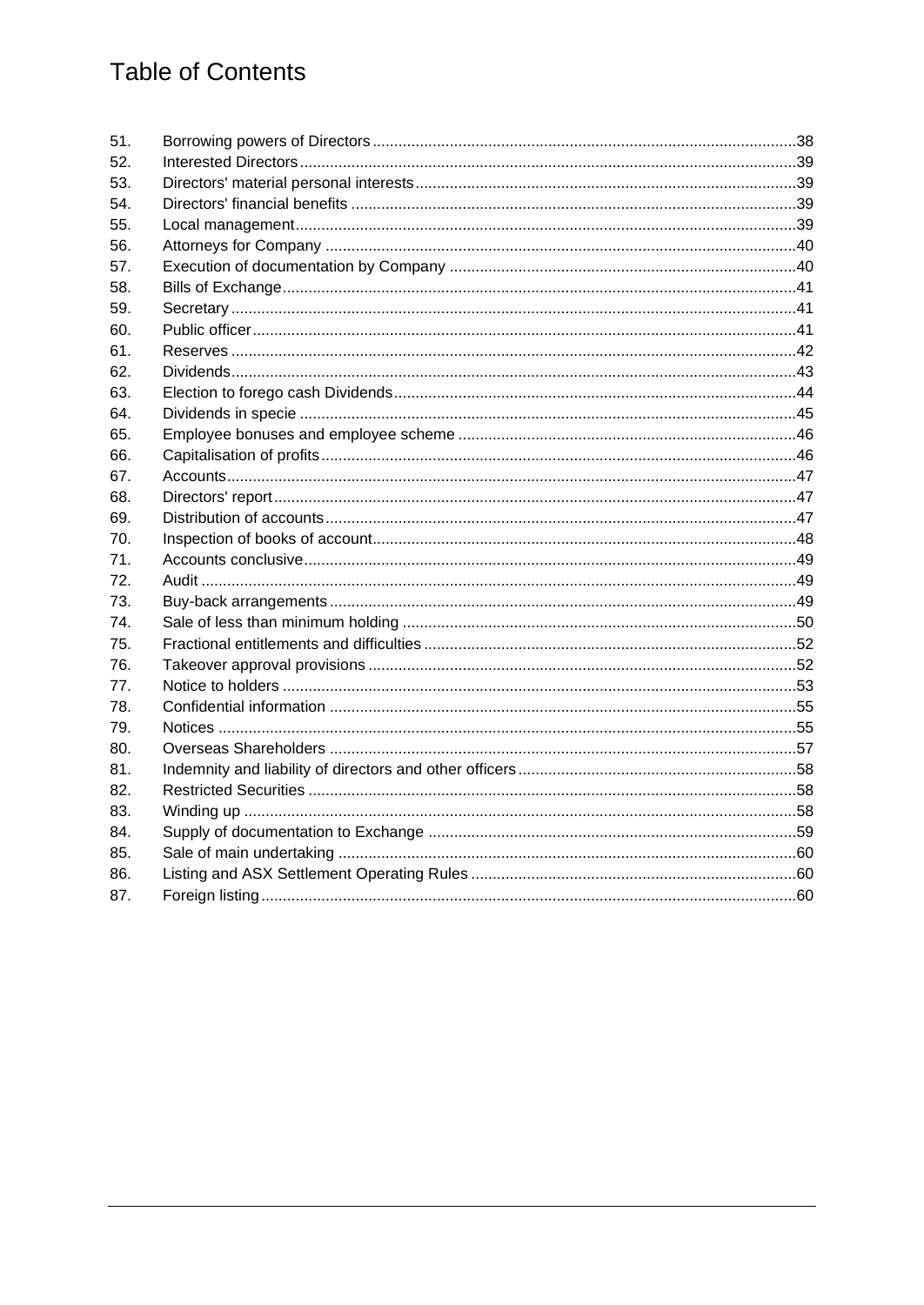#### **Constitution of Platina Resources Limited ACN 119 007 939**

#### **1. Replaceable Rules**

The provisions of the Corporations Act relating to a company's internal management which are described as replaceable rules do not apply to the Company.

#### **2. Interpretation**

<span id="page-4-0"></span>2.1 In this Constitution, unless a contrary intention appears:

**ASIC** means the Australian Securities and Investments Commission.

**ASTC - Regulated Transfer** has the meaning given under regulation 1.0.02 of the Corporations Regulations (refer also to rule 2.10.1 and rule 2.13.1 of the ASX Settlement Operating Rules).

**ASX Settlement Operating Rules** means the settlement rules of the SCH.

**Auditor** means the auditor of the Company from time to time.

**Business Days** has the meaning given to it in the Listing Rules.

**Call Notice** means a notice given under Rule [15.1.](#page-15-0)

**Capital** or **Share Capital** means the Capital for the time being issued for the purposes of the Company.

**CHESS** has the meaning given in the ASX Settlement Operating Rules.

**CHESS holding** has the meaning given to it in the ASX Settlement Operating Rules.

**Claim** means any threat, claim or proceedings brought or made by a person against another person relating to or arising from any action, claim, Cost, demand, Damage, debt, expense, Liability, Loss, cause of action or proceeding of any kind, howsoever arising.

**Company** means Platina Resources Limited ACN 119 007 939.

**Constitution** means this Constitution as amended or added to from time to time.

**Corporate Representative** means an individual appointed as a Representative of a body corporate member of the Company under section 250D of the Corporations Act.

**Corporations Act** means the *Corporations Act 2001* (Cth).

**Corporations Regulations** means the *Corporations Regulations 2001* (Cth) as made under the Corporations Act as amended or replaced from time to time.

**Cost** includes any cost, charge, expense, outgoing, payment or other expenditure of any nature whatsoever including all legal fees on a full indemnity basis, and whether calculated on a time charge basis or otherwise.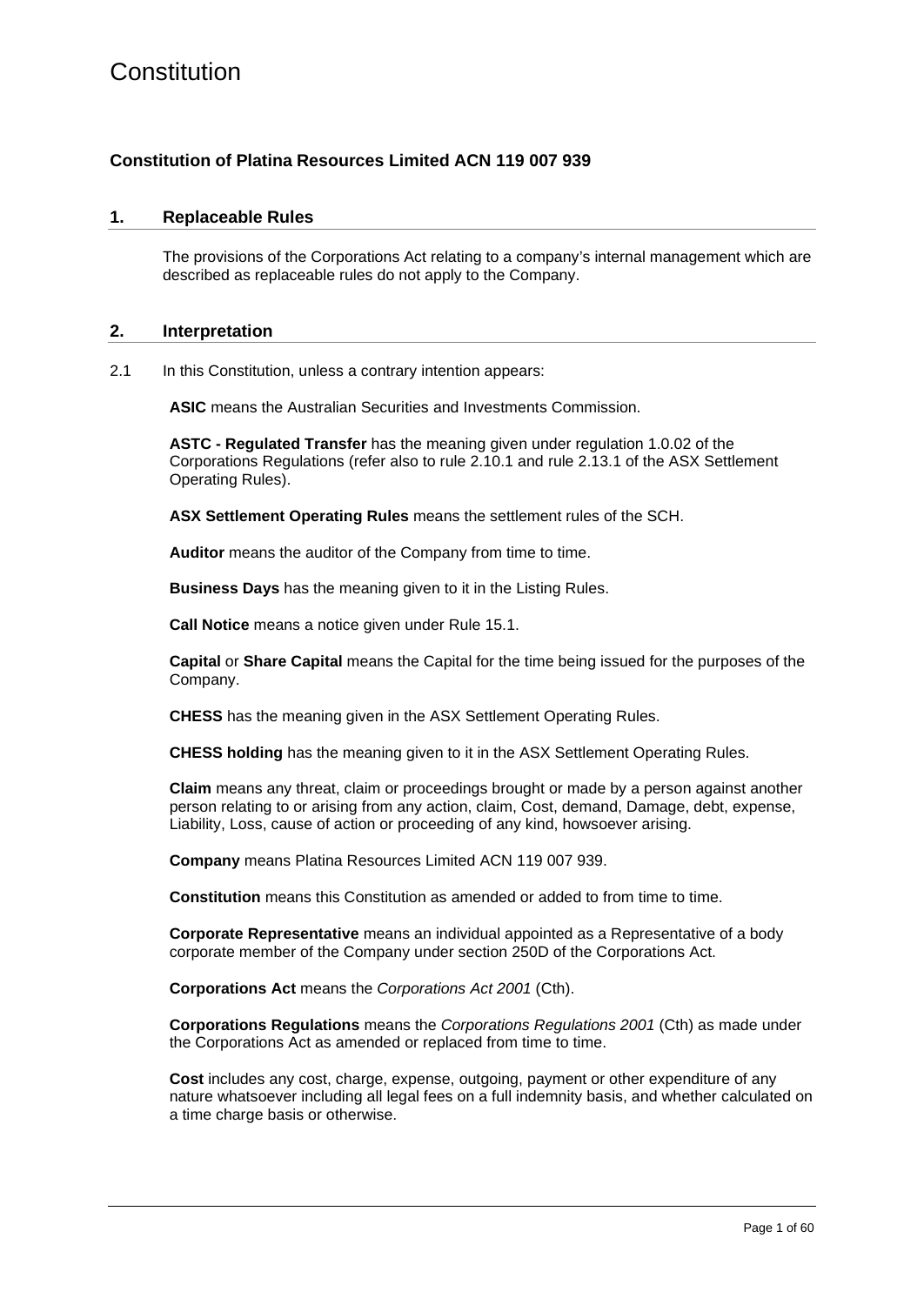**Damage** includes any award, Cost, damage, expense, injunction, injury, judgment, liability, loss and order and includes any such damage suffered, incurred or sustained in connection with any Claim.

**Debenture** means debenture stock, bonds, notes and other securities and obligations of a corporation whether constituting a charge on its assets or not.

**Debt Securities** includes bonds, unsecured notes, unsecured deposit notes, mortgage debentures, mortgage debenture stock, Debentures, debenture stock and convertible unsecured notes as those terms are defined from time to time in the Listing Rules.

**Director** means any person acting as a director of the Company, regardless of that person's title.

**Directors** or **Board** means the whole or any number of the Directors of the Company for the time being assembled at a meeting of Directors, being not less than a quorum, or such one or more of them as shall have authority to act for the Company.

**Directors' Report** means a report referred to in part 2M.3 of the Corporations Act.

**Dispose** has the meaning given to it in the Listing Rules. A reference to **Disposal** has a corresponding meaning.

**Dividend** includes distribution of profit by way of a bonus issue of Shares.

**Equity** means the amount by which the Company's assets exceed the Company's liabilities in accordance with section 254T of the Corporations Act.

**Equity Securities** means shares (including preference shares), stock, stock units, units, and rights to or options to subscribe for any of the foregoing.

**Exchange** means ASX Limited ACN 008 624 691.

**Executive Director** includes any Director of the Company or of a subsidiary of the Company who is retained or otherwise acts in an executive capacity.

**Financial Report** has the meaning given to it in section 9 of the Corporations Act.

**Financial Statements** has the meaning given to it in section 9 of the Corporations Act.

**Home Branch** means a branch of the Exchange designated as such by the Exchange for administrative purposes.

**Issuer Sponsored Holding** has the meaning given to it in the ASX Settlement Operating Rules.

**Joint Holders** means two or more persons holding any Share in the Capital of the Company, whatever their interest may be in that Share.

**Liabilities** means any and all liabilities, debts or obligations, quantified or unquantified, whether actual or contingent, present or future, qualified or unqualified or incurred jointly or severally with any other person. A reference to **Liability** has a corresponding meaning.

**Listed** means admitted to the Official List of the Exchange.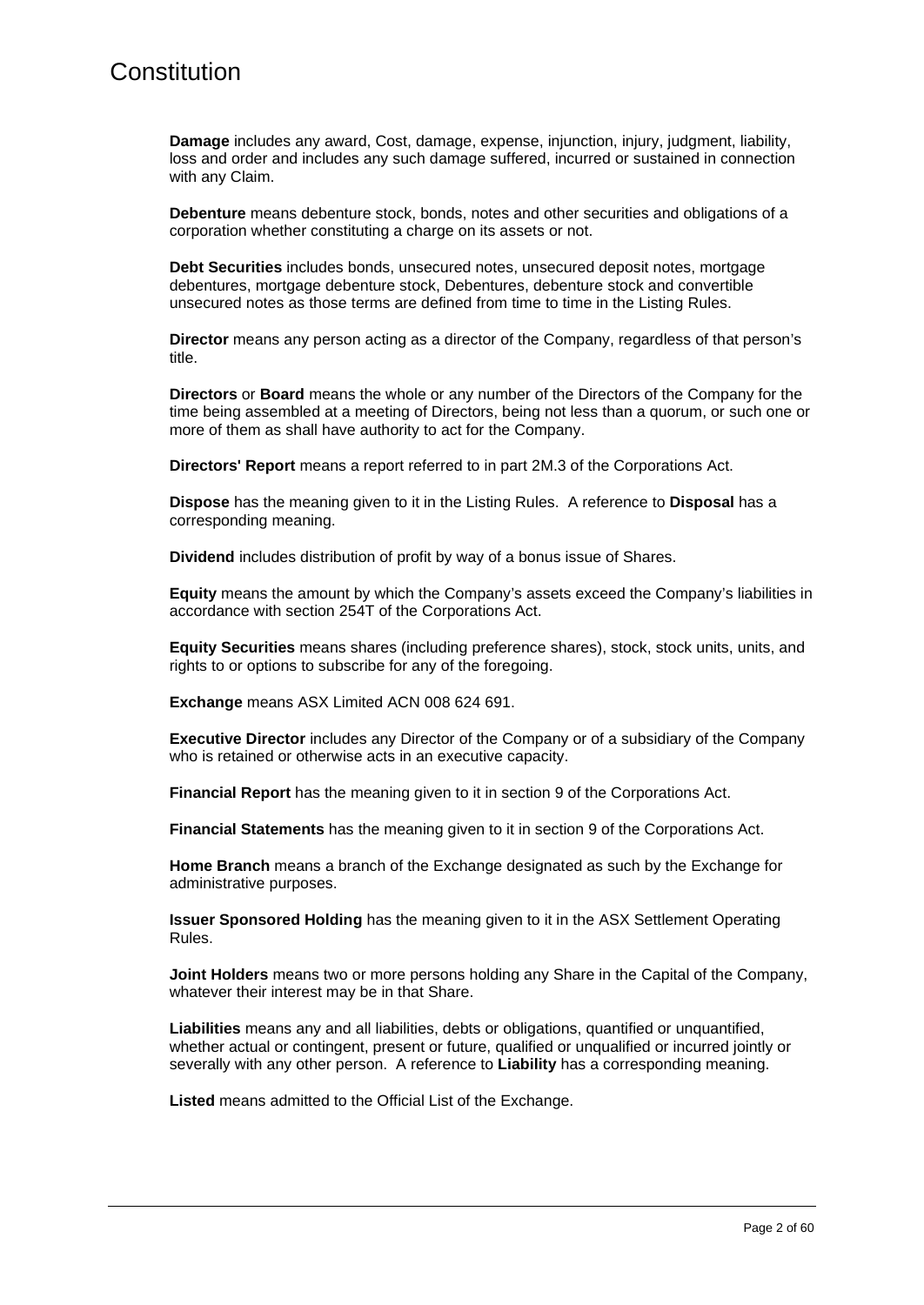**Listing Rules** or **LR** means the Listing Rules of the Exchange and any other rules of the Exchange which are applicable while the Company is admitted to the Official List of the Exchange, each as amended or replaced from time to time, except to the extent of any expressed written waiver by the Exchange.

**Loss** means any and all losses (including loss of profit and loss of expected profit), claims, actions, liabilities, damages, expenses, diminution in value or deficiencies of any kind (whether indirect, consequential or otherwise and whether known or asserted on or before Completion) including all (on a full indemnity basis) and other expenses reasonably incurred in connection with investigating or defending any claims or actions and a reference to **Losses** has a corresponding meaning.

**Managing Director** means any person appointed as such under Rule [44](#page-37-0) and includes any Acting Managing Director.

**Marketable Parcel** means marketable parcel as defined in the Listing Rules.

**Meeting** means a duly constituted meeting of Members, or a class of Members, and being either:

- (a) an annual general meeting; or
- (b) a general meeting.

**Member** means a person who is registered for the time being as a shareholder or stockholder in the Register of the Company, including the person's personal representatives and assigns.

**Month** means a calendar month.

**Notice** means any notice of a general meeting of Members or class of Members and any explanatory memorandum or other documents accompanying any such notice.

**Office** means the registered office for the time being of the Company.

**Officer** has the meaning given in section 9 of the Corporations Act.

**Official List** means the official list of the Exchange.

**Ordinary Shares** means ordinary Shares in the Capital of the Company.

**Paid** or **Paid up** means amounts paid and does not include amounts credited as paid or paid up.

**Prime Rate** means, in relation to any interest made payable on any sum under this Constitution, the rate charged from time to time by the bankers for the Company on overdraft accounts in excess of \$100,000.00.

**Proper ASTC Transfer** has the meaning given in regulation 1.0.02 of the Corporations Regulations.

**Register** means the Register of Members kept under the Corporations Act or the Listing Rules and, where appropriate, includes branch registers and sub-registers.

**Related Body Corporate** has the meaning given in section 50 of the Corporations Act.

**Restricted Securities** has the meaning given in the Listing Rules.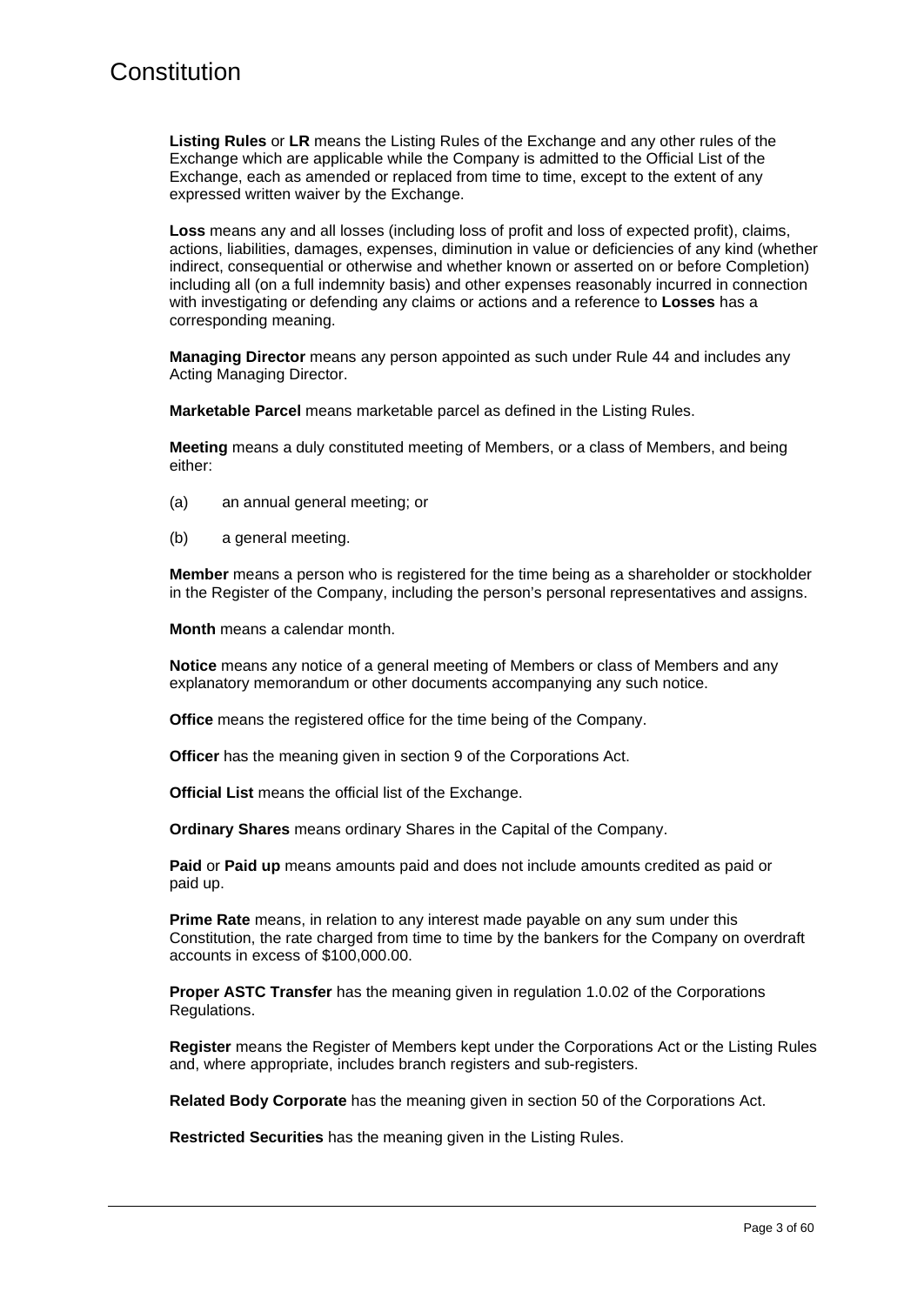**Rule** means a provision of this Constitution as amended or added to from time to time.

**SCH Register** means the facilities established by the SCH to record holdings of Securities of the Company in accordance with the ASX Settlement Operating Rules and includes both issuer sponsored and broker sponsored facilities.

**Secretary** means any person appointed to perform the duties of Secretary of the Company and includes the acting Secretary where appropriate.

**Securities** has the meaning given in section 9 of the Corporations Act.

**Securities Clearing House** or **SCH** means any securities clearing house approved by ASIC in Australia.

**Shares** means shares in the Capital of the Company and includes stock except where a distinction between shares and stock is expressed or implied.

**State** means the State of Queensland.

**Takeover Bid** has the meaning given in section 9 of the Corporations Act.

- 2.2 Terms used in this Constitution and not defined in Rule [2.1](#page-4-0) have the meaning given to them in the Corporations Act or the Listing Rules, as the case may be.
- 2.3 Unless the contrary intention appears, a reference in this Constitution to:
	- (a) a document includes any variation or replacement of it despite any change in the identity of the parties;
	- (b) one gender includes the others;
	- (c) the singular includes the plural and the plural includes the singular;
	- (d) a person, partnership, corporation, trust, association, joint venture, unincorporated body, government body or other entity includes any other of them;
	- (e) a clause, subclause or paragraph is to a clause, subclause or paragraph of this Constitution;
	- (f) a party to a document includes the party's executors, administrators, successors, substitutes (including a person who becomes a party by novation) and permitted assigns;
	- (g) any statute, ordinance, code or other law includes regulations and other instruments under any of them and consolidations, amendments, re-enactments or replacements of any of them;
	- (h) money is to Australian dollars, unless otherwise stated; and
	- (i) writing means printing, typewriting and all other means of representing or reproducing words in visible form, including handwriting.
- 2.4 Where, by a provision of this Constitution, a document including a notice is required to be signed, that requirement may be satisfied in relation to an electronic communication of the document in any manner permitted by law or by any State or Commonwealth law relating to electronic transmissions (including electronic signature) or in any other manner approved by the Directors.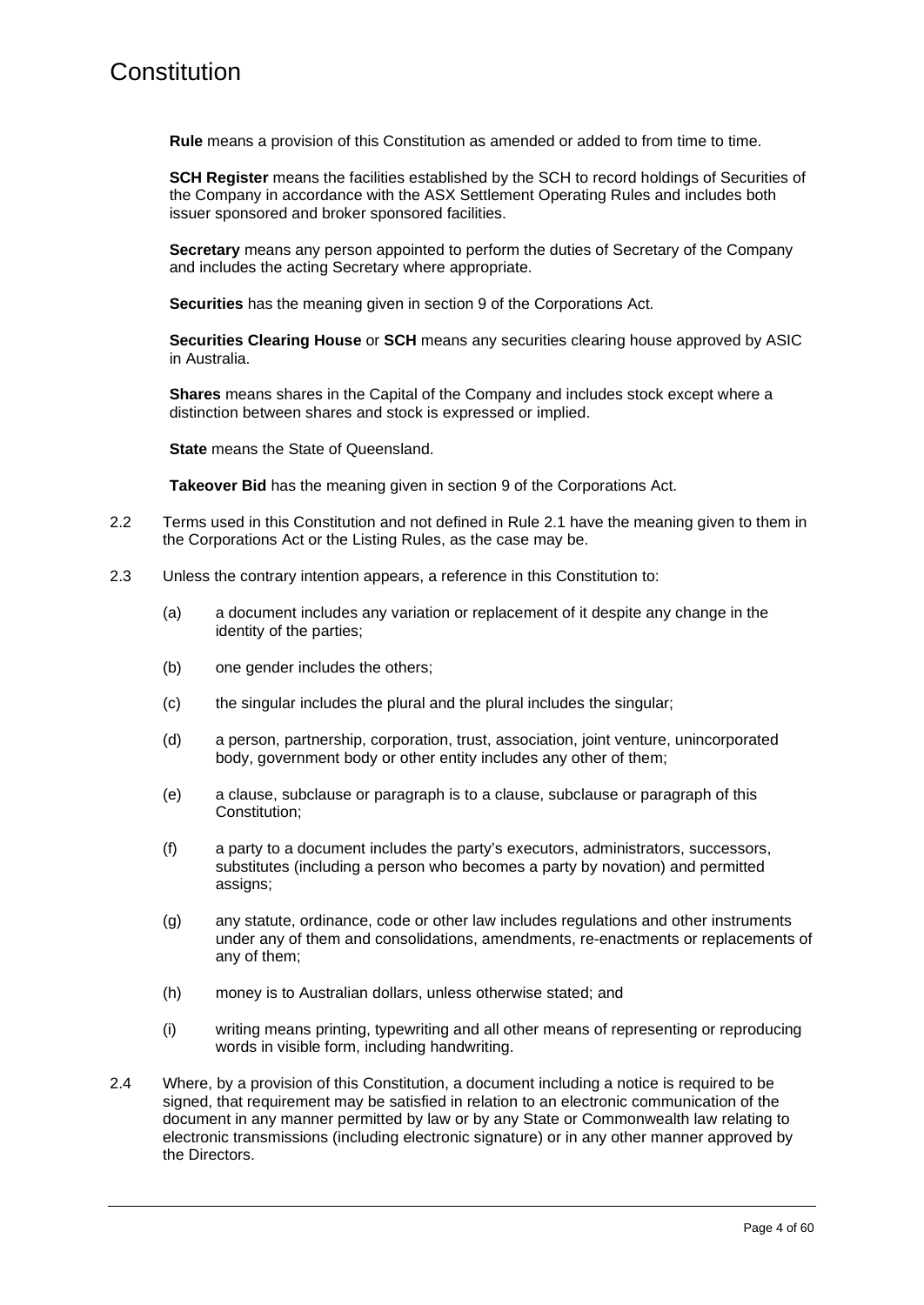- 2.5 The words include, including, such as, for example and similar expressions are not to be construed as words of limitation.
- 2.6 Where a word or expression is given a particular meaning, other parts of speech and grammatical forms of that word or expression have a corresponding meaning.
- 2.7 Headings, any table of contents or index and references to provisions of the Listing Rules and the ASX Settlement Operating Rules are for convenience only and do not affect the interpretation of this Constitution.

#### **3. Registered Office**

The Directors shall determine the place of the Office.

#### <span id="page-8-0"></span>**4. Issue of Shares**

- <span id="page-8-1"></span>4.1 Subject to the provisions of this Constitution, all matters relating to the issue of Shares shall be under the control of the Directors who may issue, allot or otherwise dispose of the same to such person or persons on such terms and conditions and with such rights and privileges attached and at such times as the Directors may think fit.
- 4.2 Subject to the provisions of this Constitution and any resolution passed in accordance with Rule [19,](#page-21-0) the Directors may issue new Shares with or without any special conditions, preferences or priority either as to Dividends or Capital or both and with any other special rights or advantages. In the absence of any special conditions or rights, such new Shares when issued shall be held on the same conditions as if they had been Ordinary Shares in the original Capital, and shall be subject to the provisions of this Constitution that relate to Ordinary Shares in the Company.
- 4.3 Where the Company is Listed, any allotment of Shares or other Securities in the Company and dispatch of certificates (or list of allotments to the Member's uncertificated account, as the case may be) shall take place in the manner prescribed in the Listing Rules.
- 4.4 Where the Company is Listed, the Company shall only be entitled to issue such Securities as permitted under the Listing Rules.

[See LR 6.2]

#### **5. Preference Shares**

- 5.1 Subject to the Corporations Act and without prejudice to any special rights previously conferred on the holders of any existing Shares or classes of Shares the Directors may issue any Shares:
	- (a) with a preferential, deferred or qualified right to Dividends, or in the distribution of assets of the Company, or both;
	- (b) subject to Rule [5.3,](#page-9-0) with a special or qualified right of voting or without a right of voting; or
	- (c) with any other special privileges or advantages over or equally with any Shares previously issued or then about to be issued,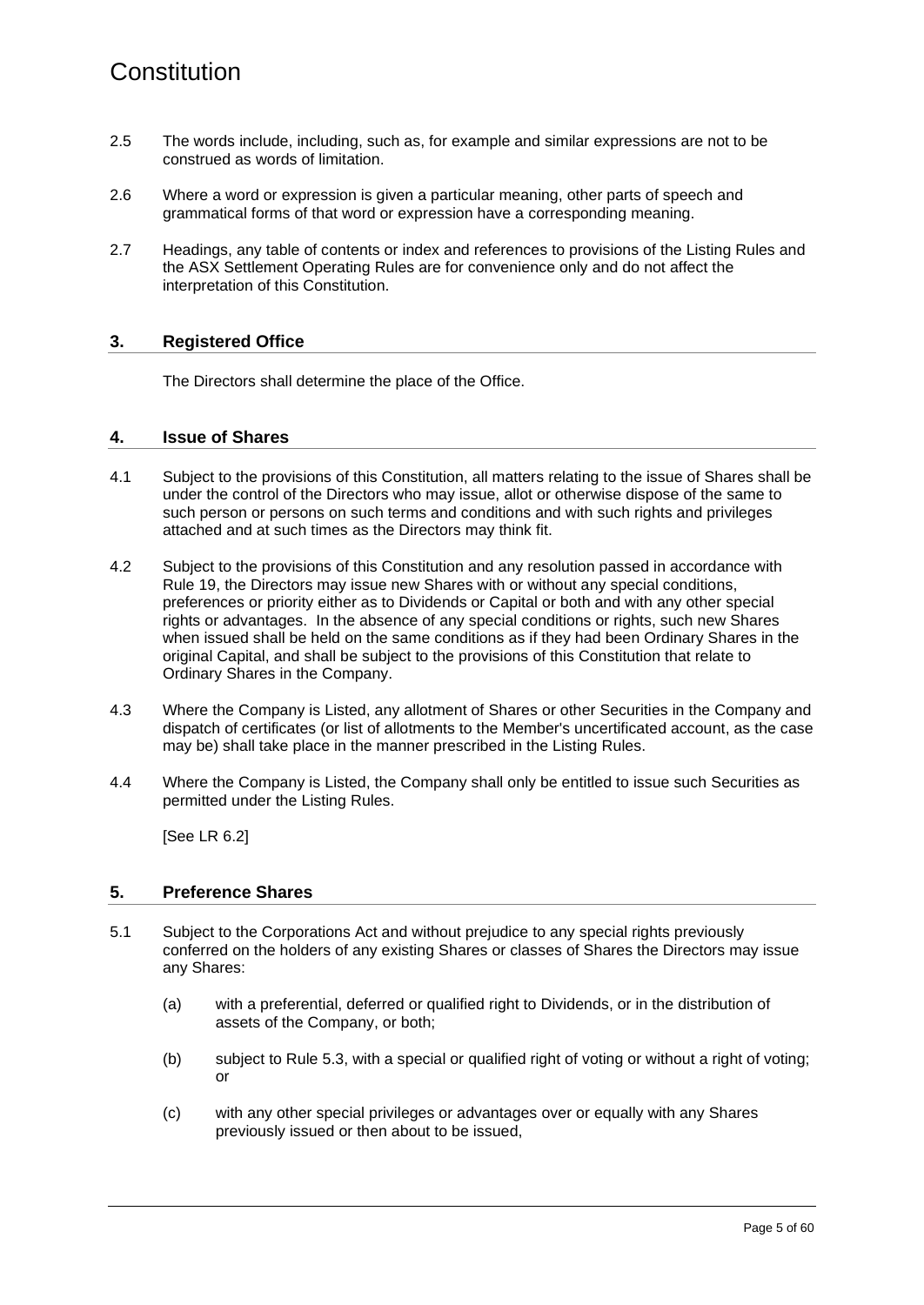subject to any conditions or provisions and on such terms as the Directors shall determine. Any preference Share may be issued on the terms that it is or at the option of the Company is liable to be redeemed.

- 5.2 If a Company has preference Shares on issue, the holders of the preference Shares shall have the same rights as the holders of Ordinary Shares to:
	- (a) receive notices, reports and Financial Statements; and
	- (b) attend Meetings of the Company.

[See LR 6.7]

- <span id="page-9-0"></span>5.3 Preference shareholders shall have no voting rights at any Meeting of the Company other than:
	- (a) during a period when all or part of a Dividend in respect of the preference Share is in arrears;
	- (b) on a proposal to reduce the Capital of the Company;
	- (c) on a resolution to approve the terms of a buy-back agreement;
	- (d) on a proposal that affects rights attaching to preference Shares;
	- (e) on a proposal to wind up the Company;
	- (f) on a proposal for the disposal of the whole of the Company's property, business and undertaking; or
	- (g) during the winding up of the Company.

[See LR 6.3 and 6.4]

5.4 Where the Company is Listed, preference shareholders shall be entitled to a Dividend determined in accordance with the Listing Rules.

[See LR 6.5]

5.5 Preference shareholders shall also be entitled to a return of Capital in preference to the holders of Ordinary Shares in the Company when the Company is wound up.

[See LR 6.6]

#### **6. Convertible Securities**

Without prejudice to any of the powers of the Directors conferred by Rule [4,](#page-8-0) the Directors may create and issue any Equity Securities or Debt Securities (**Convertible Securities**) on the following terms:

- (a) they are or may become convertible into Ordinary Shares;
- (b) the Directors may issue Ordinary Shares to the holders of Convertible Securities under the terms of issue; and
- (c) such other terms as the Directors may decide.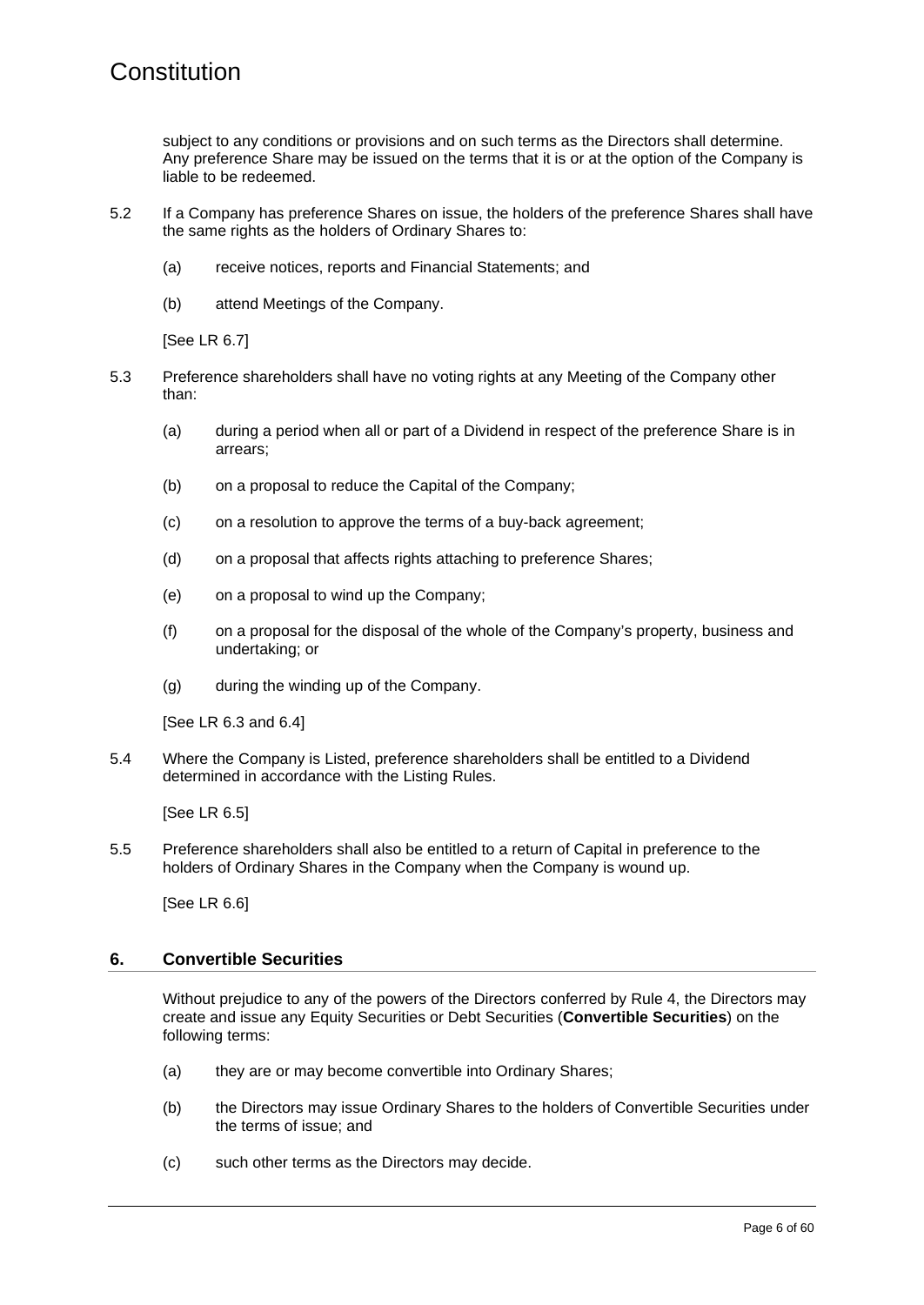#### **7. Participation of Directors in Share issue**

Where the Company is Listed, a Director of the Company or any person who would be regarded for the purposes of division 2 of part 1.2 of the Corporations Act as being an associate of any Director may only participate (directly or indirectly) in an issue by the Company of Securities with rights of conversion to equity as permitted by the Listing Rules.

[See Chapter 10 of the LR generally]

#### **8. Acceptance of Constitution by Member**

A person who becomes a Member agrees to observe and perform the provisions of the Constitution and any regulations or by-laws which may be made under the Constitution.

#### <span id="page-10-0"></span>**9. Variation of rights**

- 9.1 If at any time the share Capital is divided into different classes of Shares, preference Capital (other than redeemable preference Capital) shall not be repaid, and the rights attached to any class of Shares (unless otherwise provided by the terms of issue of the Shares of that class) shall not at any time, be varied without:
	- (a) the consent in writing of the holders of 75% of the issued Shares of that class; or
	- (b) the sanction of a special resolution passed at a separate Meeting of the holders of the Shares of that class (**Class Meeting**).
- 9.2 At any Class Meeting:
	- (a) the quorum shall be persons holding or representing by proxy 25% of the nominal amount of the varied issued Shares of the class;
	- (b) Any holders of Shares of that class present in person or by proxy at a Class Meeting may demand a poll,

but otherwise the provisions of this Constitution dealing with Meetings shall apply.

- 9.3 The rights conferred on the holders of the Shares of any class issued with preferred or other rights shall not unless expressly provided by the terms of issue of the Shares of that class, be deemed to be varied by the creation or issue of further Shares ranking equally with those Shares.
- 9.4 The issue of Securities ranking in priority to, or any conversion of existing Securities to Securities ranking equally or in priority to an existing class of preference Shares shall be deemed a variation of the rights attached to that existing class of preference Shares.
- 9.5 The rights conferred on the holders of the Shares of any class shall be deemed to be varied by any special resolution to alter Rule [9.](#page-10-0)

#### **10. Shares held on trust**

- 10.1 The Company will recognise the rights of the registered holder of any Share.
- 10.2 Even where the Company has notice of equitable, contingent, future, or partial interest in any Share or unit of a Share (**Beneficial Interest**), no person will be recognised by the Company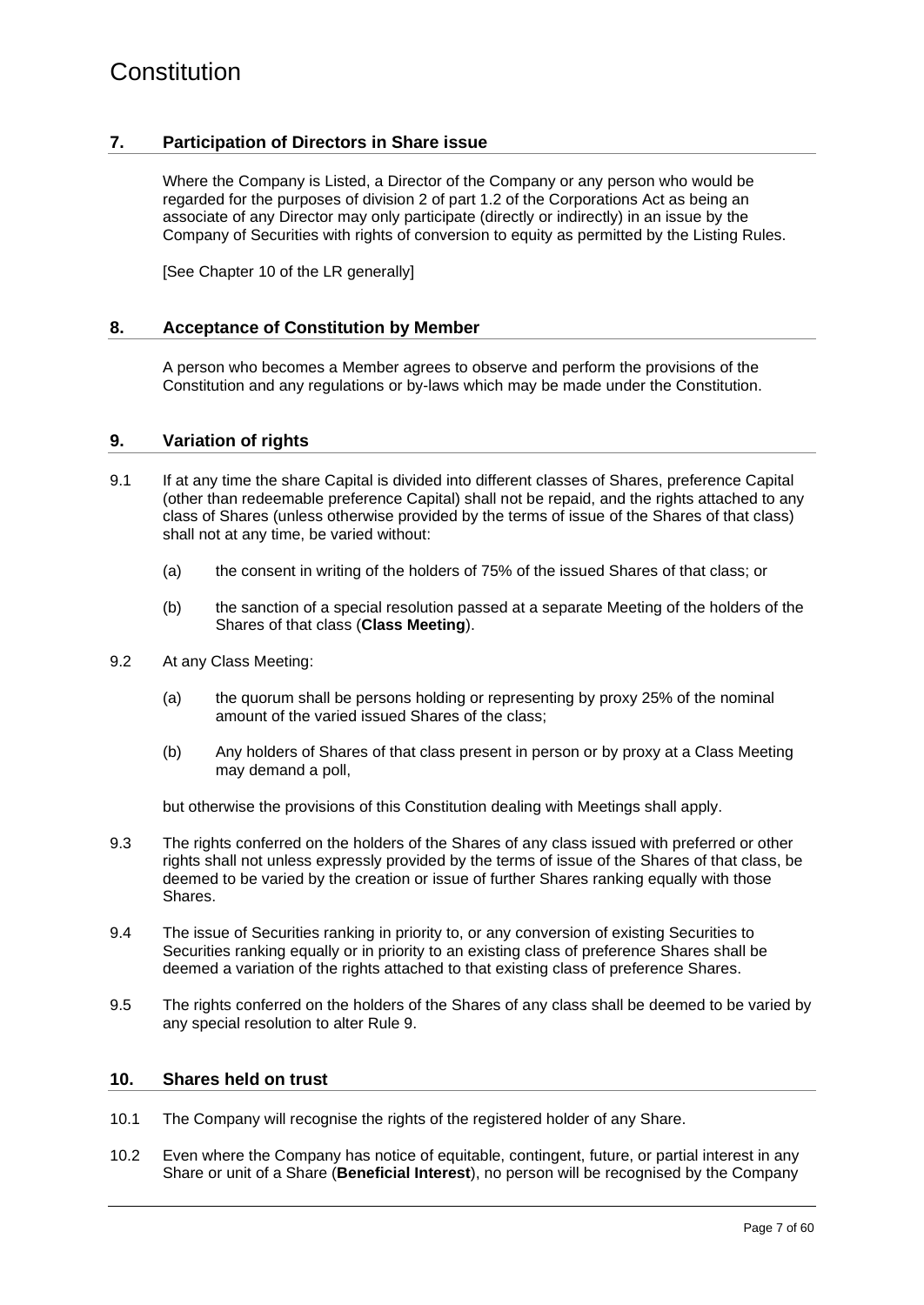as holding any Beneficial Interest and the Company will not be bound by or be compelled in any way to recognise any Beneficial Interest except as required by:

- (a) law;
- (b) this Constitution;
- (c) the ASX Settlement Operating Rules in the event that the Company is Listed; or
- (d) an order of a court of competent jurisdiction.

#### <span id="page-11-1"></span>**11. Shareholding statements and certificates**

- 11.1 Subject to Rules [11.3](#page-11-0) and [11.6,](#page-12-0) the Company will issue to every person whose name is entered as a Member in the Register either a holding statement or share certificate (as the case may be) issued in accordance with the Corporations Act, the Listing Rules and the ASX Settlement Operating Rules.
- 11.2 Where a Share or Shares are held jointly by several persons the Company will only be required to issue one holding statement or certificate, and delivery of a holding statement or certificate for a Share to one of several Joint Holders shall be sufficient delivery to all Joint Holders.
- <span id="page-11-0"></span>11.3 The Company shall renew any share certificate which becomes worn out, defaced, lost or destroyed at the time and in the manner required by the provisions of Corporations Act.
- 11.4 The Company shall:
	- (a) register all:
		- (1) proper ASTC Transfers; and
		- (2) paper-based registrable transfer forms;
	- (b) split certificates, renunciations and transfer forms;
	- (c) issue certificates and transmission receipts;
	- (d) effect conversions between sub-registers;
	- (e) mark or note transfer forms; and
	- (f) where the Company is Listed, do those other matters referred to in Listing Rule 8.14 of the Listing Rules,

without charge, except where the issue of certificates is to replace those lost or destroyed, or as otherwise permitted by Rule [16.4\(c\)](#page-18-0) or Listing Rule 8.14.1.

[See LR 8.14]

- 11.5 The Company shall issue within five Business Days a certificate in replacement of a certificate already issued only if:
	- (a) the certificate to be replaced is received by the Company for cancellation and is cancelled; or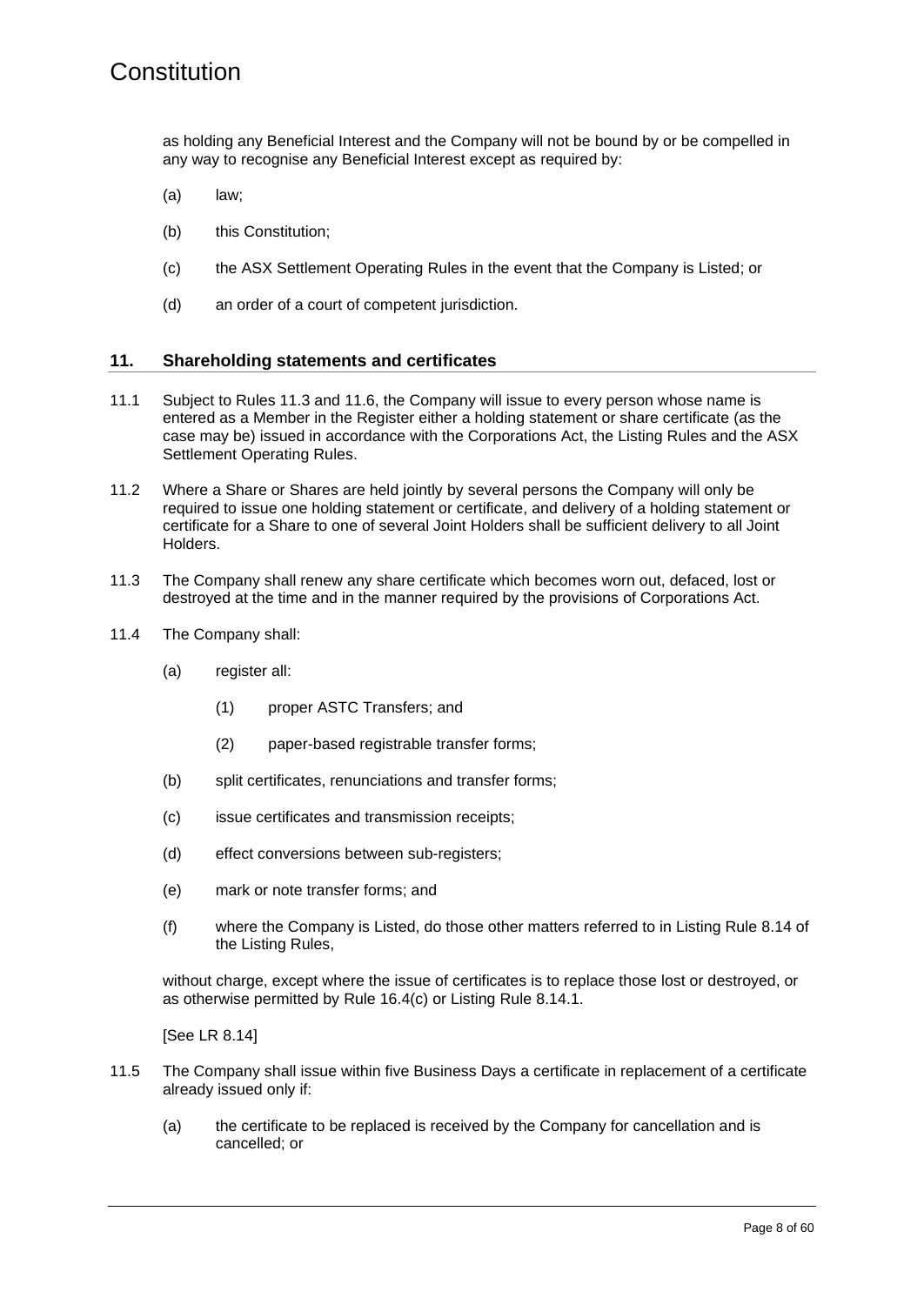(b) subject to Rule [11.3,](#page-11-0) satisfactory evidence has been received by the Company that the certificate previously issued has been lost or destroyed and has not been pledged, sold or otherwise disposed of.

A certificate issued to replace a certificate which has been lost or destroyed shall be clearly endorsed "issued in lieu of lost or destroyed certificate".

- <span id="page-12-0"></span>11.6 Despite the provisions of this Rule [11,](#page-11-1) the Company shall not be required to issue a certificate for Shares held by a Member and may cancel a certificate without issuing a replacement certificate where:
	- (a) this is permitted by the Corporations Act; or
	- (b) where the Company is Listed this is:
		- (1) permitted by the Listing Rules; or
		- (2) permitted by the ASX Settlement Operating Rules.
- 11.7 The provisions of the Listing Rules and the ASX Settlement Operating Rules shall regulate the manner in which the Company deals with the delivery up and cancellation of certificates for the purposes of converting the Securities to an SCH register.

#### **12. Lien on Share**

- <span id="page-12-1"></span>12.1 The Company shall have a first and paramount lien and charge for:
	- (a) unpaid calls and unpaid instalments (and reasonable interest and expenses payable) due in respect of the specific Shares registered in the name of each Member in respect of which such calls or instalments is or are due and unpaid respectively and on the proceeds of sale of such Shares;
	- (b) amounts (and corresponding reasonable interest and expenses payable) owed for acquiring Shares under an employee incentive scheme; and
	- (c) amounts (and corresponding reasonable interest and expenses payable) required by law to be Paid that have been Paid in respect of the Shares of a holder or a deceased former holder,

and the lien shall extend to the Shares and any Dividends from time to time declared in respect of such Shares.

- 12.2 The Directors may at any time declare any Share to be wholly or in part exempt from the provisions of this Rule.
- 12.3 The Company shall be entitled to take all reasonable steps considered necessary to protect its rights to any lien or charge created under this Rule.
- <span id="page-12-2"></span>12.4 Unless a contrary intention is expressly shown, the registration of a transfer shall operate as a waiver of the Company's lien (if any) on a Share, but notwithstanding any such waiver, the transferor shall remain liable to pay to the Company all money which, at the date of registration of the transfer, was payable by it to the Company in respect of the Share, but such liability shall cease on the Company receiving payment of all money outstanding in respect of the Share.
- 12.5 Where the Company is Listed, the provisions of Rule [12.1](#page-12-1) to Rule [12.4](#page-12-2) inclusive shall apply subject to the provisions of the ASX Settlement Operating Rules.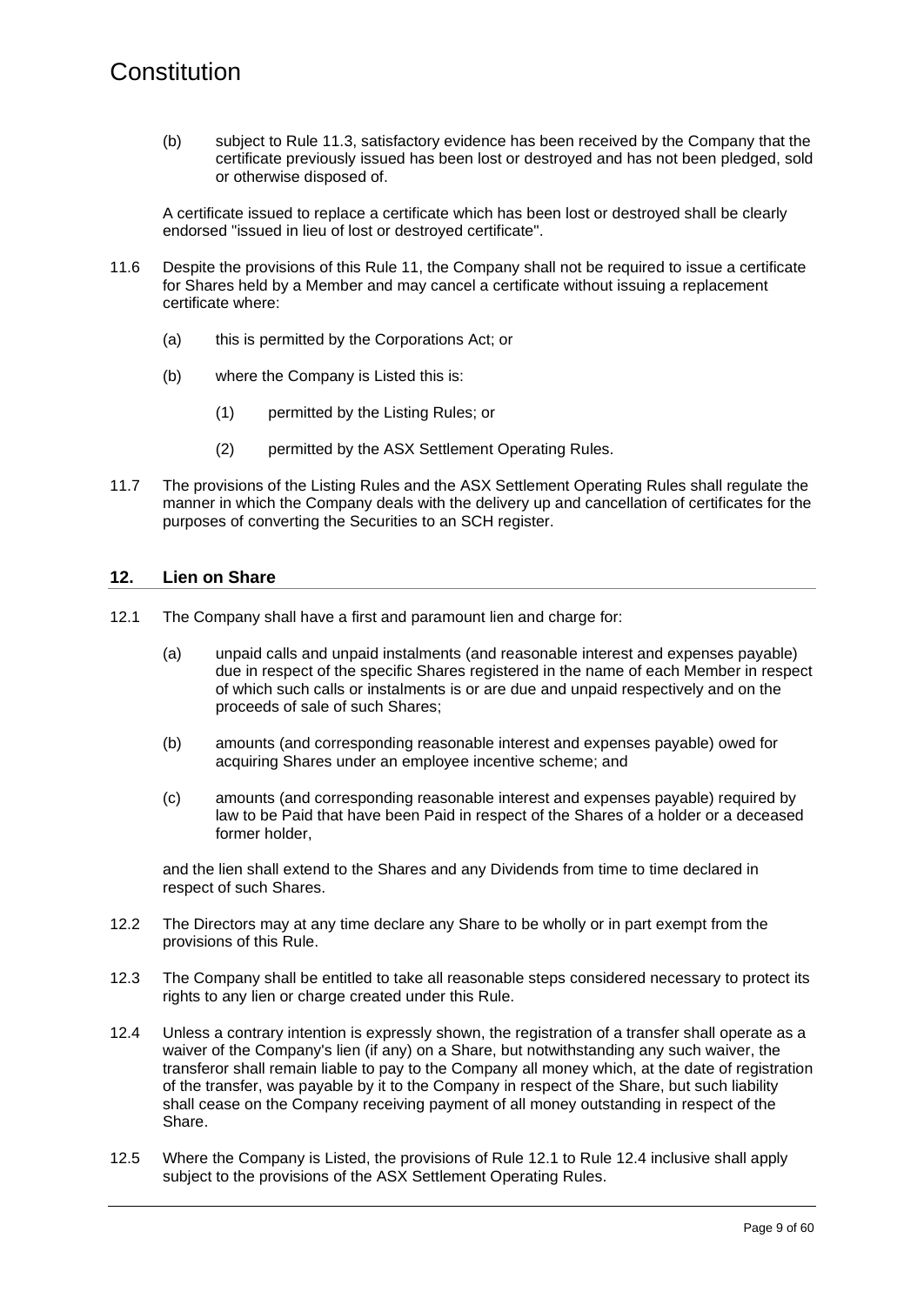#### **13. Sale of Shares subject to lien**

- 13.1 The Company may sell in such manner as the Directors think fit, any Shares on which the Company has a lien (**Lien Sale**), but no sale shall be made unless:
	- (a) there is unpaid money in respect of which the lien exists;
	- (b) a notice in writing stating and demanding payment of such money has been given to the registered holder for the time being of the Shares or the person entitled to the Shares by reason of the Member's death or bankruptcy; and
	- (c) a period of 14 days has elapsed since the giving of the notice.
- 13.2 The following shall apply to a Lien Sale:
	- (a) to give effect to any such sale the Directors may authorise any person to effect a transfer of the Shares sold to the relevant purchaser;
	- (b) the purchaser shall be registered as the holder of the Shares comprised in any such transfer, and it shall not be bound to see to the application of the purchase money, nor shall a purchaser's title to the Shares be affected by any irregularity or invalidity in the proceedings in reference to the sale; and
	- (c) the purchaser shall be deemed to hold the Share free from all calls, instalments, interest and expenses due prior to such purchase.
- 13.3 Unless the Directors do not require production of a certificate to effect the transfer, the holder of the certificate of any Share sold under this Rule shall be bound to deliver the certificate to the Directors and if it fails to do so the Company may, without prejudice to any of the Company's rights against such holder, cancel the share certificate.
- 13.4 The proceeds of the Shares sold shall be received by the Company and applied to the payment of all Share sale expenses and in payment of any outstanding lien. Any residue shall be paid to the person entitled to the Shares at the date of the sale unless another lien on the Shares has arisen in respect of sums which were not presently payable before the sale.

#### **14. Calls on Shares**

- 14.1 The Directors may at any time after allotment, make calls on the Members in respect of any money which remains unpaid on their Shares except where the conditions of allotment in respect of the Shares made payments payable at fixed times.
- 14.2 Directors may require a call to be paid in instalments.
- 14.3 The Directors may, on the issue of Shares, differentiate between the holders as to the amount of calls to be paid and the times of payment.
- 14.4 Where the Company is Listed, the Company shall immediately notify the Exchange of any call to be made in respect of Shares.

[See LR 3.10.2]

- 14.5 A Member shall pay the amount of any call made on it to the persons and at the times and places nominated by the Directors.
- <span id="page-13-0"></span>14.6 Each Member on whom a call is to be made shall be given such prior notice prescribed under the Listing Rules before the due date for payment and such notice shall state: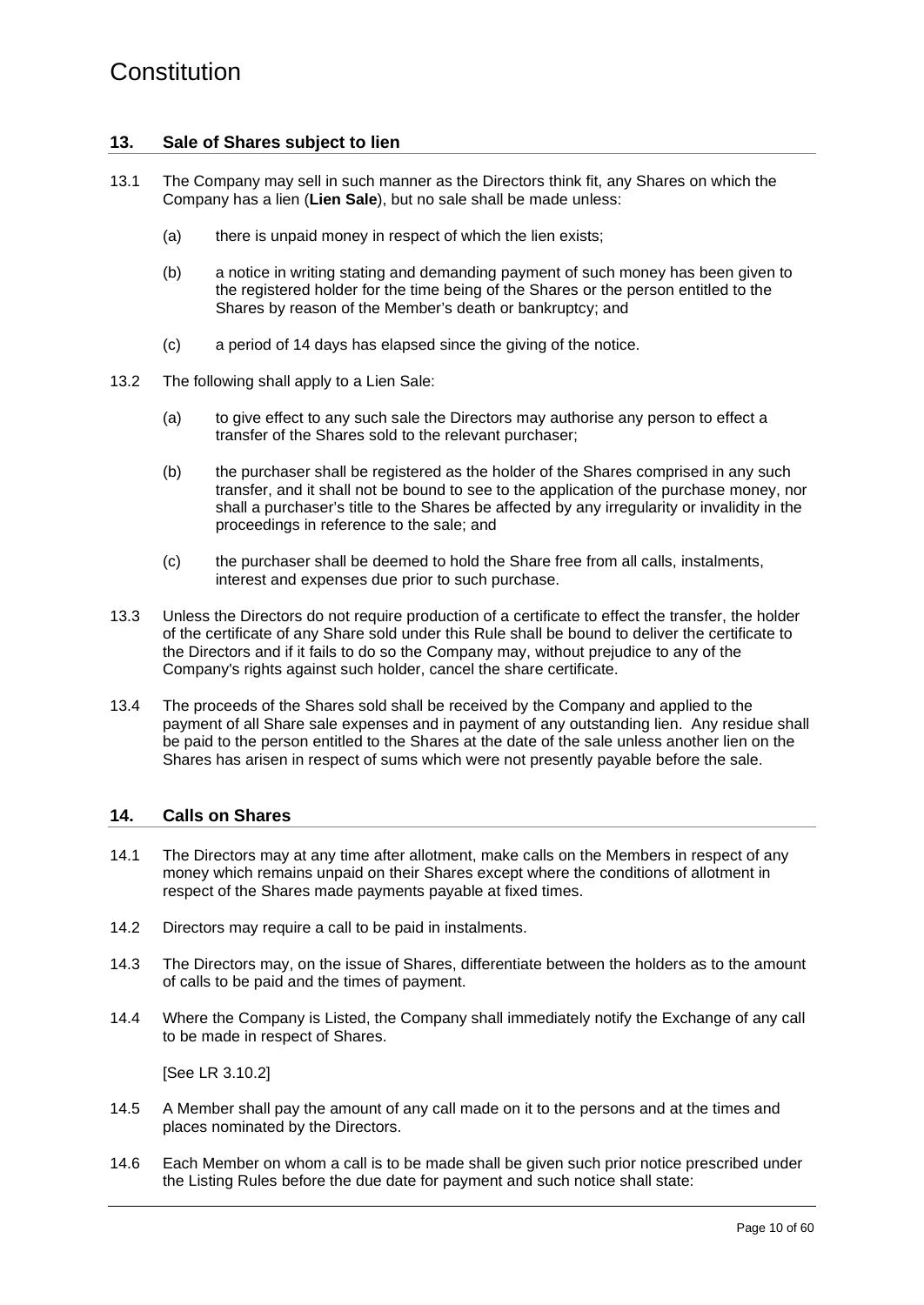- (a) the name of the shareholder;
- (b) the number of partly Paid Shares held by the shareholder;
- (c) the amount of the call;
- (d) the due date for payment;
- (e) the consequences of non-payment of the call;
- (f) the last day for trading of the Shares on which the call is to be made (which shall be the business day prior to the due date for payment);
- (g) the last day for acceptance at the office of the Register of lodgements of transfers of the Shares on which the call is to be made (which shall be no earlier than that number of Business Days prior to the due date for payment as specified in the Listing Rules); and
- <span id="page-14-0"></span>(h) where the Company is Listed:
	- (1) the latest available market price on the Exchange of the Shares on which the call is being made (or the instalment due) before the date of issue of the call notice;
	- (2) the highest and lowest market price on the Exchange of the Shares on which the call is being made (or the instalment due) during the three Months immediately preceding the date of issue of the call notice and the respective dates of those sales;
	- (3) the latest available market sale price on the Exchange of the Shares on which the call is being made (or the instalment due) immediately before the announcement to the Exchange that it is intended to make a call; and
	- (4) where the Company has quoted Shares that are (or would be if fully Paid) in the same class as the Shares on which the call is being made, the information required by Rules  $14.6(h)(1) - 14.6(h)(3)$  if the Shares the subject of the call were fully Paid.

<span id="page-14-1"></span>[See paragraph 4.2 of Appendix 6A of the LRs]

- 14.7 Where the Company is Listed, Rule [14.6](#page-13-0) shall apply subject to the Listing Rules and the ASX Settlement Operating Rules.
- 14.8 Notwithstanding anything contained in Rule [14.6,](#page-13-0) the Directors may by notice in writing to the Members revoke the call at any time before the date nominated for payment of the call.
- 14.9 A call shall be deemed to have been made at the time when a resolution of the Directors authorising the call was passed.
- 14.10 The Joint Holders of a Share shall be jointly and severally liable to pay all instalments and calls in respect of such Share, and such several liability shall be enforceable against the estate of any deceased Joint Holder.
- 14.11 If a sum called in respect of a Share is not Paid before or on the day appointed for payment, the person from whom the sum is due shall pay interest on the sum from the day appointed for payment to the time of actual payment at the rate of 1% per annum in excess of the Prime Rate but the Directors shall have the discretion to waive payment of that interest wholly or in part, or may accept payment of the same by instalments.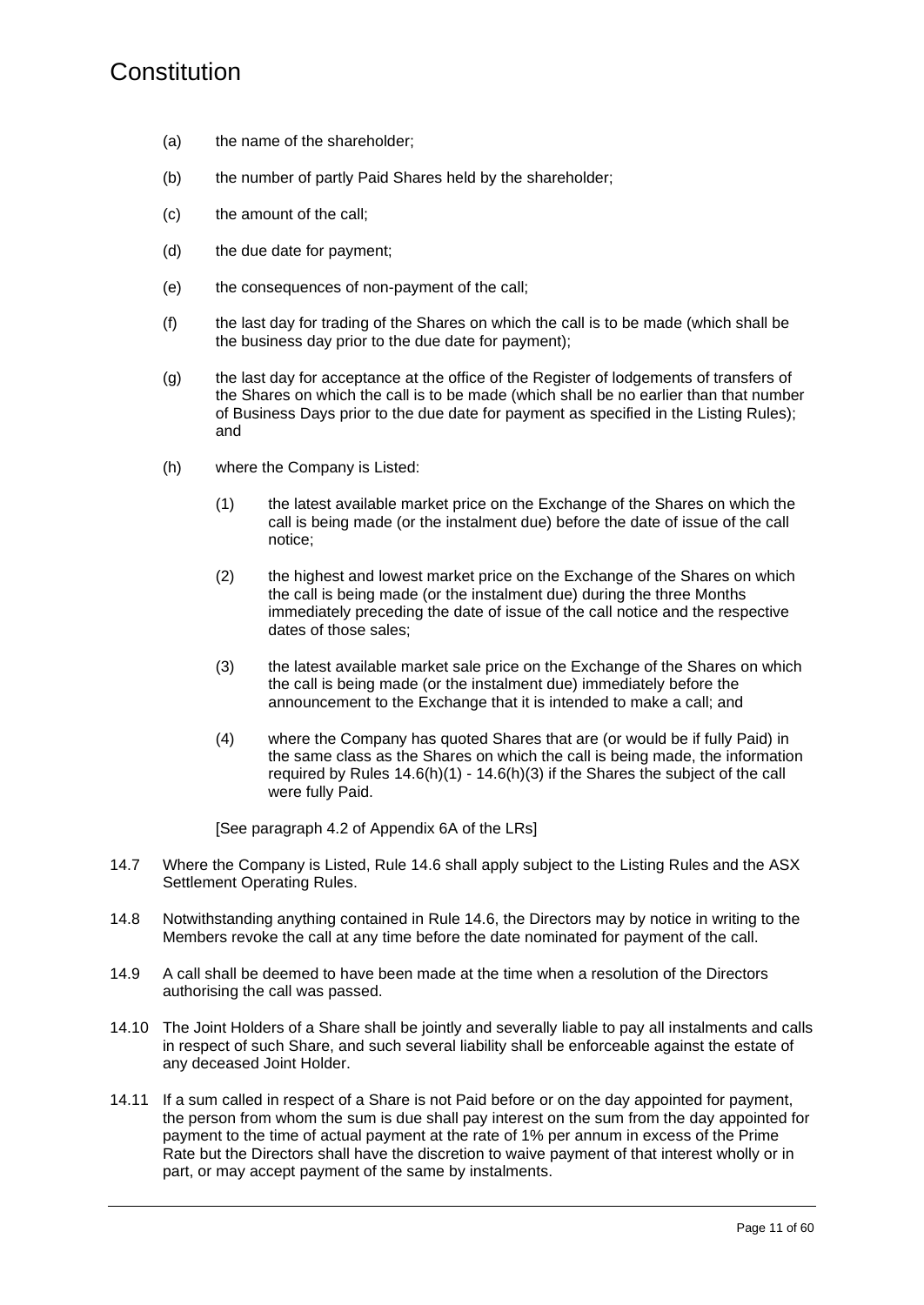- 14.12 In any action by the Company against any Member for the recovery of any money payable on any allotment of Shares or due under any call or instalment or in respect of any Share it shall be sufficient to prove that:
	- (a) the name of the Member sued is entered in the Register as the holder or one of the holders of the Shares in respect of which the debt accrued;
	- (b) that the resolution making the allotment or call is duly recorded in the minute book; and
	- (c) that the notice of such allotment or call was duly given to such Member,

and the proof of these matters shall be conclusive evidence of the debt and it shall not be necessary to prove the appointment of the Directors who made the allotment or call or that a quorum was present at the meeting of Directors at which the allotment or call was made, or any other matter.

- 14.13 Any sum which by the terms of issue of a Share becomes payable on allotment or at any fixed date shall for the purposes of this Constitution be deemed to be a call duly made and payable on the date on which by the terms of issue the same becomes payable and if not Paid all the relevant provisions of this Constitution as to payment of interest and expenses, forfeiture, lien or otherwise shall apply as if the sum had become payable by virtue of a duly notified call.
- 14.14 The Directors may if they think fit receive from any Member willing to advance the same all or any part of the money uncalled and unpaid on any Shares held by the Member. The Directors may pay interest on all or any part of the money so advanced until the same would but for the advance become payable. Interest shall be paid at such rate as the Directors and the Member making the advance shall agree. The Company is under no obligation to repay the same but the Directors may repay the whole or any part of such money on giving the Member at least one Month's notice. Amounts paid on Shares and advanced calls shall not confer the right to participate in Dividends.

#### <span id="page-15-1"></span>**15. Forfeiture of Shares**

- <span id="page-15-0"></span>15.1 If a Member fails to pay any call or instalment of a call on the day appointed for payment, the Directors may, at any time after the day appointed for payment, during such time as any part of the call or instalment remains unpaid, serve a Call Notice on the Member requiring payment of so much of the call or instalment as is unpaid, together with any interest which may have accrued and all expenses that may have been incurred by the Company by reason of such non-payment.
- 15.2 The Call Notice shall:
	- (a) name a further day (not earlier than the expiration of 14 days or ten Business Days, whichever period shall be the greater, from the date of the Call Notice) on or before which the payment required by the Call Notice is to be made; and
	- (b) state that, in the event of non-payment at or before the time appointed (**Relevant Day**), the Shares in respect of which the call is made or the instalment is payable will be liable to be forfeited.
- 15.3 If the requirements of any such Call Notice are not complied with by the Relevant Day, any Share in respect of which the Call Notice has been given may at any time after the Relevant Day, before the payment required by the notice has been made (together with all Dividends or other distributions declared in respect of the forfeited Shares and unpaid), be forfeited by a resolution of the Directors to that effect.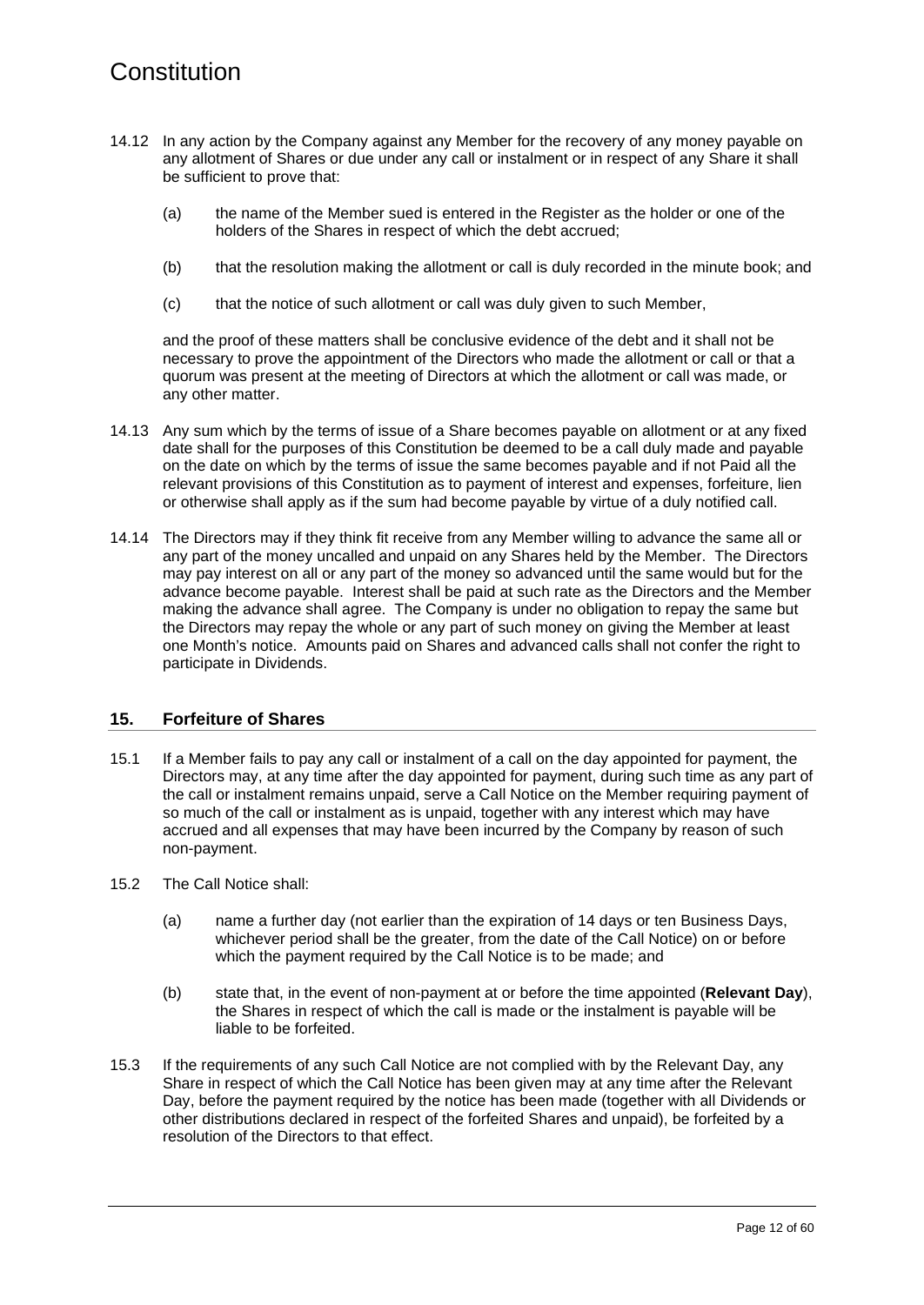- 15.4 When any Share is so forfeited, notice of the forfeiture shall be given to the Member in whose name it stood immediately prior to the forfeiture and an entry of forfeiture with the date that the Share was forfeited shall be entered in the Register.
- 15.5 Any Shares forfeited in accordance with the terms of this Rule shall be re-issued, sold or otherwise disposed of in accordance with the provisions of the Corporations Act and, in the event the Company is Listed, in accordance with the provisions of the Listing Rules.
- 15.6 A person whose Shares have been forfeited shall cease to be a Member in respect of the forfeited Shares, but shall remain liable to pay and shall pay to the Company all money which, at the date of forfeiture, was payable by that person to the Company in respect of the Shares (together with interest at the rate of 1% per annum in excess of the Prime Rate from the date of forfeiture on the money for the time being unpaid if the Directors think fit to enforce payment of such interest), but this liability shall cease if and when the Company receives payment in full of all such money in respect of the Shares.
- 15.7 In the event of any Share being forfeited and sold the residue of the proceeds of such sale after the satisfaction of the money due and unpaid in respect of such Share and accrued interest and expenses incurred by the Company in relation to the forfeiture shall be held in trust until paid to the Member in whose name such Share stood immediately prior to the forfeiture or to the executors administrators or assigns of the Member, or as the Member directs. The Company shall make such payment of the residue of the sale proceeds within five Business Days of the receipt of the relevant share certificate.
- 15.8 The Directors may at any time before any forfeited Share is sold or otherwise disposed of with the consent of the Member in whose name the Share stood immediately prior to the forfeiture annul the forfeiture on such terms and conditions as they shall think fit.
- 15.9 A statement in writing by a Director or the Secretary of the Company that:
	- (a) the call or instalment Paid in respect of any Share was made or was due;
	- (b) the Call Notice was duly served;
	- (c) default in payment of the call or instalment was made; and
	- (d) a Share in the Company has been duly forfeited by a resolution of the Directors to that effect on a date stated in the statement,

shall be conclusive evidence of the facts stated in the statement as against all persons claiming to be entitled to the Share and of the title of the Company to dispose of the Share.

- 15.10 The Directors may accept a surrender of any Share by way of compromise of any question as to the holder being properly registered in respect of the Share. Any Shares so surrendered may be disposed of in the same manner as forfeited Shares.
- 15.11 The Company may receive the consideration, if any, given for a forfeited Share or a surrendered Share on any sale or disposition and the Directors may authorise any person to transfer the Share to the person to whom the Share is sold or disposed of and that person shall then be registered as the holder of the Share, and shall not be bound to see to the application of the purchase money, if any, nor will title to the Share be affected by any irregularity or invalidity in the proceedings in reference to the forfeiture, sale, surrender or disposal of the Share. The remedy of any person aggrieved by any such sale or disposal shall lie in damages only against the Company.
- 15.12 To the extent that it may be necessary, the Directors are authorised to do all acts and to take all reasonable steps to effect the sale of any Shares the subject of this Rule [15](#page-15-1) subject to, in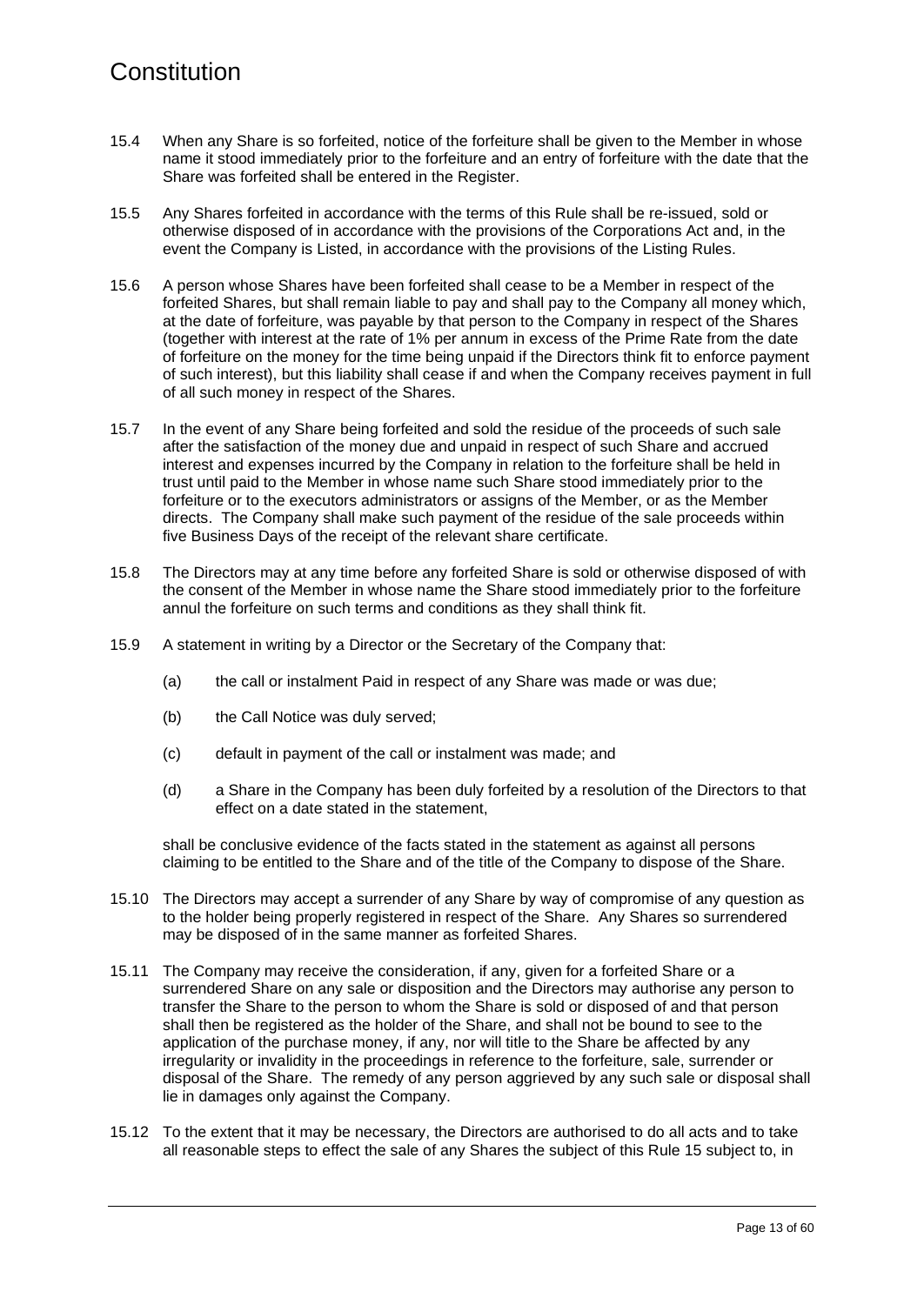the event that the Company is Listed, the requirements of the Listing Rules or the ASX Settlement Operating Rules.

#### **16. Transfer of Shares**

- <span id="page-17-0"></span>16.1 The Company may participate in any computerised or electronic system for market settlement, securities transfer and registration conducted in accordance with the Corporations Act, the Listing Rules and the ASX Settlement Operating Rules.
- 16.2 If the Company participates in a system of the kind referred to in Rule [16.1,](#page-17-0) then notwithstanding any other provision of this Constitution, the Company shall comply with and give effect to the ASX Settlement Operating Rules.
- 16.3 Subject to the provisions of this Rule and the Corporations Act, Securities in the Company may be transferred as follows:
	- (a) in the case of an ASTC Regulated Transfer, in any manner required or permitted by the Listing Rules or the ASX Settlement Operating Rules; and
	- (b) in other cases, in the following form, or in common form (or in any form approved or adopted by the Exchange, or in any form approved by the Directors) or as near to the form as circumstances will permit:

Platina Resources Limited ACN 119 007 939

I,

of

in consideration of the sum of

paid to me by (Purchaser)

of

transfer to the Purchaser the ………………………… shares numbered ……………….. to ……………………..inclusive standing in my name in the Register of Members to hold the same unto the Purchaser absolutely subject to the conditions on which I held the same immediately before the execution of this form. And I, the Purchaser, agree to take the said shares subject to such conditions.

Signed the day of

(Signatures of transferor and transferee)

16.4 In the case of all non-ASTC - Regulated Transfers, the following provisions shall apply:

(a) when a Share to be transferred is not distinguished by a separate number, the instrument of transfer shall specify the total number of Shares to be transferred and when a Share to be transferred is distinguished by a separate number, the instrument of transfer shall, in addition to specifying the total number of Shares to be transferred, specify the distinguishing number or numbers of the Shares being transferred;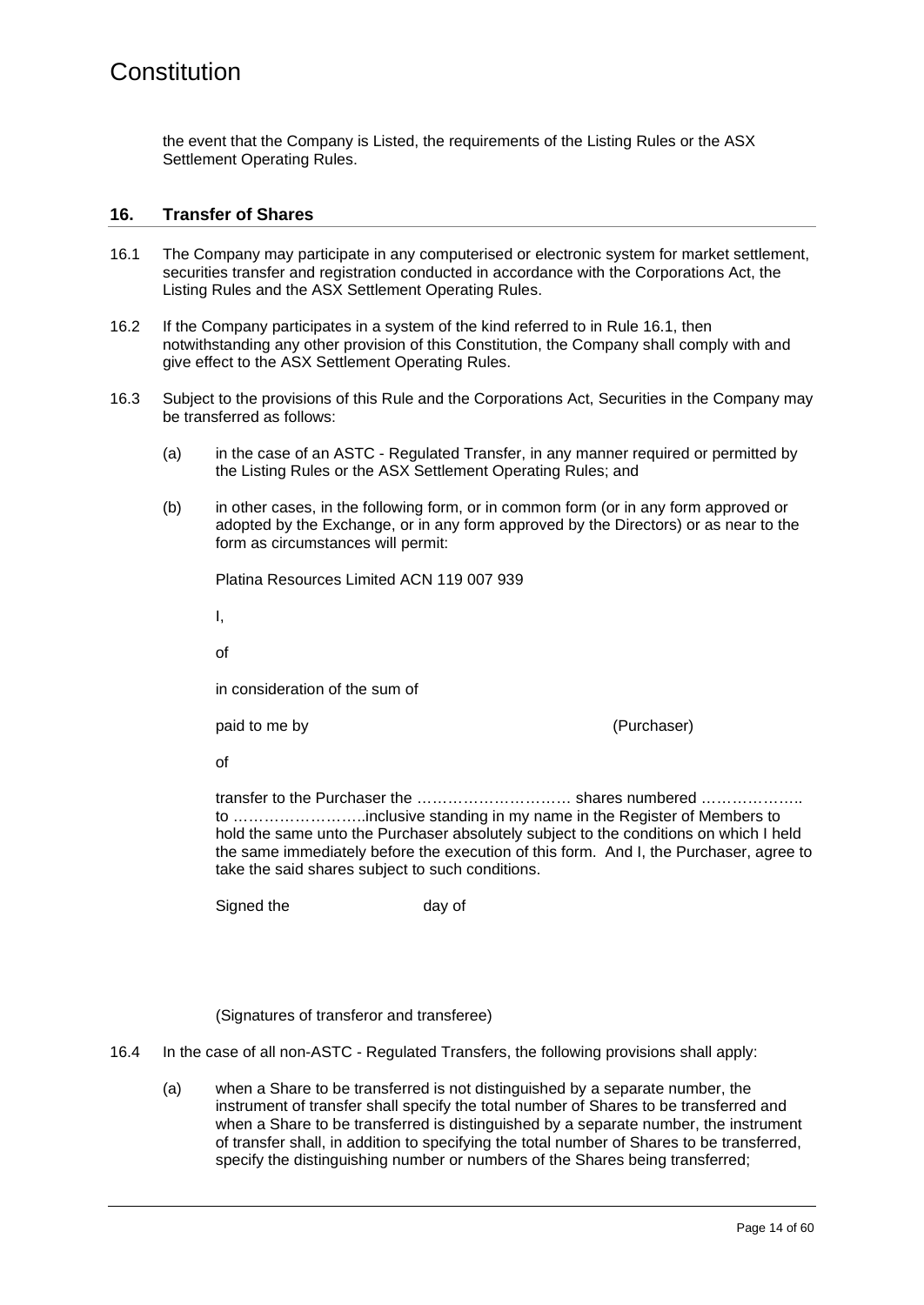- (b) the transferor shall be deemed to remain the holder of such Share until the name of the transferee is entered in the Register in respect;
- <span id="page-18-0"></span>(c) the Company may charge a reasonable fee for registering a paper based transfer in registrable form;

[See LR 8.14]

- <span id="page-18-1"></span>(d) every instrument of transfer shall be left at the Office for registration accompanied by the following:
	- (1) the certificate of the Share to be transferred;
	- (2) such other evidence to be transferred and such other evidence as the Directors may reasonably require to prove the title of the transferor or his right to transfer the Share, the due execution of the transfer and the due compliance with the requirements of any law;
- (e) despite Rule [16.4\(d\),](#page-18-1) if, in accordance with the Corporations Act:
	- (1) a certificate covering Shares to be transferred has not been issued by the Company; and
	- (2) the instrument of transfer covering such Share is not required to be accompanied by a certificate,

the instrument of transfer left at the Office for registration need not be accompanied by such a certificate;

- (f) if transfer or stamp duty is payable on the transfer of Shares, every instrument of transfer shall be presented to the Company duly stamped, or certified in accordance with the provisions of part 7.11 division 2 of the Corporations Act that stamp duty has been or will be paid. The Directors may require production of evidence that the provisions of any other Commonwealth or State statute imposing a tax or duty on the transfer have been complied with;
- (g) the instrument of transfer, when registered, shall be retained by the Company for such period as may be required by law, after which it may be destroyed at any time. Any instrument of transfer which the Directors shall decline to register shall be returned to the person lodging it, except in the case of fraud;
- (h) the Company shall dispatch within three Business Days or (in the event that the Company is Listed), such other time as provided by the Listing Rules, after the day of lodgement of a registrable transfer of Securities of the Company a certificate in respect of such Securities and a balance certificate for any remainder. Where a marking is made against a certificate, the Company, in the absence of instructions to the contrary, shall dispatch to the seller of those Securities or if so instructed, to the lodging broker within three Business Days or (in the event that the Company is Listed) such other time as laid down by the Listing Rules, from the date of the last marking, a balance certificate for the number of Securities against which no marking has been made;

[See Appendix 8A of the LR]

(i) where an instrument of transfer of Shares is signed by a Member or his attorney, and the Member was of unsound mind at the time the Member executed the transfer or the power of attorney under which such transfer was signed, or subsequently became of unsound mind, the Company shall be under no liability for registering as a Member of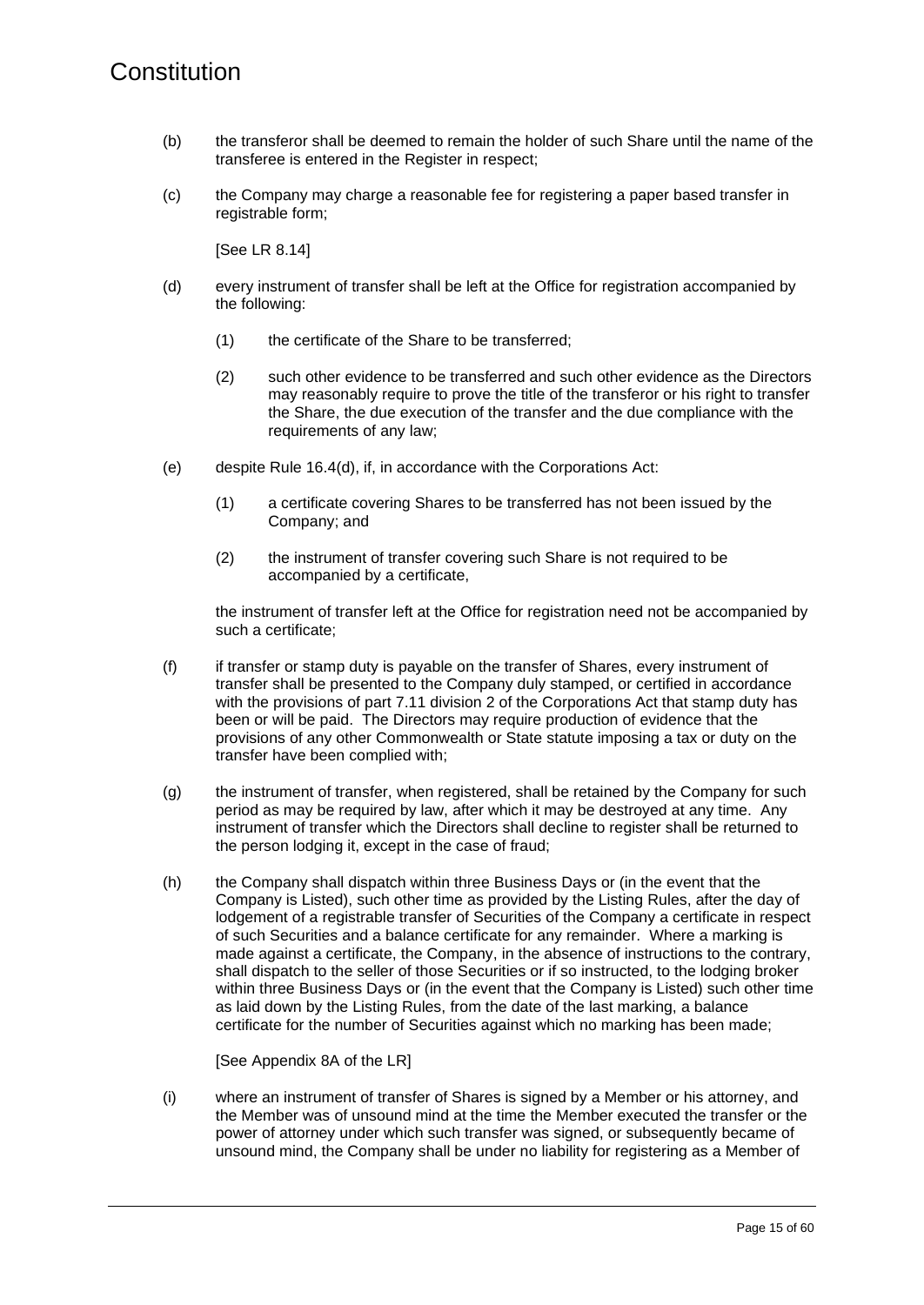the transferee of such Shares if the Company had no notice of such unsoundness of mind at the time of the registration of the transfer.

16.5 Except as required by law and subject to Rules [16.6](#page-19-0) and [82.1,](#page-61-0) the Company shall not refuse to register or fail to register or give effect to any transfer of Shares in registrable form lodged with the Company.

[See LR 8.10, LR 8.10.1]

<span id="page-19-0"></span>16.6 Where the Company is listed it shall not refuse, prevent, delay or in any way interfere with the registration of a Proper ASTC Transfer or seek to apply a holding lock to prevent a Proper ASTC Transfer unless permitted to do so by the Listing Rules or the ASX Settlement Operating Rules, as the case may be.

[See LR 8.10]

16.7 If, when permitted to do so, the Directors refuse to register a transfer of Shares or apply a holding lock, the Company shall give to the lodging party written notice of the refusal and the precise reasons for such action within five Business Days after the date on which the transfer was lodged with the Company.

[See LR 8.10.2, LR 8.10.3]

#### <span id="page-19-4"></span>**17. Transmission of Shares**

- 17.1 In the case of the death of a Member, the survivor or survivors where the deceased was a Joint Holder and the legal personal representatives of the deceased where the Member was a sole holder, shall be the only persons recognised by the Company as having any title to the Member's interest in the Shares but nothing in these Rules shall release the estate of a deceased Joint Holder from any liability in respect of any Share which had been jointly held by the Member with other persons.
- <span id="page-19-1"></span>17.2 Any person becoming entitled to a Share in consequence of the death or bankruptcy or liquidation of a Member may, on such evidence being produced as may from time to time properly be required by the Directors and subject to these Rules, elect either:
	- (a) to be registered as holder of the Share; or
	- (b) subject to the provisions of this Constitution, the Listing Rules and the ASX Settlement Operating Rules (in the event that the Company is Listed as the case may be) with respect to the transfer of Shares, effect a transfer of the Shares,

but the Directors shall, in either case, have the same right to decline or suspend registration as they would have had in the case of a transfer of the Share by that Member before the death, bankruptcy or liquidation of the Member.

- <span id="page-19-2"></span>17.3 Any person lawfully administering the estate of a Member under the provisions of any law relating to mental health or any law relating to the administration of estates of patients or infirm persons shall, subject to the provisions set out in Rule [17.2,](#page-19-1) have the same rights as are set out in Rule [17.2.](#page-19-1)
- <span id="page-19-3"></span>17.4 If, under Rule [17.2](#page-19-1) or Rule [17.3,](#page-19-2) a person elects to be registered as the holder of any Share that person shall deliver or send to the Company a notice in writing signed by that person and confirming the election.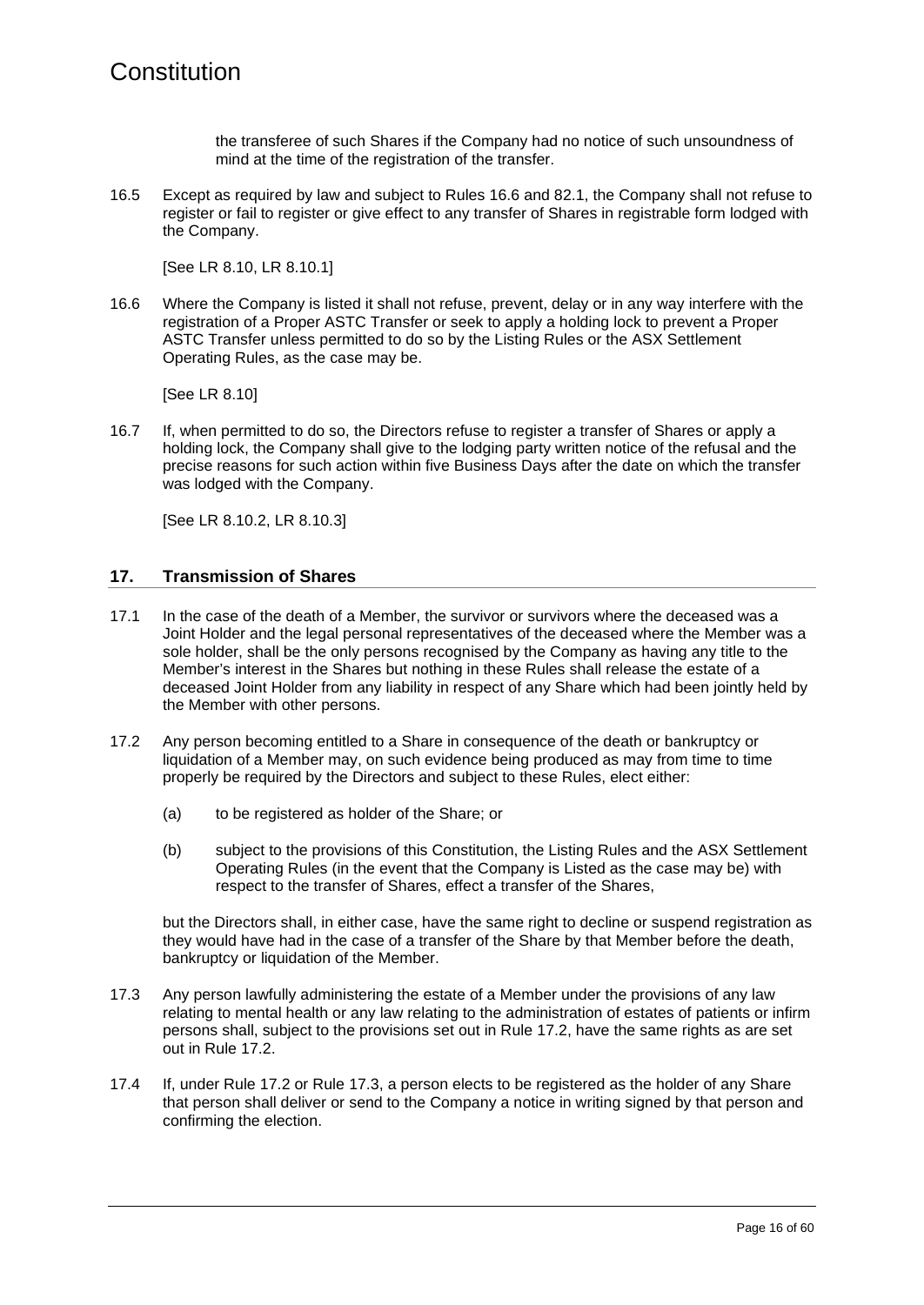- <span id="page-20-0"></span>17.5 If, under Rule [17.2](#page-19-1) or Rule [17.3,](#page-19-2) a person elects to transfer the Share to another person, that person shall testify its election by executing in favour of that person a transfer of the Share or effecting an SCH regulated transfer of the Share to that person (as the case may be).
- 17.6 All limitations, restrictions and provisions of this Constitution relating to the right to transfer and the registration of transfers of Shares (including ASTC - Regulated Transfers) shall be applicable to any notice of transfer referred to in Rule [17.4 o](#page-19-3)r Rule [17.5](#page-20-0) respectively as if the Member who has died or has become bankrupt or has gone into liquidation or whose estate is being administered as set out in Rule [17.3](#page-19-2) has signed such notice of transfer.
- 17.7 Where the registered holder of any Share dies or becomes bankrupt its personal representative or the assignee of its estate, as the case may be, shall on the production of such evidence as may from time to time be properly required by the Directors in that behalf, be entitled to the same Dividends and other advantages, and to the same rights (whether in relation to meetings of the Company, or to voting, or otherwise), as the registered holder would have been entitled to if the registered holder had not died or become bankrupt and where two or more persons are jointly entitled to any Share in consequence of the death of the registered holder they shall, for the purposes of this Constitution, be deemed to be Joint Holders of the Share.
- 17.8 Until a person entitled by transmission to any Shares has proved its title to the satisfaction of the Directors, the Company may retain any Dividend or bonus declared on such Shares.
- 17.9 The provisions of this Rule [17](#page-19-4) shall be subject to the operation of the ASX Settlement Operating Rules to any Securities registered at a Securities Clearing House.

#### **18. Register of Members**

- 18.1 The transfer books and the Register shall be kept by the Secretary under the control of the Directors (or in such other manner as permitted by the Corporations Act) and may be closed during such time as the Directors think fit in accordance with the requirements of:
	- (a) the Corporations Act; and
	- (b) if the Company is Listed, the Listing Rules and the ASX Settlement Operating Rules.
- 18.2 Where the Company is Listed, the Directors shall immediately notify the Exchange of any intention to:
	- (a) fix a record date to determine entitlements to a reduction of Capital stating the record date, which shall be that date specified in the Listing Rules; and
	- (b) fix any other record date and the reason therefore, stating the record date, which shall be that number of Business Days specified from time to time in the Listing Rules or the ASX Settlement Operating Rules after the notification, and the address of share registries at which documents will be accepted for registration until 5.00pm on the record date or in the case of a Proper ASTC Transfer, until such later time on the record date as may be permitted by the ASX Settlement Operating Rules.

[See LR 3.20 and Appendices 3A and 7A of the LR]

18.3 In the event of there being at any one time more than three persons jointly holding Securities in the Company, the Directors may only record the first three persons in the register and the names of all other holders shall be disregarded for the purposes of registration.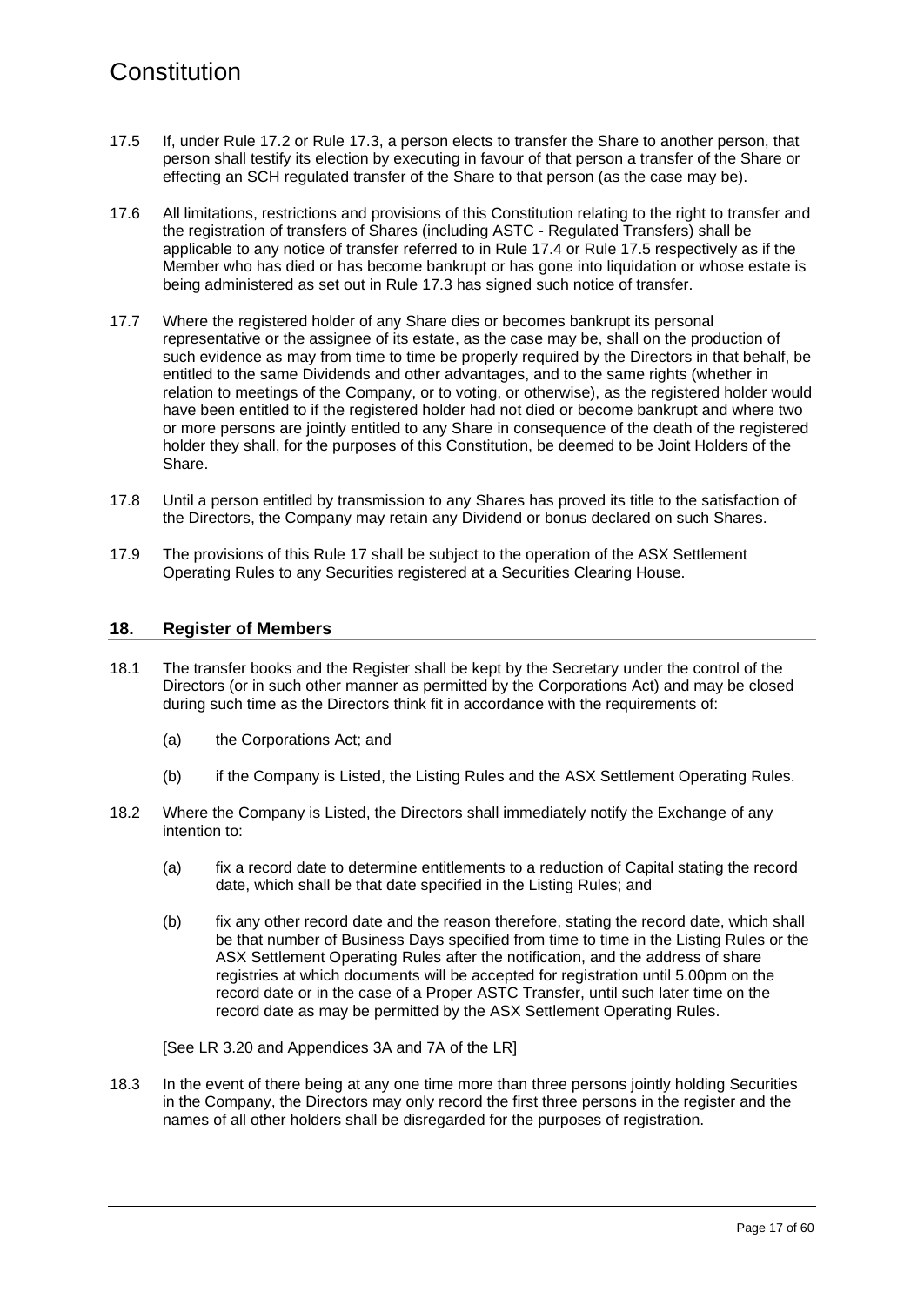#### <span id="page-21-0"></span>**19. Alteration of Capital**

The Company in Meeting may from time to time by ordinary resolution:

- (a) without limiting the power of the directors pursuant to Rule [4.1,](#page-8-1) increase the Share Capital in such manner and to such extent as the resolution shall prescribe;
- (b) consolidate all or any of its Share Capital into Shares of smaller number;
- (c) subdivide its Shares or any of them into Shares of a larger number and in the case of a subdivision of a partly Paid Share, the proportion between the amount paid and the amount (if any) unpaid on each both before and after subdivision must remain the same; or
- (d) cancel Shares which at the date of the passing of the resolution have not been taken or agreed to be taken by any person or which have been forfeited and diminish the amount of its Share Capital by the amount of the Shares so cancelled.

#### **20. Reduction of Capital**

- 20.1 Subject to Rule [9,](#page-10-0) the Company may, in accordance with the Corporations Act, reduce its Share Capital or any Capital account in any manner and with, and subject to, any incident, authority or consent required by law.
- 20.2 The Directors may do all the things necessary and expedient to obtain the confirmation of any reduction of Capital which the Company desires to effect.

#### **21. Meetings**

- 21.1 An annual general meeting of the Company shall be held in accordance with the provisions of the Corporations Act.
- 21.2 The Directors shall convene a Meeting of the Company:
	- (a) on the requisition of a majority of Directors;
	- (b) on the requisition of such other person as shall be entitled to requisition such Meeting under the law; or
	- (c) on the Board so resolving,

and the Directors shall comply with any provisions of the Corporations Act with respect to the convening of such Meetings.

- 21.3 Subject to the provisions of the Corporations Act relating to special resolutions, special notice and agreements for shorter notice:
	- (a) where the Company is Listed, 28 days' notice; or
	- (b) otherwise, 21 days' notice,

at the least (exclusive of the day on which the notice is served or deemed to be served, but inclusive of the day for which notice is given) shall be given to such persons as are entitled to receive such notices from the Company under this Constitution which notice shall specify the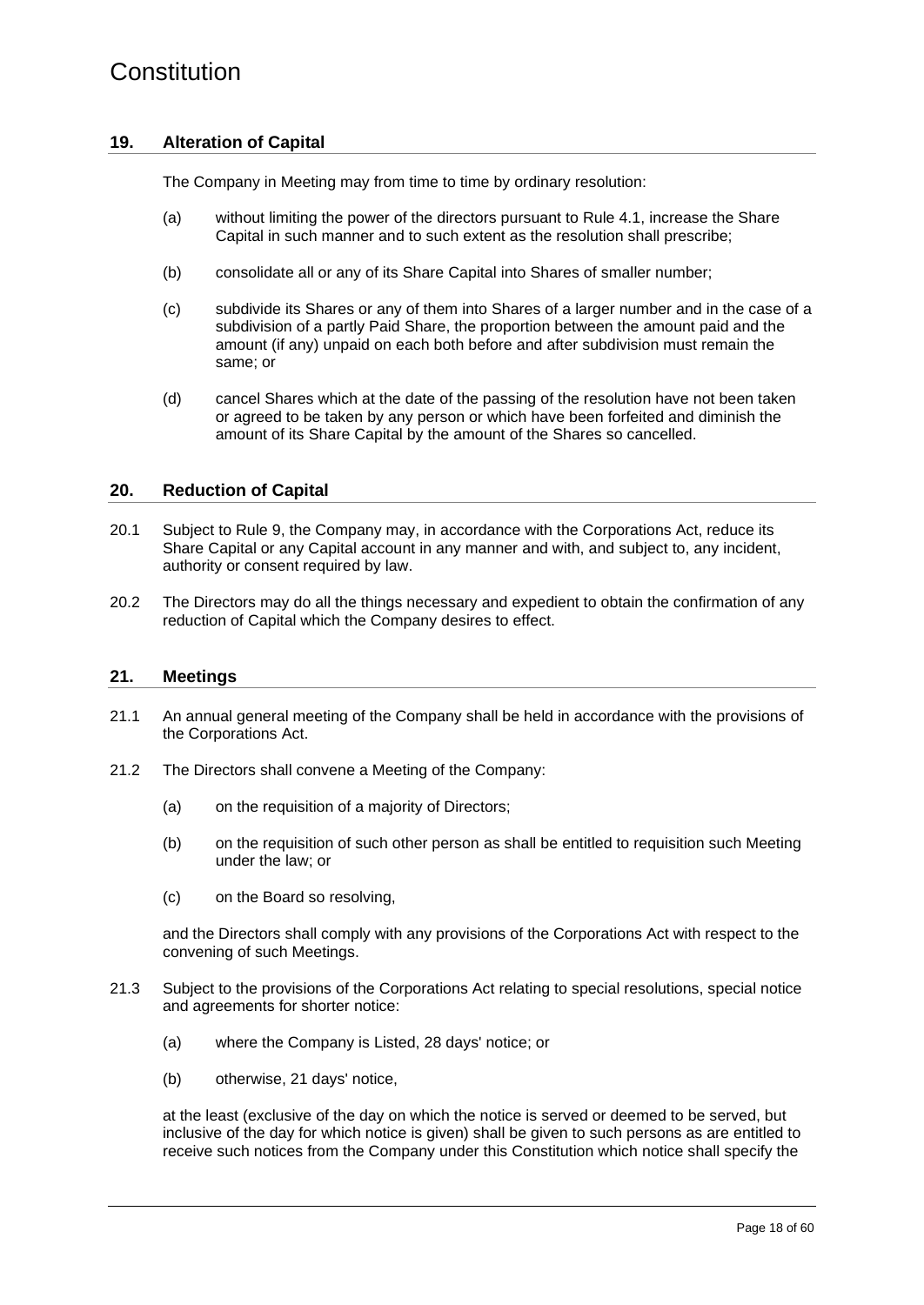place, the day and the hour of the Meeting and, except as provided by Rule [21.4,](#page-22-0) the general nature of the business to be transacted at the Meeting.

- <span id="page-22-0"></span>21.4 It is not necessary for a notice of annual general meeting to state that the business to be transacted at the Meeting includes the declaring of a Dividend, the consideration of Financial Statements and the reports of the Directors and Auditors, the election of Directors in the place of those retiring by rotation or otherwise or the appointment and fixing of the remuneration of the Auditors.
- 21.5 The accidental omission to give the notice required by this Constitution to any of the Members or the non-receipt of such notice by any Member shall not invalidate any resolution passed at a Meeting or adjournment of the Meeting.
- 21.6 Where the Company is listed, the Company shall give the Home Branch a copy of all documents it proposes to send to persons entitled to receive those documents from the Company in respect of every Meeting, immediately prior to dispatch of the same.

[See LR 3.17]

21.7 Every notice given to such persons as are entitled to receive such notices from the Company under the provisions of this Constitution shall be accompanied by a form of proxy in a form substantially in accordance with the form set out in Rule [30](#page-27-0) of this Constitution. The form of proxy shall be blank as far as the person primarily to be appointed as proxy is concerned.

[See LR 14.2]

#### **22. Quorum at Meetings**

- 22.1 No business shall be transacted at any Meeting unless a quorum of Members is present at the time when the meeting proceeds to business.
- <span id="page-22-1"></span>22.2 The Company may hold a Meeting at two or more venues in Australia or at such other place as may be determined by the Directors using any form of technology which gives the Members a reasonable opportunity to participate.
- <span id="page-22-2"></span>22.3 If the place of the Meeting is determined by the Directors not to be a physical location and is facilitated by an instantaneous communication device which, by itself or in conjunction with other arrangements:
	- (a) gives the general body of Members a reasonable opportunity to participate in the business of the Meeting; and
	- (b) enables the Members to vote on a show of hands, on a poll or by direct voting as permitted by Rule [28,](#page-26-0)

a Member present at the place is taken to be present at the Meeting and entitled to exercise all rights of a member present.

- <span id="page-22-3"></span>22.4 If a separate meeting place is linked to the main place of a Meeting by an instantaneous communication device which, by itself or in conjunction with other arrangements:
	- (a) gives the general body of Members in the separate meeting place a reasonable opportunity to participate in the business of the Meeting in the main place; and
	- (b) enables the Members in the separate meeting place to vote on a show of hands, on a poll or by direct voting as permitted by Rule [28,](#page-26-0)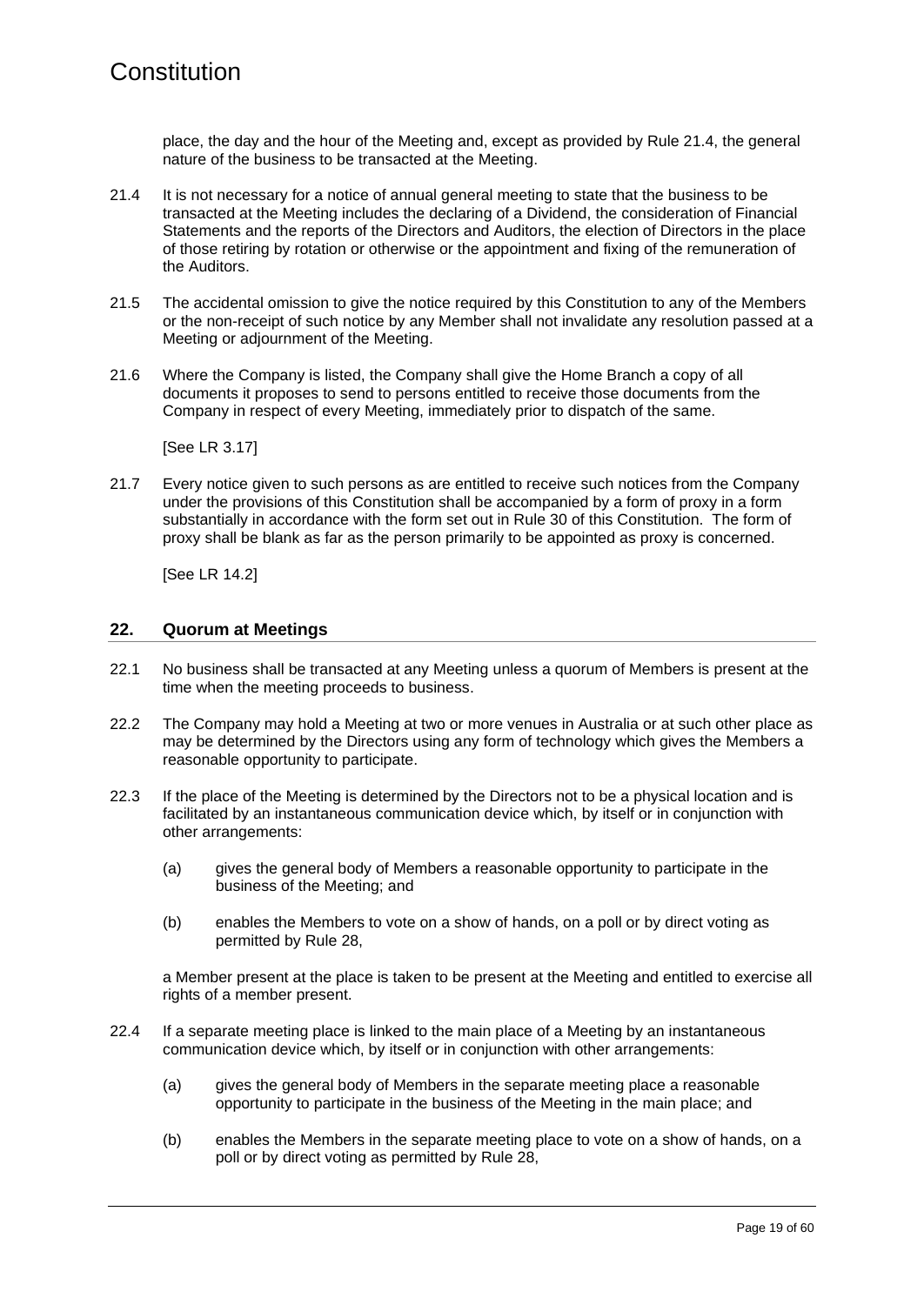a Member present at the separate meeting place is taken to be present at the Meeting and entitled to exercise all rights as if he or she was present at the main place.

- 22.5 If the technology used in accordance with Rule [22.2](#page-22-1) encounters a technical difficulty, whether before or during the Meeting, which results in a Member not being able to participate in the Meeting, the Chairman may, subject to the Corporations Act and this Constitution, allow the Meeting to continue or may adjourn the Meeting either for such reasonable period as may be required to fix the technology or to such other time and location as the Chairman deems appropriate.
- 22.6 Subject to Rule [22.7,](#page-23-0) two Members present (including in attendance in accordance with Rules [22.3](#page-22-2) or [22.4\)](#page-22-3) shall be a quorum.
- <span id="page-23-0"></span>22.7 If within fifteen minutes from the time appointed for the Meeting a quorum is not present, the Meeting:
	- (a) if convened on the requisition of Members, shall be dissolved; and
	- (b) in any other case, it shall stand adjourned to the same day in the next week at the same time and place, but no notice of such adjournment shall be required to be given to the Members. If at the adjourned Meeting a quorum is not present within half an hour from the time appointed for the Meeting, the Meeting shall proceed with whatever may be the number of Members present, and those Members present shall be deemed to constitute a quorum.
- 22.8 In this Rule, **Member** present includes a person attending in person, as a proxy or attorney of a Member or as a Corporate Representative of a corporation which is a Member including in attendance in accordance with Rules [22.3](#page-22-2) or [22.4.](#page-22-3)

#### **23. Chairman at Meetings**

- 23.1 The Chairman of Directors or, in the absence of the Chairman of Directors, the Deputy Chairman (if any) shall be entitled to take the chair at every Meeting.
- <span id="page-23-1"></span>23.2 The Directors shall be entitled to elect a Director or any other person as Chairman for all or part of any Meeting.
- 23.3 If at any Meeting:
	- (a) the Company has no Chairman of Directors, Deputy Chairman or Chairman appointed in accordance with Rule [23.2;](#page-23-1)
	- (b) neither the Chairman of Directors, the Deputy Chairman nor the Chairman appointed in accordance with Rule [23.2](#page-23-1) is present within 15 minutes after the time appointed for holding the Meeting; or
	- (c) neither the Chairman of Directors, the Deputy Chairman nor the Chairman appointed in accordance with Rule [23.2](#page-23-1) is willing to act as Chairman,

the Members present shall choose another Director as Chairman and if no other Director is present, or if all the Directors present decline to act, then the Members shall choose one of their number to be Chairman.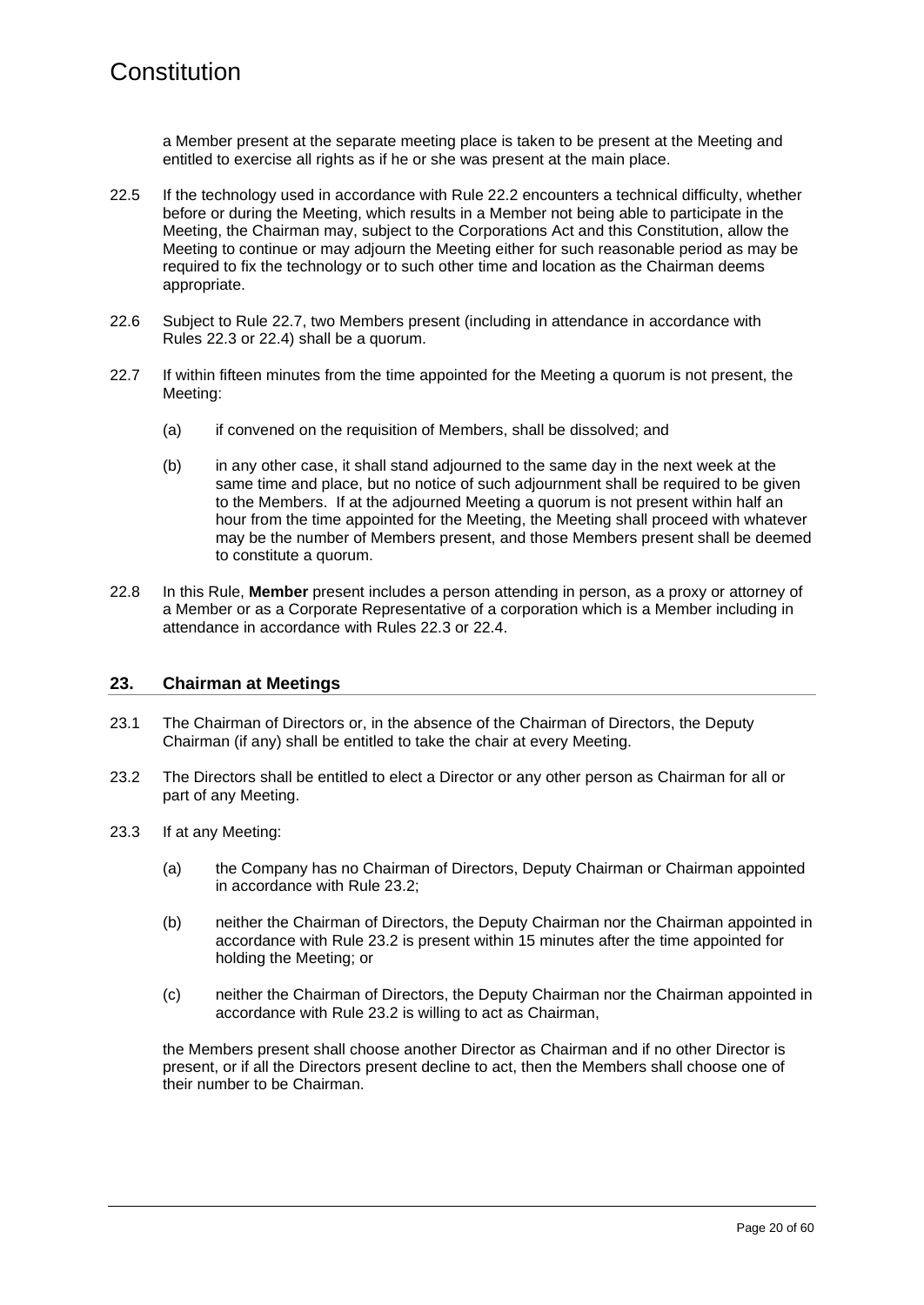#### **24. Conduct of general Meetings**

- 24.1 The Chairman shall at any time prior to, at or during a Meeting determine:
	- (a) the conduct of the Meeting;
	- (b) the security arrangements to apply to the Meeting; and
	- (c) the procedures to be adopted at the Meeting, which in the Chairman's opinion are necessary or desirable for proper and orderly debate or discussion (including limiting the time that a person may speak on a motion or other item of business) and the proper and orderly casting or recording of votes at the Meeting.
- 24.2 The Chairman or any person acting with the Chairman's authority may at any meeting:
	- (a) require any person wishing to attend to comply with any search or other security arrangements;
	- (b) refuse access to the Meeting to any person who does not comply with the security arrangements;
	- (c) refuse access to the Meeting to any person who possesses a recording or broadcasting device; or
	- (d) refuse access to the Meeting to any person who possesses any item or chattel considered to be dangerous, offensive or disruptive to the Meeting.
- 24.3 At any Meeting, the Chairman may, if it is considered necessary or desirable for the proper and orderly conduct of the Meeting:
	- (a) stop debate or discussion on any business, resolution, motion or question; and
	- (b) if appropriate, require the business, resolution, motion or question to be voted on by the Members.
- 24.4 A Director shall be entitled to attend and speak at any Meeting.

#### **25. Adjournments and postponement of Meetings**

- 25.1 Subject to Rule [25.2,](#page-24-0) the Chairman may:
	- (a) with the consent of any Meeting at which a quorum is present, adjourn the Meeting from time to time and from place to place; and
	- (b) without the consent of any Meeting, adjourn the Meeting from time to time and from place to place where it appears the facilities are inadequate to enable all persons to attend and be heard at the Meeting or it is impossible for the Chairman to maintain order or to enable the conduct of a poll.
- <span id="page-24-0"></span>25.2 Any poll duly demanded on the election of a Chairman of a Meeting, or on any question of adjournment, shall be taken at the Meeting without adjournment.
- 25.3 No business shall be transacted at any adjourned Meeting other than the business left unfinished at the Meeting from which the adjournment took place.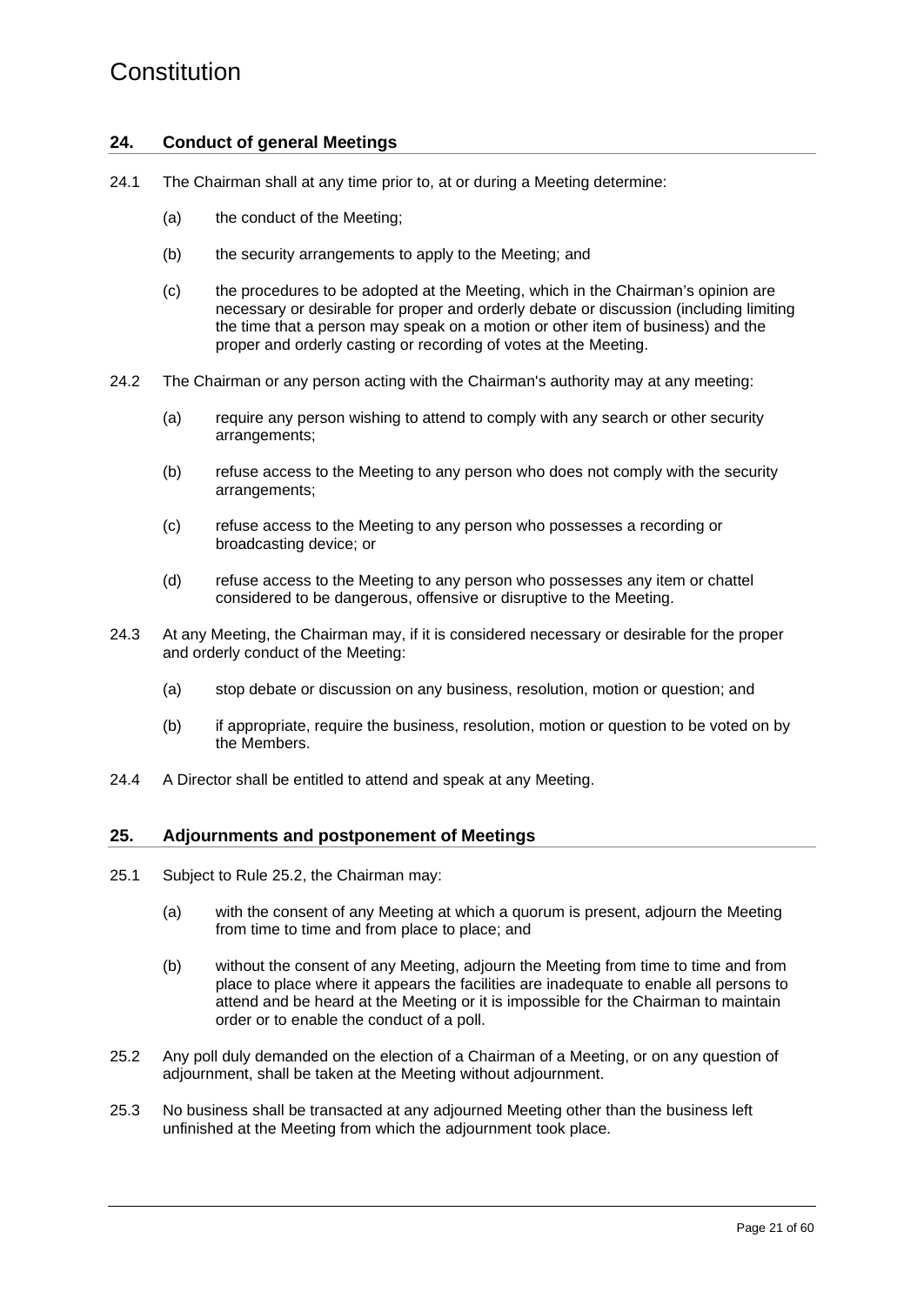- <span id="page-25-0"></span>25.4 When a Meeting is adjourned for 14 days or more, seven days' notice shall be given of the place, date and time of the adjourned Meeting but it shall not be necessary to specify in such notice the nature of the business to be transacted at such adjourned Meeting.
- 25.5 Save as provided in Rule [25.4,](#page-25-0) it shall not be necessary to give any notice of an adjournment or of the business to be transacted at an adjourned Meeting.
- 25.6 The Directors may postpone any Meeting from time to time by giving notice to all Members of the place, date and time of the postponed Meeting but it shall not be necessary to specify in such notice the nature of the business to be transacted at the postponed Meeting.

#### **26. Voting rights of Members**

- 26.1 Subject to this Constitution, a holder of Ordinary Shares in the Company shall be entitled to be present at any Meeting, and to vote in respect of Ordinary Shares held by the holder. Any Member present at any Meeting may decline to vote on any question put to that Meeting, but shall not by so doing be considered absent from the Meeting. A Member may use direct voting if permitted by and subject to compliance with Rule [28](#page-26-0) and any regulations adopted under Rule [28.2.](#page-26-1)
- 26.2 Unless otherwise provided in this Constitution, every Member present in person (including in attendance in accordance with Rules [22.3](#page-22-2) or [22.4\)](#page-22-3) or by proxy or by attorney or (in the case of a body corporate) by Corporate Representative shall be entitled:
	- (a) on a show of hands, to one vote; and

[See LR 6.8]

(b) subject to Rule [26.7,](#page-26-2) on a poll, to one vote for each Share of which the Member is the holder.

[See LR 6.9]

- 26.3 Except where otherwise provided by the Corporations Act or this Constitution, every question to be decided by any Meeting shall be decided by a majority on a show of hands by persons present who are Members, or proxies or attorneys or Corporate Representatives entitled to act under this Constitution, unless immediately on the declaration of the result of the show of hands a poll be directed by the Chairman of the Meeting, demanded in the manner provided in Rule [27](#page-26-3) or the Directors determine that the direct voting will be available in accordance with Rule [28.](#page-26-0)
- 26.4 Unless a poll is demanded, a declaration by the Chairman that a resolution has in a show of hands been carried or carried unanimously, or by a particular majority, or lost, and an entry to that effect in the minutes of the Meeting is conclusive evidence of the fact without proof of the number or proportion of the votes recorded in favour of or against the resolution.
- 26.5 Where any persons are registered as Joint Holders of a Share any one of such persons may vote at any Meeting either personally (including in attendance in accordance with Rules [22.3](#page-22-2) or [22.4\)](#page-22-3) or by proxy or Corporate Representative in respect of such Share as if the person was solely entitled and if more than one Joint Holder is present at any Meeting personally or by proxy attorney or Corporate Representative the senior of such persons shall alone be entitled to vote in respect of the jointly held Share. Seniority shall be determined by the order in which the names of the holders stand in the Register.
- 26.6 A Member holding Shares in respect of which all sums due and payable to the Company have not been Paid shall not be entitled to attend and vote at Meetings in respect of such Shares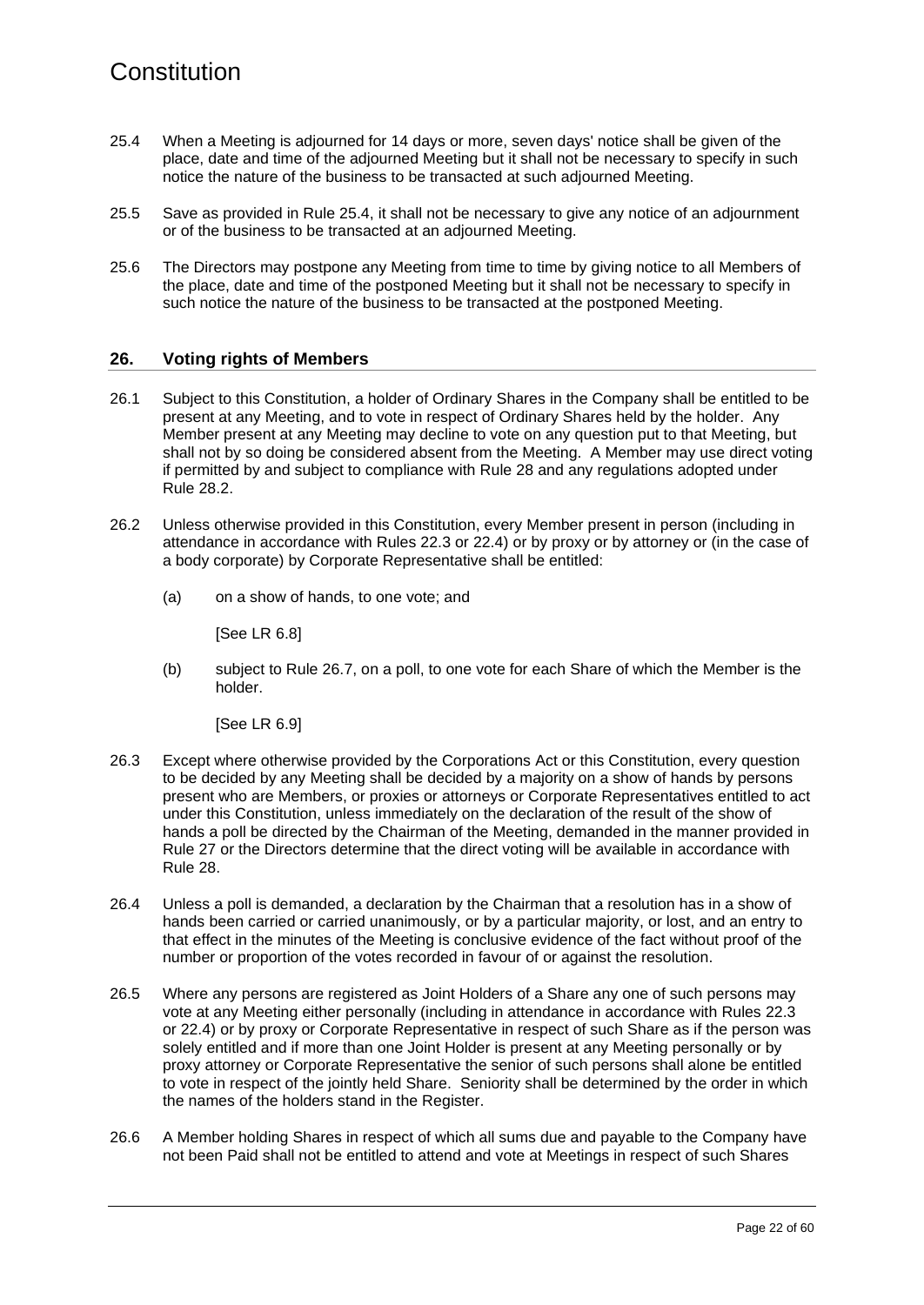but shall be entitled to attend Meetings and vote in respect of all other Shares held in respect of which no sums are due and payable to the Company.

<span id="page-26-2"></span>26.7 Where a poll is demanded, a Member holding partly Paid Shares shall be entitled, for each Share, to a fraction of a vote equivalent to the proportion which the amount Paid up (not credited) bears to the total issue price for the Share (excluding amounts credited).

[See LR 6.9]

- 26.8 A Member who is of unsound mind or whose personal estate is liable to be dealt with in any way under the law relating to mental health may vote, whether on a show of hands or on a poll, by his Committee or by the Public Trustee or by such other person as properly has the management of his estate, and such Committee, Public Trustee or other person may vote by proxy or attorney.
- 26.9 No objection shall be raised to the qualification of any voter except at the Meeting or adjourned Meeting at which the vote objected to is given or tendered, and every vote not disallowed at such Meeting shall be valid for all purposes. Any such objection made in due time shall be referred to the Chairman of the Meeting whose decision shall be final and conclusive.

#### <span id="page-26-3"></span>**27. Poll**

- 27.1 Subject to this Constitution, a poll may be demanded by:
	- (a) the Chairman, at any time;
	- (b) not less than five Members having the right to vote on the resolution present in person or by proxy, attorney or Corporate Representative (including any of them in attendance in accordance with Rules [22.3](#page-22-2) or [22.4\)](#page-22-3); and
	- (c) by any one or more Members present in person or by proxy, attorney or Corporate Representative (including any of them in attendance in accordance with Rules [22.3](#page-22-2) or [22.4\)](#page-22-3) holding Shares conferring a right to vote on the resolution, being Shares on which an aggregate sum has been Paid up equal to not less than 5% of the total sum Paid up on all the Shares conferring that right.
- 27.2 Any poll demanded under this Constitution shall be taken at such time and place and in such manner as the Chairman of the Meeting shall direct and, subject to Rule [25.2,](#page-24-0) shall be taken either at once, or after an interval or adjournment, and the result of the polls shall be deemed to be the resolution of the Meeting at which the poll was demanded.
- 27.3 The demand of a poll shall not prevent the continuance of a Meeting for the transaction of any business other than the question on which the poll has been demanded.
- 27.4 The demand of a poll may be withdrawn at any Meeting before the conduct of such poll.

#### <span id="page-26-0"></span>**28. Direct Voting**

- 28.1 The Directors may determine that at any Meeting, a Shareholder who is entitled to attend and vote on a resolution at that Meeting is entitled to a direct vote in respect of that resolution. A "direct vote" includes a vote delivered to the Company by post, fax, or other electronic means approved by the Directors.
- <span id="page-26-1"></span>28.2 The Directors may prescribe regulations, rules and procedures in relation to direct voting, including specifying the form, method and timing of giving a direct vote at a Meeting in order for the vote to be valid.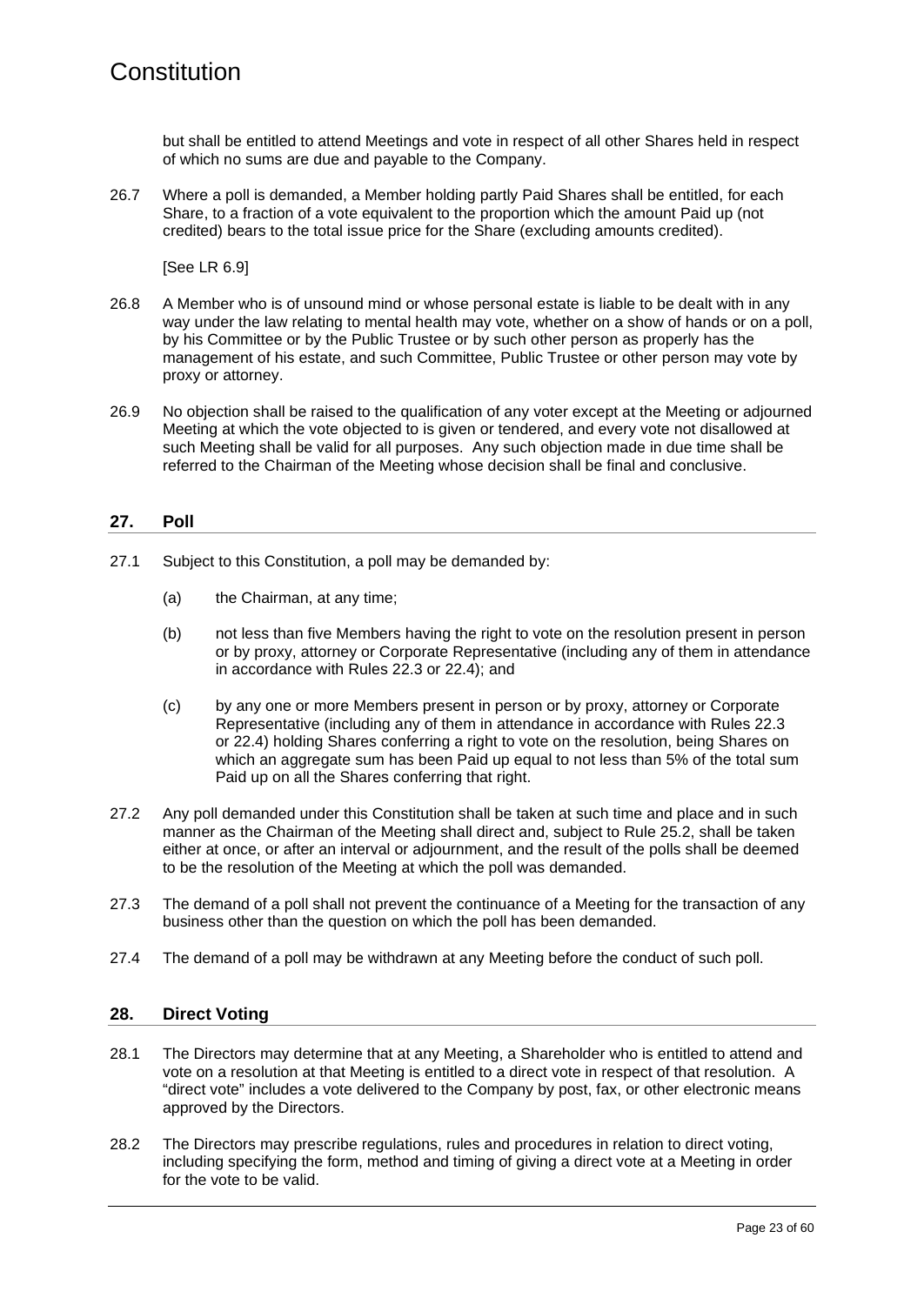#### **29. Casting vote**

The person in the chair at a Meeting shall not, in the case of an equality of votes on a show of hands or on a poll, have a second or casting vote.

#### <span id="page-27-0"></span>**30. Proxies**

- 30.1 Any person who is entitled to attend and vote at any Meeting of the Company may appoint:
	- (a) where the Member is entitled to cast one vote on a poll, one person; or
	- (b) where the Member is entitled to cast more than one vote on a poll, not more than two other persons,

(whether Members or not) as the Member's proxy or proxies to attend and vote at the Meeting on the Member's behalf.

- 30.2 A proxy appointed to attend and vote at a Meeting on behalf of a Member shall have the same right as the Member to speak at the Meeting.
- 30.3 A Member may instruct the Member's proxy or proxies to vote for or against, or abstain from voting on, any specific resolution submitted to a Meeting at which such proxy or proxies are present.

[See LR 14.2.1]

- <span id="page-27-1"></span>30.4 Where a Member appoints two proxies:
	- (a) the appointment may specify the proportion or number of votes that the proxy may exercise; and
	- (b) otherwise, each proxy may exercise half of the votes.
- 30.5 Despite anything to the contrary contained in this Constitution, if a Member appoints one proxy only, that proxy shall be entitled to vote on a show of hands, but if a Member appoints two proxies, neither proxy shall be entitled to vote on a show of hands.
- 30.6 If a Member appoints:
	- (a) one proxy only, that proxy shall be entitled on a poll to one vote for each Share held by the appointor Member; or
	- (b) two proxies, each proxy shall be entitled on a poll to that number of votes determined in accordance with Rule [30.4.](#page-27-1)
- 30.7 Where a proxy and a Member who appointed such proxy both attend at the Meeting or adjourned Meeting, or on the taking of a poll:
	- (a) where the proxy is appointed to represent the whole of a Member's voting rights, the Member shall not be entitled to vote at the Meeting or adjourned Meeting or to vote on the poll, as the case may be, unless notice in writing of the revocation of the instrument appointing such proxy shall have been received at the place for deposit of proxies or by the Chairman before the Meeting or adjourned Meeting or the poll is taken; and
	- (b) where the proxy is appointed for a specified portion of that Member's voting rights only, the Member shall be entitled to vote at the Meeting or adjourned Meeting or to vote on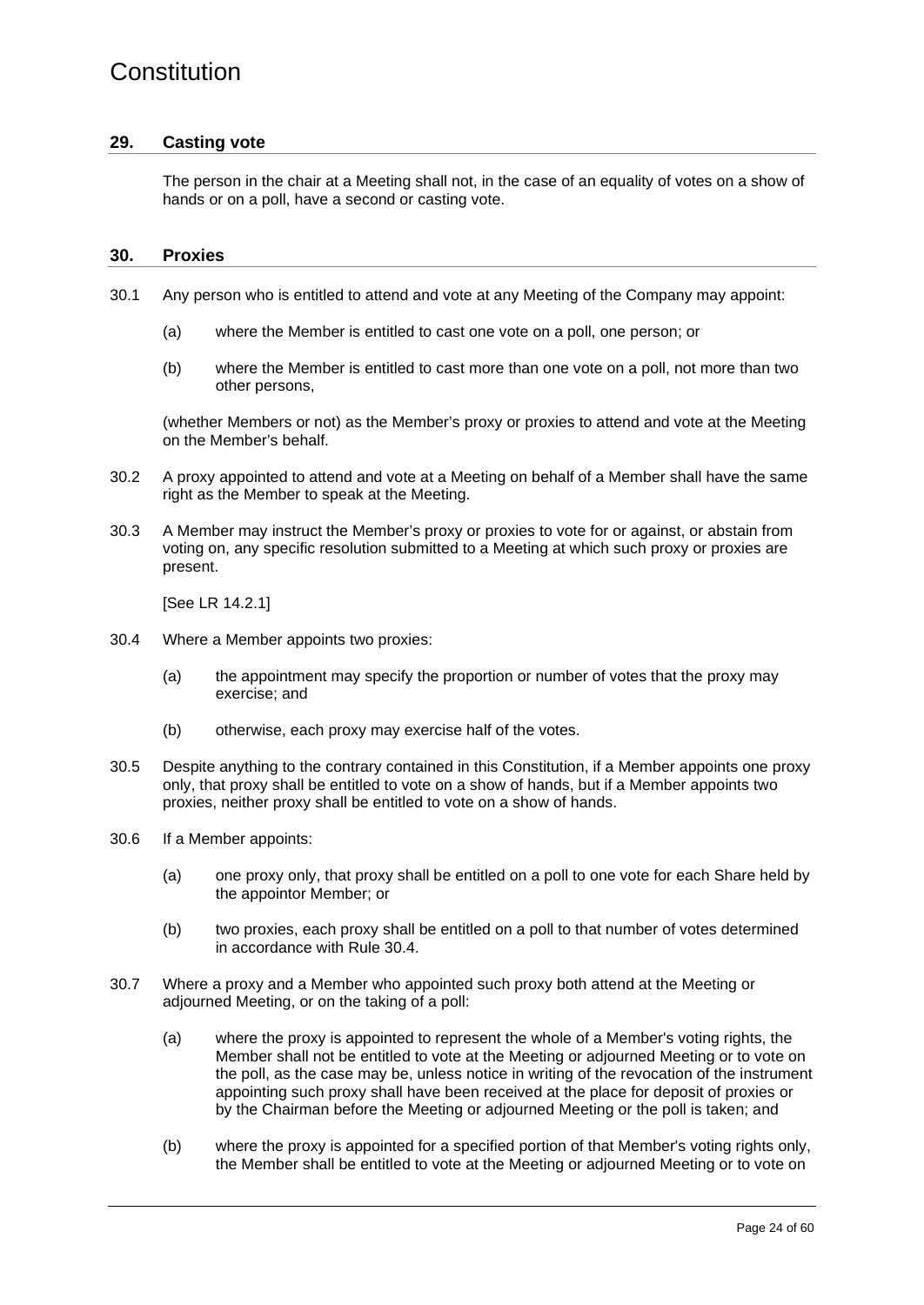the poll as if the Shares or the portion of Shares in respect of which the Member has not appointed a proxy were the only Shares held by the Member provided that in this case the proxy shall not be entitled to vote on a show of hands.

- <span id="page-28-0"></span>30.8 The instrument appointing a proxy shall be in writing under the hand of the appointor or the appointor's attorney duly authorised in writing or if such appointor is a corporation, properly executed by the corporation under the Corporations Act.
- 30.9 Despite anything else in this Constitution:

**Platina Resources Limited ACN 119 007 939** 

- (a) where any Share is jointly held, the instrument appointing a proxy may be signed by the Joint Holders of such Share or by any one or more of them; and
- (b) where more than one person is entitled by transmission under Rule [17](#page-19-4) to a Share in the Company, the instrument appointing a proxy may be signed by all the persons so entitled or any one or more of them.
- 30.10 A proxy shall not remain in force for a period of more than three Months from the date of the proxy, unless such proxy is incorporated in a power of attorney.
- 30.11 Every instrument of proxy whether for a specified Meeting or otherwise shall be in the following form or in any other form which the Directors may approve or which may be required by the Corporations Act or (in the event that the Company is Listed) the Listing Rules:

| Ι,                                                                                                                                                                                                                                                                                                                                                                                                                                 |
|------------------------------------------------------------------------------------------------------------------------------------------------------------------------------------------------------------------------------------------------------------------------------------------------------------------------------------------------------------------------------------------------------------------------------------|
| of                                                                                                                                                                                                                                                                                                                                                                                                                                 |
| appoint                                                                                                                                                                                                                                                                                                                                                                                                                            |
| οf                                                                                                                                                                                                                                                                                                                                                                                                                                 |
| or                                                                                                                                                                                                                                                                                                                                                                                                                                 |
| (a)                                                                                                                                                                                                                                                                                                                                                                                                                                |
| of                                                                                                                                                                                                                                                                                                                                                                                                                                 |
| in respect of  per cent of my voting rights in the Company;                                                                                                                                                                                                                                                                                                                                                                        |
| and                                                                                                                                                                                                                                                                                                                                                                                                                                |
| (b)                                                                                                                                                                                                                                                                                                                                                                                                                                |
| of                                                                                                                                                                                                                                                                                                                                                                                                                                 |
| in respect of  per cent of my voting rights in the Company                                                                                                                                                                                                                                                                                                                                                                         |
| or failing her/him or them, the Chairman of the Meeting as my proxy or proxies to vote for me<br>and on my behalf at the General Meeting (or annual general meeting as the case may be) of<br>the Company to be held on the<br>day of<br>and at any<br>adjournment. Subject to the Corporations Act and the Listing Rules, the Chairman of the<br>Meeting intends to vote undirected proxies [in favour of/against] resolution []. |
| This form is to be used *in favour of<br>the resolution<br>**against                                                                                                                                                                                                                                                                                                                                                               |
|                                                                                                                                                                                                                                                                                                                                                                                                                                    |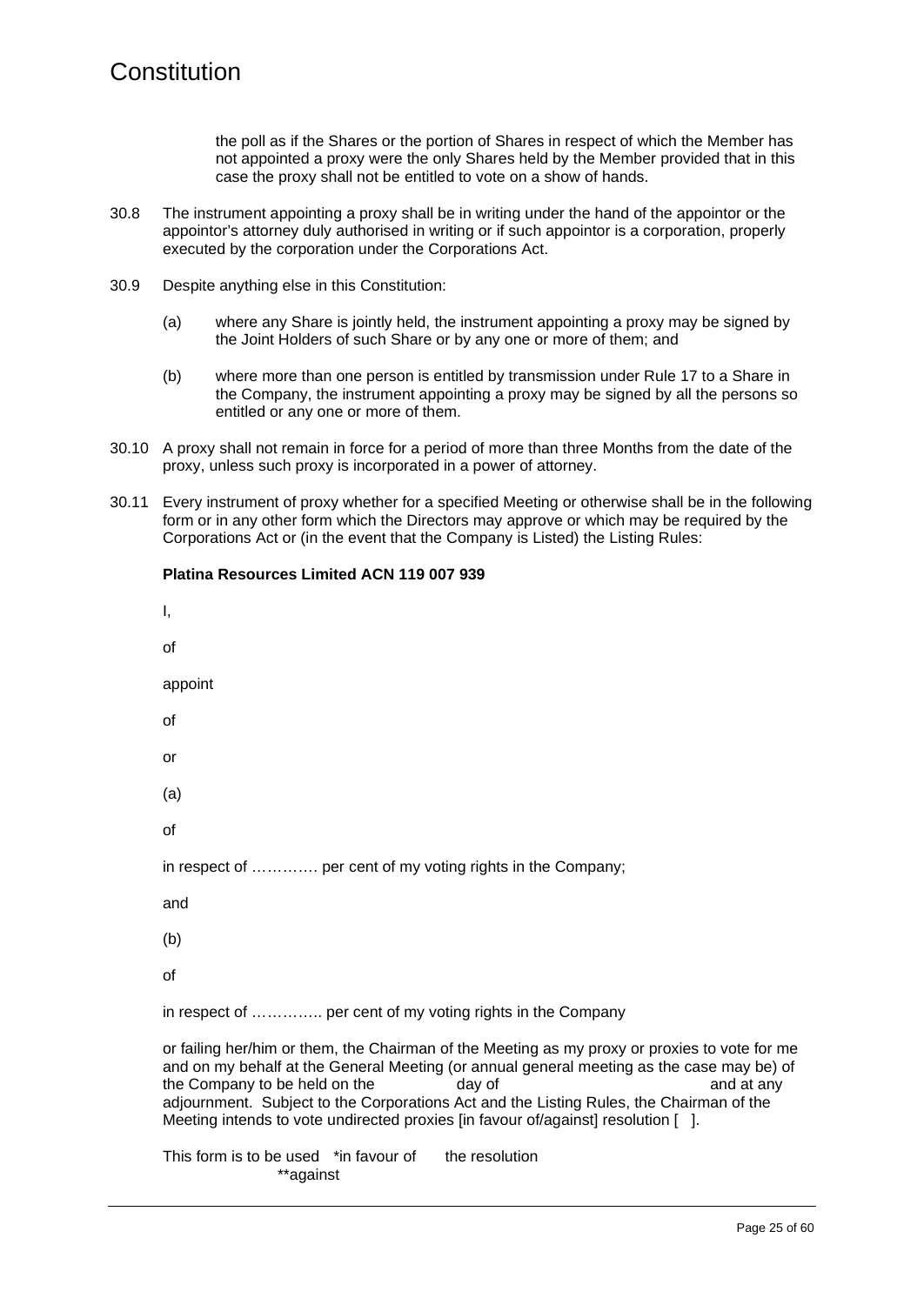Signed this day of

...................................................................

Signature of Shareholder

\*(Strike out whichever is not desired or is inapplicable) \*\*To be inserted if desired.

[See LR 14.2.2]

- 30.12 Any instrument appointing a proxy which is entitled to be used at a Meeting at which any resolution is proposed to be passed shall clearly indicate that the holder of the proxy is entitled to vote for or against such resolution as directed by the Member or failing such direction, at the discretion of the holder of the proxy.
- 30.13 For the purposes of Rule [30.8,](#page-28-0) a proxy appointment received at an electronic address or provided by other electronic means will be taken to be signed or authenticated by the appointor if:
	- (a) a personal identification code allocated by the Company to the appointor has been input into the appointment;
	- (b) the appointment has been verified in another manner approved by the Directors; or
	- (c) it is otherwise authenticated in accordance with the Corporations Act.

#### <span id="page-29-0"></span>**31. Powers of attorney**

- 31.1 Any Member may by power of attorney appoint an attorney to attend and act and vote at any Meetings of the Company on behalf of such Member and as his or its proxy without any special appointment other than such power of attorney (**Attorney**).
- 31.2 An Attorney shall be appointed in writing under the hand and seal of the Member and attested by one witness, or if the appointor is a corporation, properly executed by the corporation under the Corporations Act.
- 31.3 An Attorney appointed in accordance with this Rule may, within the limits of the relevant power of attorney and whether the Attorney is a Member of the Company or not, appoint in writing as proxy on behalf of the appointor, a person (whether a Member of the Company or not) who shall be deemed to be the proxy of such appointor.
- 31.4 An Attorney appointed in accordance with this Rule, whether the Attorney is a Member of the Company or not, may on behalf of the Attorney's appointor, within the limits of the relevant power of attorney, sign any consent which the appointor would under this Constitution be required or entitled to sign.
- 31.5 Any Attorney appointed in accordance with this Rule and any substitute Attorney or proxy appointed may attend and take part in the proceedings of and vote at all Meetings of the Company (or any Meeting of any class of shareholders in the Company of which such Member is a Member) so long as the power of attorney shall remain in force in the same manner as the Member could do if the Member was personally present. If the power of attorney is expressed to be given for value, the votes of the Attorney or substitute Attorney or proxy shall take precedence over the votes of the Member or of any other proxy appointed by or claiming under the Member.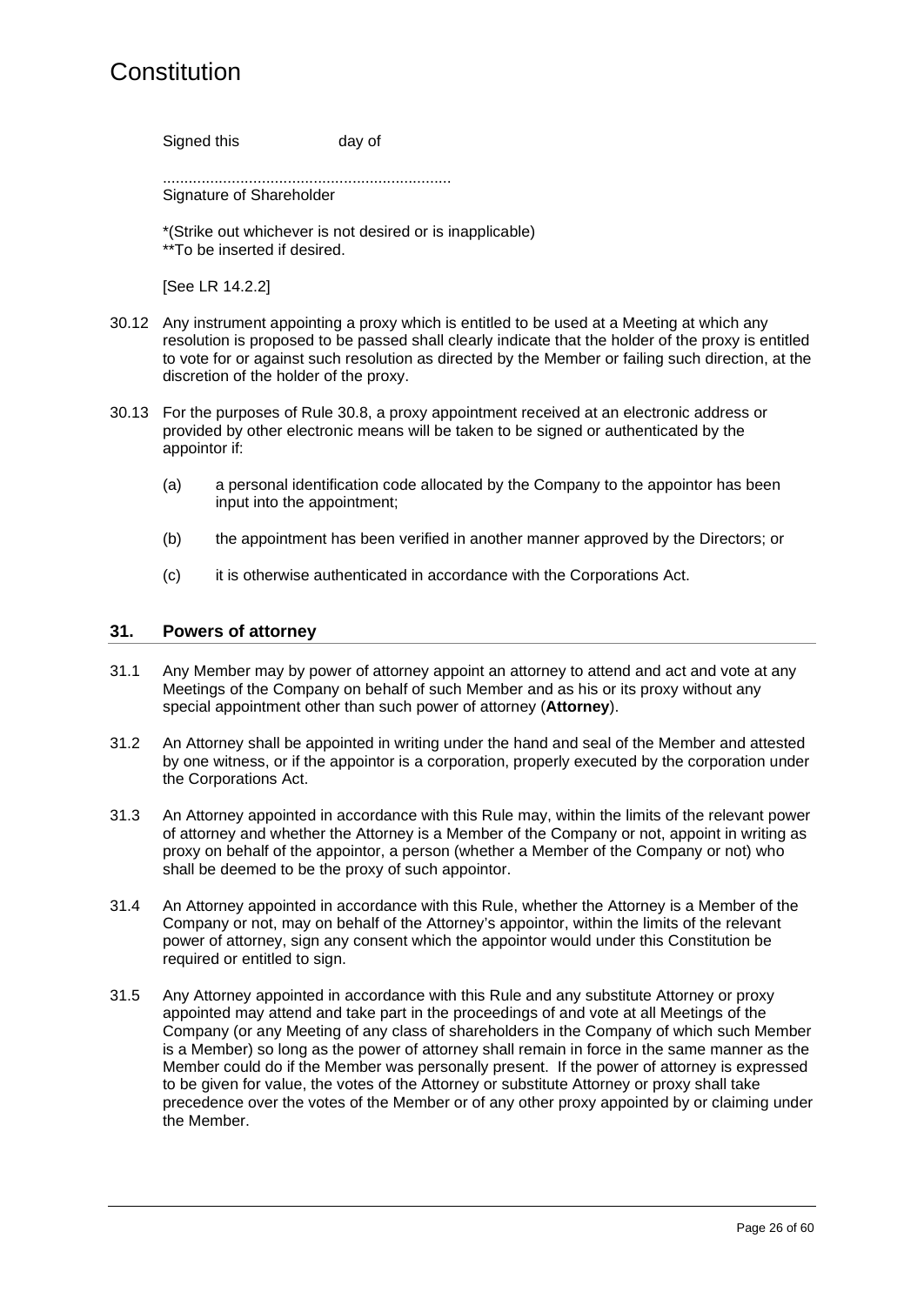#### **32. Appointing instrument to be deposited with Company**

- <span id="page-30-0"></span>32.1 The following instruments shall be deposited at the Office or at such other place as is specified for that purpose:
	- (a) any instrument appointing a proxy under Rule [30,](#page-27-0) together with the power of attorney or other authority, if any, under which it is signed; and
	- (b) any power of attorney under Rule [31.](#page-29-0)
- 32.2 Any such instrument shall be forwarded to the Company not less than 48 hours before the time for holding the Meeting or adjourned Meeting at which the person named in the instrument proposes to vote or, in the case of a poll, not less than 48 hours before the time appointed for the taking of the poll.
- 32.3 Any instrument which is not deposited with the Company in the manner and within the time provided in this Rule is invalid.
- 32.4 Subject to the Corporations Act, a copy of any of the instruments referred to in Rule [32.1](#page-30-0) may be deposited at the Office if such copy has been certified as being a true and correct copy by either a Justice of the Peace, Solicitor or Notary Public.
- <span id="page-30-1"></span>32.5 Despite anything else in this Constitution, where a Corporate Representative is appointed and:
	- (a) the appointment is a standing one, the certificate appointing a Corporate Representative is not required to be produced to the Company prior to the commencement of a Meeting at which a Corporate Representative proposes to attend where:
		- (1) the certificate appointing the Corporate Representative has been previously produced to the Company;
		- (2) the Corporate Representative is entitled to attend the Meeting on the basis of the same certificate (without amendment or extension) as the certificate referred to in Rule [32.5;](#page-30-1) and
		- (3) the certificate referred to in Rule [32.5](#page-30-1) is otherwise valid; or
	- (b) otherwise, a certificate appointing a Corporate Representative must be produced to the Company prior to the commencement of a Meeting at which a Corporate Representative proposes to attend.

#### **33. Revocation and invalidity of instruments**

A vote given in accordance with the terms of the instrument appointing a proxy, attorney or Corporate Representative shall be valid, subject to Rule [30,](#page-27-0) despite;

- (a) the death of the principal;
- (b) the unsoundness of mind of the principal;
- (c) the winding up or dissolution of the principal, if a corporate body; or
- (d) the revocation of the instrument or the power of attorney under which the instrument was executed,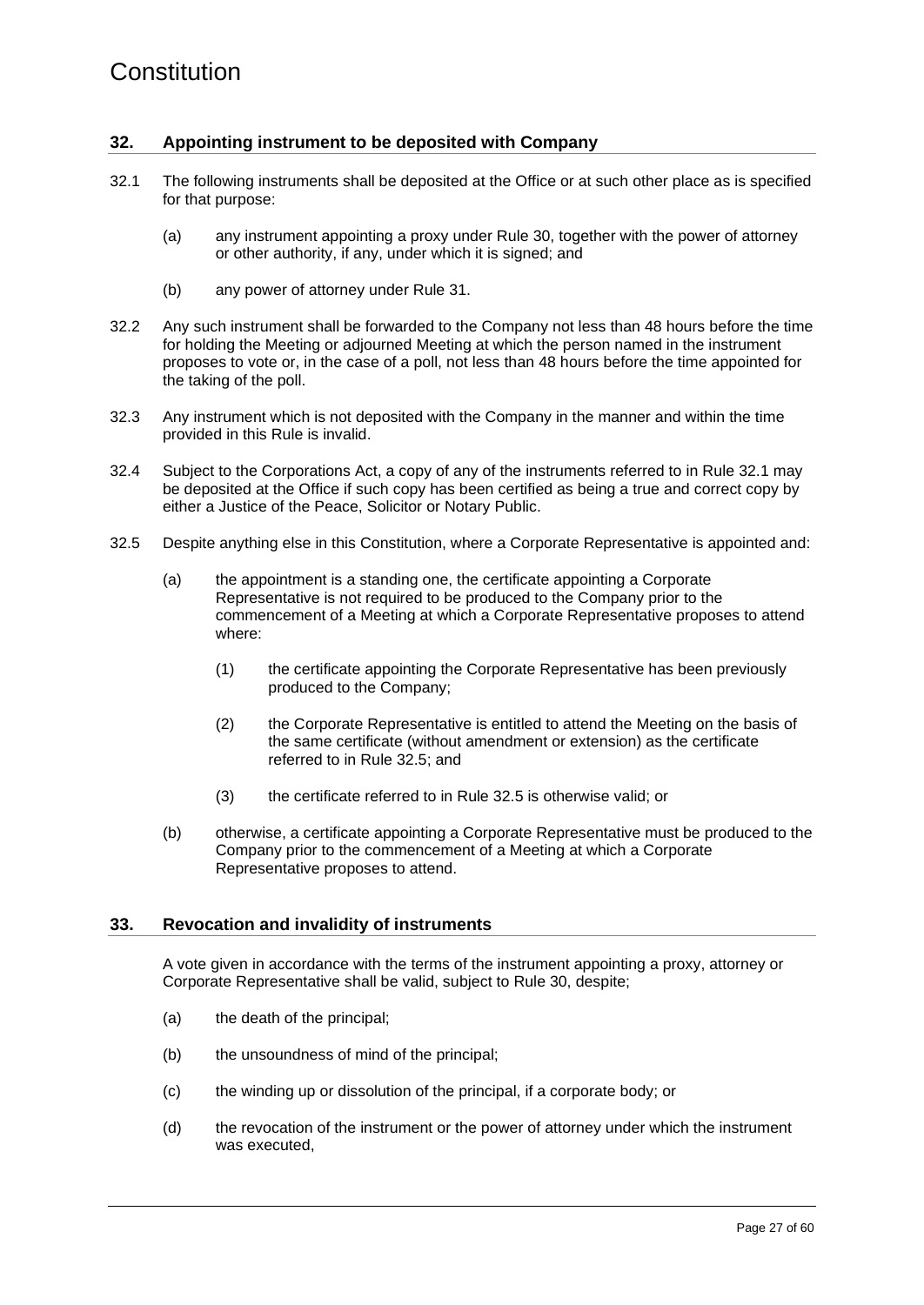so long as no notice in writing of any such event is received at the place for deposit of proxies or by the Chairman before the Meeting or the adjourned Meeting takes place or the poll is taken.

#### **34. Number of Directors**

- <span id="page-31-0"></span>34.1 The Company may from time to time by resolution passed at a Meeting increase or reduce the number of Directors.
- 34.2 Subject to Rule [34.1,](#page-31-0) the number of Directors shall be:
	- (a) not less than three; and
	- (b) no more than nine.

#### <span id="page-31-1"></span>**35. Qualification of Directors, Alternate Directors and Associate Directors**

- 35.1 Every Director shall be a natural person.
- 35.2 A Director, Alternate Director or Associate Director need not be a shareholder.

#### **36. Vacation of office of Director**

- <span id="page-31-3"></span><span id="page-31-2"></span>36.1 The office of the Director shall become vacant if the Director:
	- (a) ceases to be a Director by virtue of the Corporations Act or by order of any court of competent jurisdiction;
	- (b) becomes prohibited from being a Director by reason of any order made under the Corporations Act;
	- (c) becomes bankrupt or suspends payment or makes any arrangement or composition with his creditors generally;
	- (d) becomes of unsound mind or a person whose person or estate is liable to be dealt with in any way under the law relating to mental health;
	- (e) resigns his office under Rule [36.2](#page-32-0) provided that in the case of an Executive Director holding office as such for a fixed term such resignation and vacation of office shall be without prejudice to any claims that the Company may have against the Executive Director for any breach of any contract of service between the Executive Director and the Company;
	- (f) for a continuous period of more than six Months is absent without the permission of the Directors from meetings of the Directors held during that period, provided that attendance by the Alternate for the Director shall be deemed to be attendance by the Director for the purposes of this paragraph;
	- (g) is removed from office under Rule [37;](#page-32-1) or
	- (h) where the Director is a shareholder, fails to pay any call within four weeks from the date such call is made payable.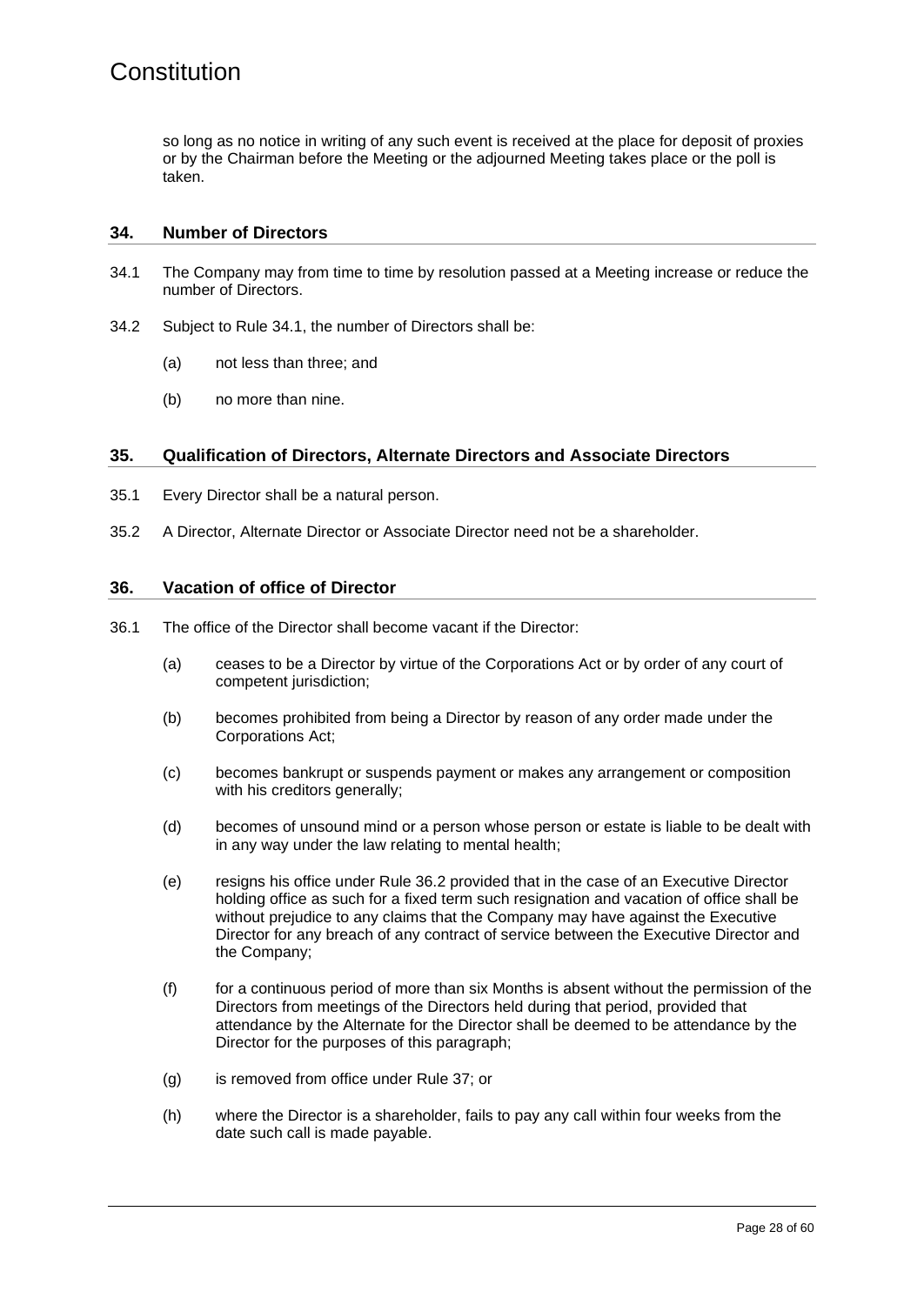<span id="page-32-0"></span>36.2 A Director may resign from office on giving one Month's notice in writing to the Company of his intention to do so and such resignation shall take effect on the expiration of the notice, or its earlier acceptance by the Board.

#### <span id="page-32-1"></span>**37. Appointment and removal of Directors**

- <span id="page-32-2"></span>37.1 The Directors may at any time and from time to time appoint any other person qualified in accordance with Rule [35](#page-31-1) as a Director, either to fill a casual vacancy or as an addition to the Board but only if the total number of Directors do not at any time exceed the maximum number for the time being allowed under this Constitution.
- <span id="page-32-6"></span>37.2 Any Director appointed under Rule [37.1](#page-32-2) shall hold office only until the conclusion of the next following annual general meeting of the Company, and shall then be eligible for re-election but shall not be taken into account in determining the Directors who are to retire by rotation at that Meeting.

[See LR 14.4]

- <span id="page-32-3"></span>37.3 Subject to the provisions of the Corporations Act, the Company at a Meeting may by resolution:
	- (a) remove any Director before the expiration of the Director's term of office;
	- (b) appoint another qualified person as a Director; or
	- (c) remove any Director before the expiration of the Director's term of office and appoint another qualified person in the removed Director's stead.
- <span id="page-32-4"></span>37.4 Any appointment of a Director proposed under Rules [37.3\(b\)](#page-32-3) or [37.3\(c\)](#page-32-4) shall be subject to prior notice having been given under Rule [39.13.](#page-34-0)
- 37.5 A person appointed under Rule [37.3\(b\)](#page-32-3) shall hold office subject to Rule [39.](#page-32-5)
- 37.6 Any person appointed or re-elected under Rule [37.3\(c\)](#page-32-4) shall hold office only during such time as the Director in whose place the person is appointed or, in the case of re-election, the re-elected Director would have continued to hold office had the Director not been removed under this Rule.

#### **38. Offices of profit in Company**

- 38.1 Subject to the provisions of the Corporations Act, any Director may hold any other office or place of profit under the Company or in connection with the Company's business other than that of Auditor.
- 38.2 No person being a partner or employer or employee of any Auditor of the Company shall be eligible to be appointed or elected as Director or Alternate Director of the Company.

#### <span id="page-32-5"></span>**39. Term of office of Directors**

- <span id="page-32-7"></span>39.1 Where the Company is Listed, at each annual general meeting of the Company, the following Directors must retire from office:
	- (a) any Director required to submit to re-election because of Rule [39.6;](#page-33-0)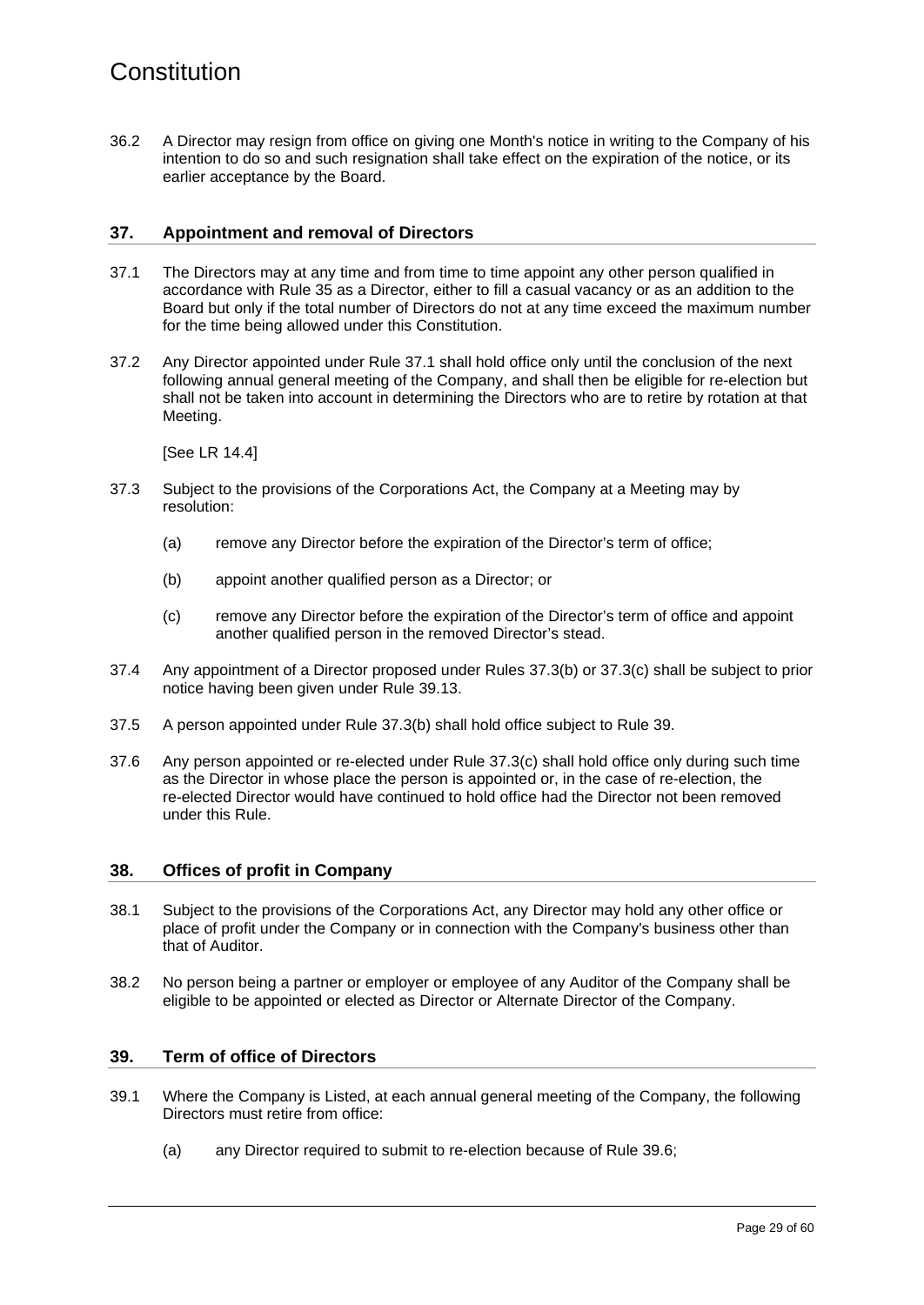- (b) any Director required to submit to re-election because of Rule [37.2;](#page-32-6)
- <span id="page-33-1"></span>(c) one-third of the Directors for the time being excluding:
	- (1) any Director to whom Rule [37.1](#page-32-2) applies; and
	- (2) any Managing Director subject to Rule [44.2\(a\)](#page-37-1) and Rule [44.2\(b\),](#page-37-2)

or if their number is not a multiple of three then the greater of:

- (3) one; or
- (4) the number nearest to but not exceeding one-third.

[See LR 14.4 and 14.5]

<span id="page-33-2"></span>39.2 Rule [39.1](#page-32-7) does not apply to the Managing Director but if there is more than one Managing Director, Rule [39.1 d](#page-32-7)oes not apply to that Managing Director determined in accordance with Rule [44.2\(b\).](#page-37-2)

[See LR 14.4]

- 39.3 The Directors to retire under Rule [39.1\(c\)](#page-33-1) shall be determined according to the length of time each Director has spent in office, with those having spent the longest time in office retiring.
- 39.4 Where two or more Directors have been in office an equal length of time, the Directors to retire shall, in default of agreement between them, be determined by lot.
- 39.5 The length of time a Director has been in office shall be computed from the Director's last election or appointment where the Director has previously vacated office.
- <span id="page-33-0"></span>39.6 Subject to Rule [39.2](#page-33-2) but despite anything to the contrary in this Constitution, a Director shall not continue in office for a period in excess of three consecutive years or until the third annual general meeting following the Director's appointment, whichever is the longer, without submitting to re-election.
- 39.7 A retiring Director shall retain office until the conclusion of the Meeting at which the retiring Director's successor is elected.
- <span id="page-33-3"></span>39.8 A retiring Director shall be eligible for re-election.
- 39.9 At any Meeting at which any Directors retire in the manner provided for in this Rule, the Company may elect a like number of persons to fill the vacancies left by the retiring Directors, and subject to Rule [39.13](#page-34-0) may also fill any other vacancies.
- 39.10 A motion for the appointment of two or more persons as Directors by a single resolution shall not be made unless a resolution that it be so made has been first agreed to by the Meeting without any vote being given against it. A resolution passed in contravention of this Rule shall be void, whether or not it was objected to at the time the resolution was moved. For the purposes of this Rule a motion for approving a person's appointment or for nominating a person for appointment shall be treated as a motion for the person's appointment. Nothing in this Rule shall be deemed to prevent the election of two or more Directors by ballot or poll.
- 39.11 If at any Meeting at which an election of Directors ought to take place, the offices of the retiring Directors or some of them are not filled, then any vacancy created shall be deemed to be a casual vacancy capable of being filled by the Directors under Rule [37.1.](#page-32-2)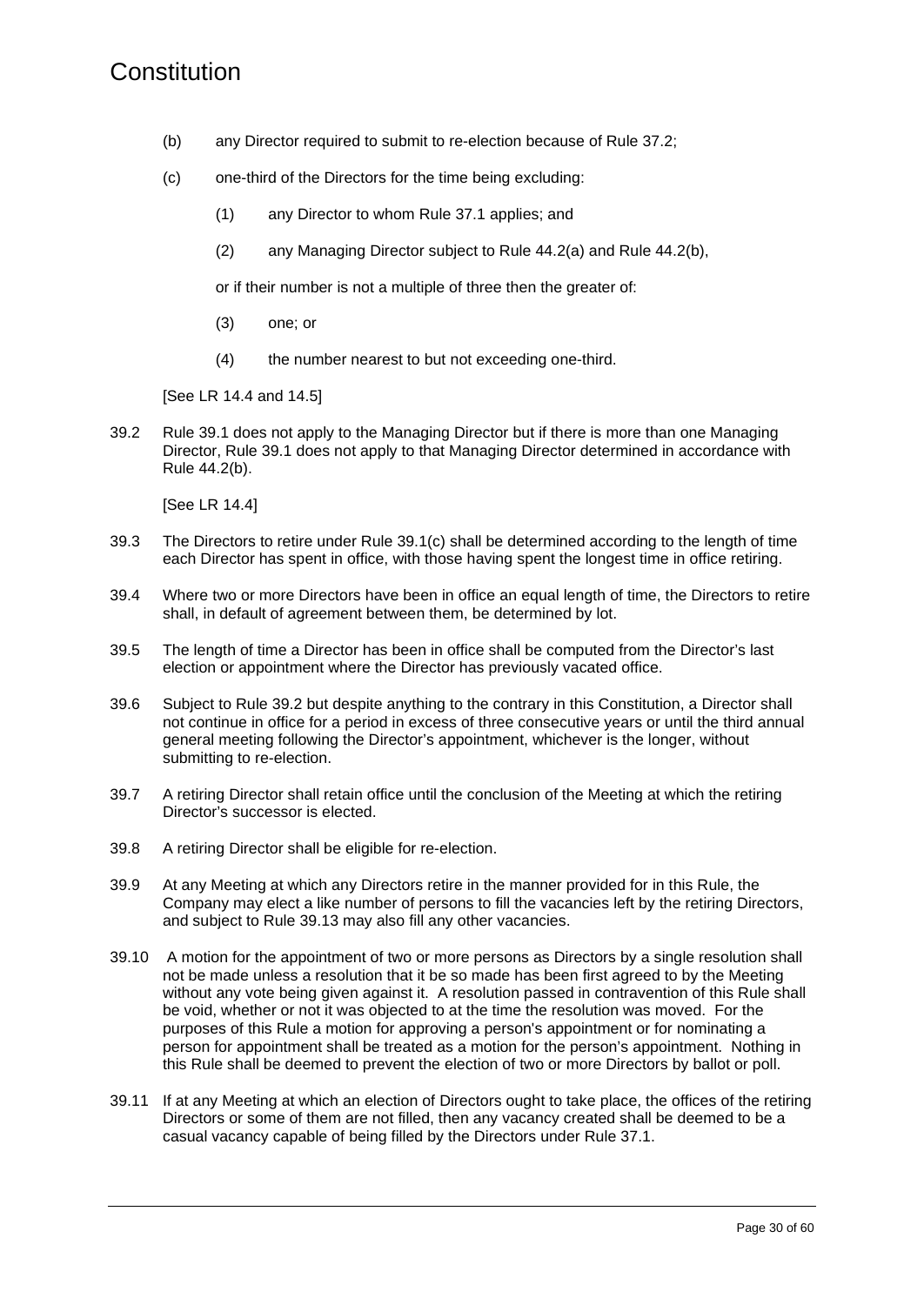- 39.12 The Company may at any Meeting from time to time:
	- (a) increase or reduce the number of Directors;
	- (b) alter the Directors' qualifications; and
	- (c) determine in what rotation such increased or reduced number is to go out of office.
- <span id="page-34-0"></span>39.13 Except for a person who is eligible for election or re-election under Rules [37.2](#page-32-6) and [39.8,](#page-33-3) or a person recommended for election by the Directors, nominations for election to the office of Director shall be accepted:
	- (a) where the Company is Listed, up to 35 Business Days (or in the case of meetings that members have requested Directors to call, up to 30 Business Days); or
	- (b) otherwise, up to 25 Business Days,

before the date of a general Meeting at which Directors will be elected or re-elected.

[See LR 14.3]

#### <span id="page-34-2"></span>**40. Remuneration of Directors**

- 40.1 Each Director shall be entitled to remuneration for the Director's services from the date of the Director's election or appointment to the Board.
- 40.2 The remuneration of the Executive Directors:
	- (a) shall be determined by the Board; and
	- (b) where the Company is Listed, must not include a commission on or percentage of operating revenue.

[See LR 10.17B]

- 40.3 The Directors are entitled to be paid all reasonable travelling, hotel and other expenses incurred by them in:
	- (a) attending and returning from meetings of the Directors of the Company;
	- (b) otherwise in connection with the business of the Company; and
	- (c) in the execution of their duties as Directors,

but may be required to provide reasonable verification of these expenses.

- 40.4 The remuneration of non-Executive Directors must be a fixed sum for each non-Executive Director.
- <span id="page-34-1"></span>40.5 The total amount of Director's fees payable by the Company or any subsidiary of the Company to non-Executive Directors must:
	- (a) be set by resolution of the Company; and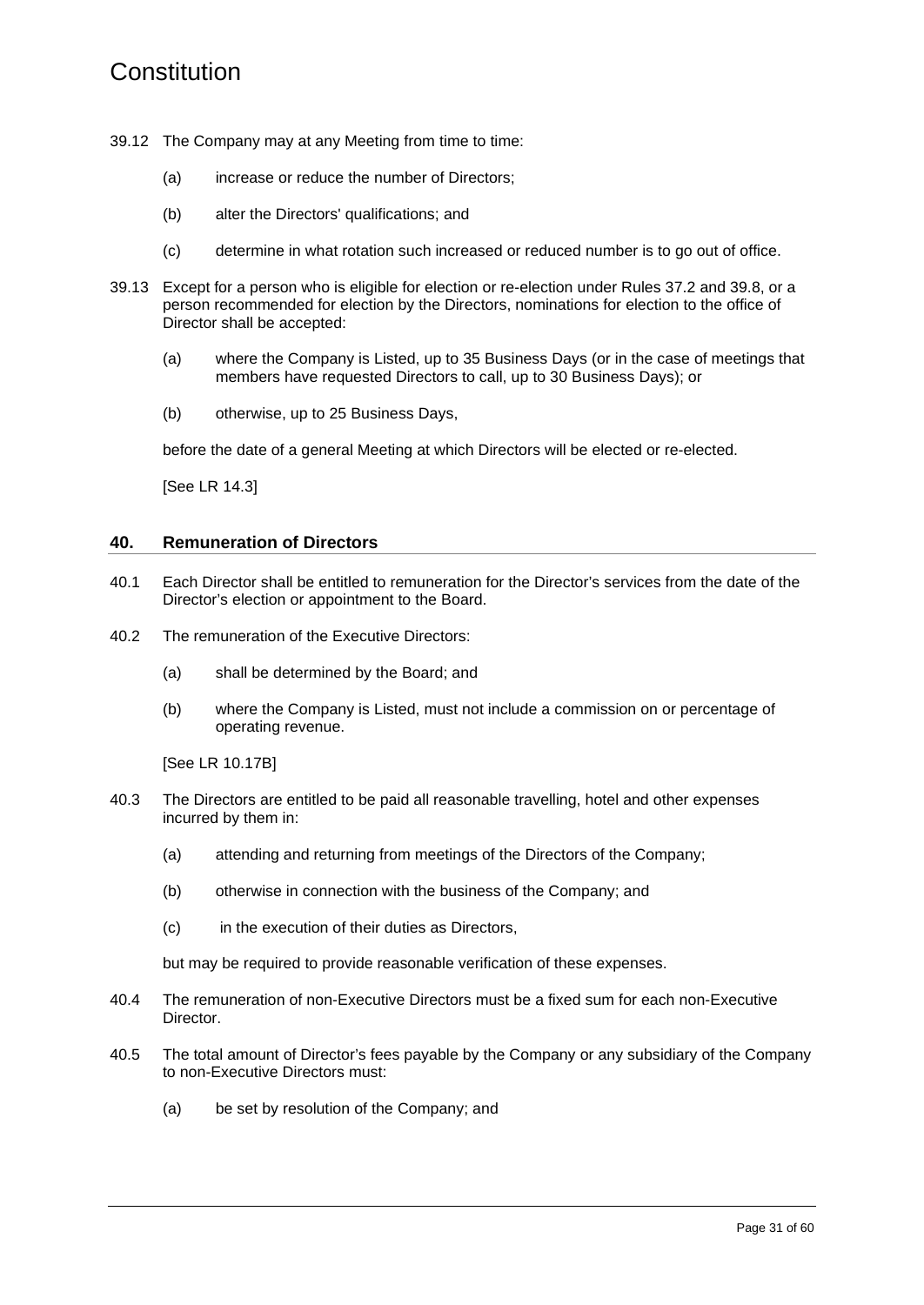(b) only be increased by resolution of the Company, with the notice of Meeting relating to any proposed increase to specify the amount of the proposed increase and the maximum sum that may be paid.

[See LR 10.17]

- 40.6 Except as provided in this Constitution, the Directors shall not without the prior consent of the Company given in Meeting have the power to fix or pay a salary or allowance for the a non-Executive Director that would have the effect of exceeding the total amount of Director's fees payable determined in accordance with Rule [40.5.](#page-34-1)
- 40.7 Nothing in this Constitution shall prevent the Directors approving the payment of consulting or other professional services to any Director. In the event of a Director ceasing to be a Director as a consequence of dying, retiring or ceasing to hold office (**Retiring Director**), the Directors may approve and make such payment to the Retiring Director, or his legal personal representatives or dependents as permitted under division 2 of part 2D.2 of the Corporations Act (**Permitted Payment**).
- 40.8 The Directors shall only be entitled to approve and make to a Retiring Director a payment in excess of the Permitted Payment where:
	- (a) the particulars of the proposed payment referred to above (together with such other particulars as are required by the Corporations Act to be disclosed) shall have been disclosed to, and approved by, the Company at a Meeting prior to the death, retirement or vacation of office of the Director; and
	- (b) the Director has not ceased to be a Director under the provisions of Rules [36.1\(a\)](#page-31-2) or [36.1\(b\).](#page-31-3)

#### **41. Directorships in other companies**

- 41.1 Subject to Rule [41.2,](#page-35-0) a Director may be or become a director of any other company and no Director who is or becomes a director in another company shall be accountable for any benefits received as a director or Member of such other company.
- <span id="page-35-0"></span>41.2 A Director shall not, without the approval of the other Directors accept, hold or retain the office of director of any other company which in the opinion of the other Directors is for the time being in active competition with the Company.

#### **42. Alternate Directors**

- 42.1 Subject to the provisions of Rule [35,](#page-31-1) any Director may appoint any person to act as an Alternate Director in the Director's place, whether for a stated period or periods or until the happening of a specified event or from time to time, whenever by absence or illness or for any other reason the Director is unable to attend to the Director's duties as a Director as follows:
	- (a) with approval of a resolution of the Board; or
	- (b) with the approval of a majority of the other Directors.
- 42.2 The following provisions shall apply to any such Alternate Director:
	- (a) subject to this Constitution, the Alternate Director shall be entitled to receive notice of meetings of the Directors and to attend and vote at meetings of Directors if the Director by whom the Alternate Director was appointed is not present;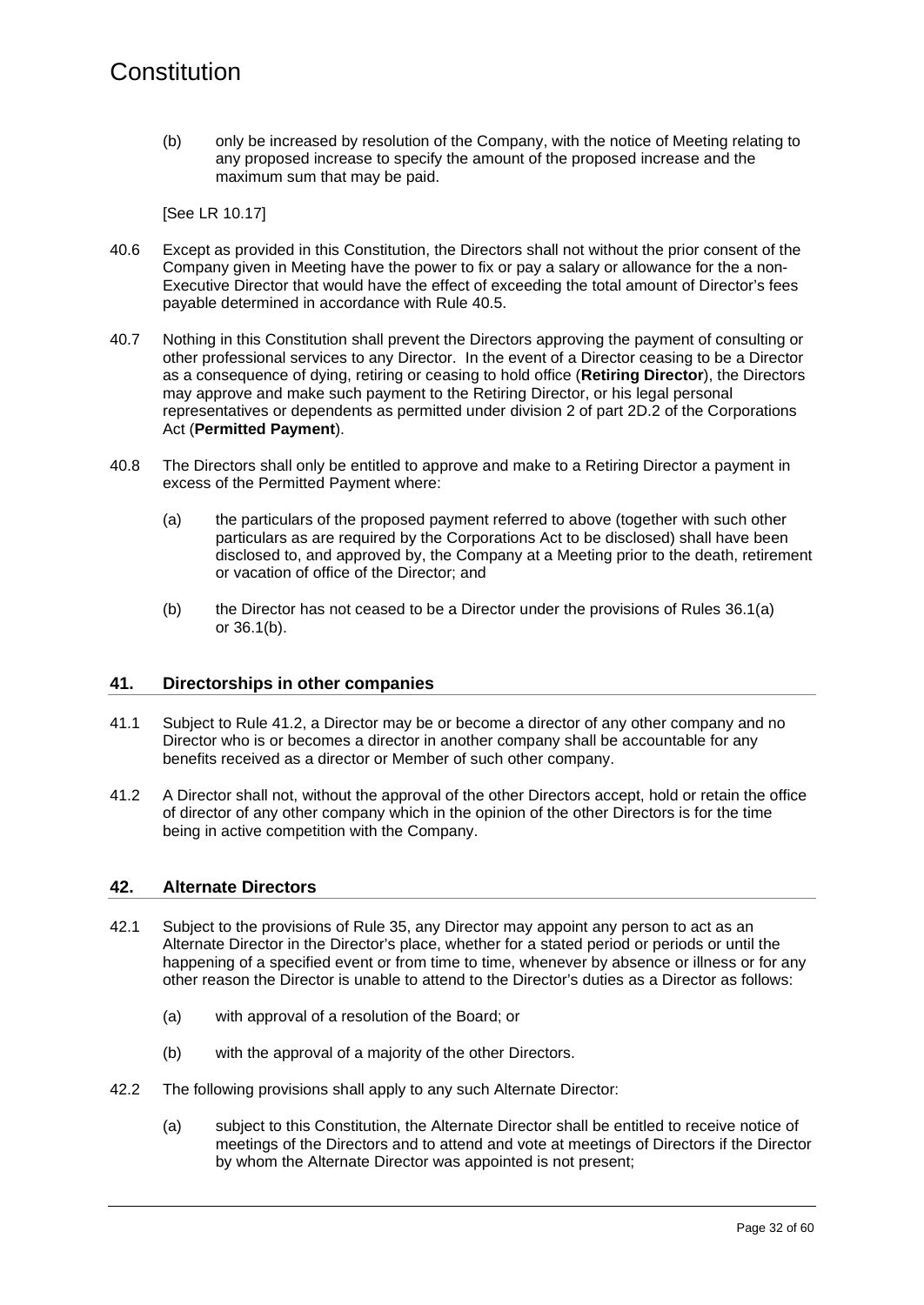- (b) where the Alternate Director is already a Director, the Alternate Director shall have a separate vote on behalf of the Director the Alternate Director is representing in addition to the Alternate Director's own vote;
- (c) the Alternate Director shall be entitled to exercise all the powers (except the power to appoint an Alternate Director) and to perform all the duties of a Director, insofar as the Director by whom the Alternate Director was appointed has not exercised or performed them;
- (d) the Alternate Director shall vacate office as Alternate Director if the Director by whom the Alternate Director was appointed is removed or otherwise ceases to hold office for any reason;
- (e) the Alternate Director shall, while acting as an Alternate Director, be responsible to the Company for the Alternate Director's own acts and defaults and shall not be deemed to be the agent of the Director by whom the Alternate Director was appointed;
- (f) the Alternate Director shall not be entitled to receive any remuneration from the Company as a Director except for special services which in the opinion of the Directors are outside the range of the ordinary duties of a Director;
- (g) the Alternate Director shall not be taken into account in determining the number of Directors but shall, if the Director by whom the Alternative Director was appointed is not present, be taken into account for the purpose of determining whether a quorum is present under Rule [45.2;](#page-38-0) and
- (h) the Alternate Director may be removed or suspended from office by written notice, letter, facsimile, or other form of visible communication sent to the Company by the Director by whom the Alternate Director was appointed.
- 42.3 An instrument appointing an Alternate Director may be delivered to the Company by written notice, letter, facsimile or other form of visible communication and shall be retained by the Company and shall be substantially in the following form (or such other form as approved by the Directors from time to time):

Platina Resources Limited ACN 119 007 939

I,............................................................. a Director of ......................................... in pursuance of the power contained in the Constitution of the Company nominate ............................................................... of ....................................................... to act as Alternate Director of the Company in my place and stead, and to exercise and discharge all my duties and to exercise all my authorities, prerogatives, privileges and powers as a Director of the Company during my absence (or my illness or my inability to act or attend as a Director, as the case may be).

Signed this day of

Signature: .....................................................

Witness: .....................................................

#### **43. Associate Directors**

- 43.1 Subject to the provisions of Rule [35,](#page-31-1) the Directors may from time to time appoint any person to be an Associate Director and may at any time remove from office any person so appointed.
- 43.2 The Directors may define and limit from time to time the duties and powers of such Associate Directors and may fix their remuneration if any.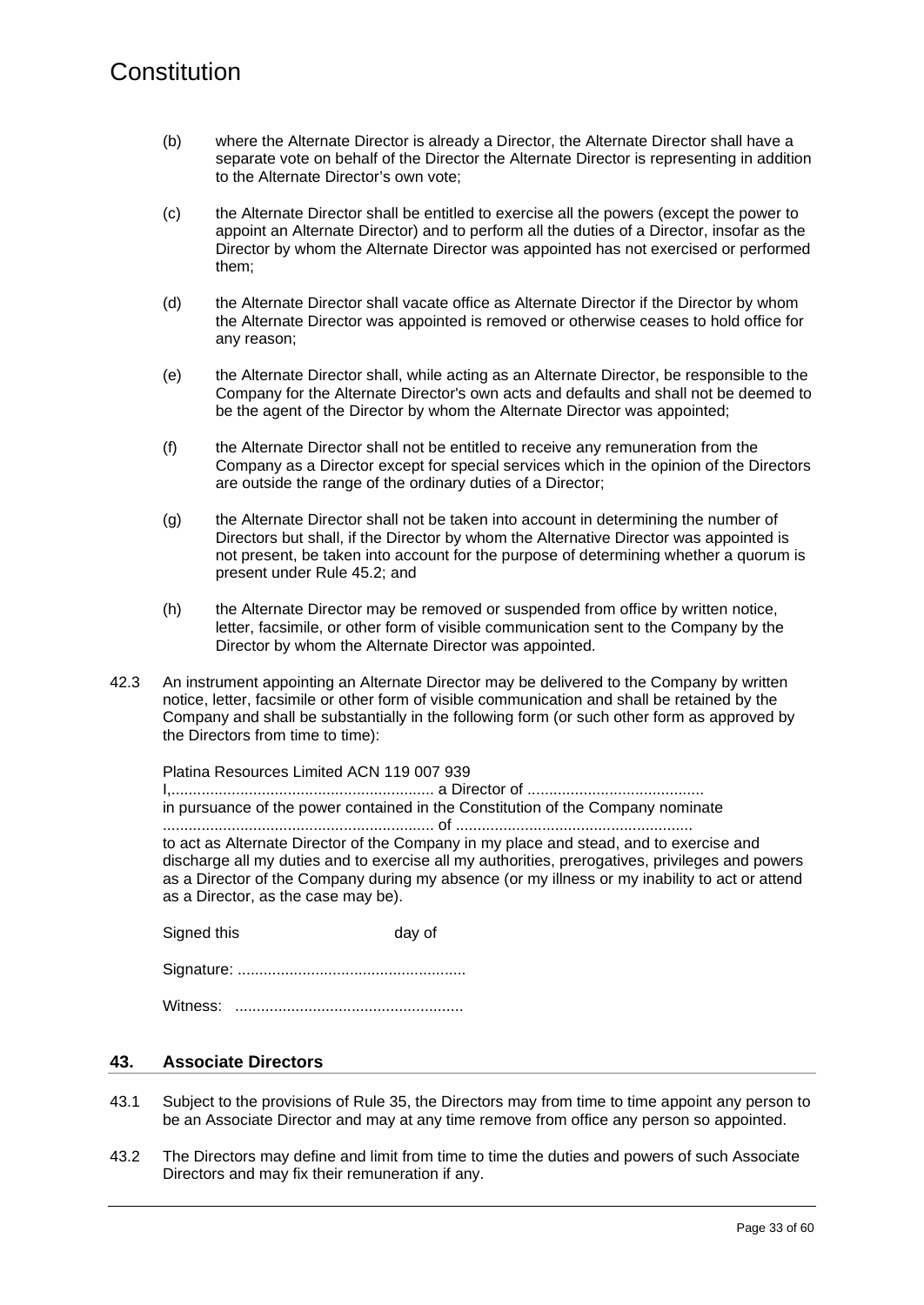- 43.3 An Associate Director:
	- (a) shall not be deemed to be a Director of the Company within the meaning of the Corporations Act or of this Constitution;
	- (b) and shall not be recognised in a quorum or exercise any of the powers which are by this Constitution conferred on the Directors or in any way share their responsibilities; and
	- (c) may, on the invitation of the Directors, attend those Meetings to which the invitation extends.

#### <span id="page-37-0"></span>**44. Managing Director**

- 44.1 The Directors may from time to time appoint one or more of the Directors to the position of Managing Director or Assistant Managing Director on such terms as they think fit and may from time to time remove any Director so appointed from office and appoint another Director in place of the Director removed from that position.
- <span id="page-37-3"></span><span id="page-37-2"></span><span id="page-37-1"></span>44.2 A Managing Director or Assistant Managing Director shall be subject to the same provisions as to resignation and removal as the other Directors of the Company and shall immediately cease to be a Managing Director or Assistant Managing Director on ceasing to hold the office of Director from any cause, provided that:
	- (a) where there is only one Managing Director, the Managing Director shall not be subject to the provisions of this Constitution as regards retirement by rotation, and the Managing Director shall not be taken into account in determining the rotation or retirement of Directors;
	- (b) where there is more than one Managing Director, only one Managing Director shall be entitled not to be subject to the provisions of this Constitution as regards retirement by rotation and shall not be taken into account in determining the retirement by rotation of Directors and as between any two or more Managing Directors, in the absence of agreement between them, the Managing Director to whom the exemption in this Rule [44.2](#page-37-3) applies shall be determined by lot;
	- (c) after a determination has been made under Rule [44.2\(b\),](#page-37-2) the exemption referred to in that Rule will not apply to any other Managing Director until the Managing Director first determined to have the benefit of the exemption ceases to be a Managing Director; and
	- (d) if, at the time a Managing Director ceases to have the benefit of the exemption referred to in Rule [44.2\(b\),](#page-37-2) that Managing Director has not submitted to re-election for a period longer than that provided in Rule [39.6,](#page-33-0) the Managing Director shall submit to re-election at the next annual general meeting of the Company.

[See LR 14.4]

44.3 Despite Rule [40,](#page-34-2) the remuneration of a Managing Director or Assistant Managing Director shall be fixed by the Directors from time to time and may be by way of fixed salary or commission on profits of the Company or of any other company in which the Company is interested or by participation in any such profits or by any or all of these modes, but shall not be by way of commission on or percentage of operating revenue.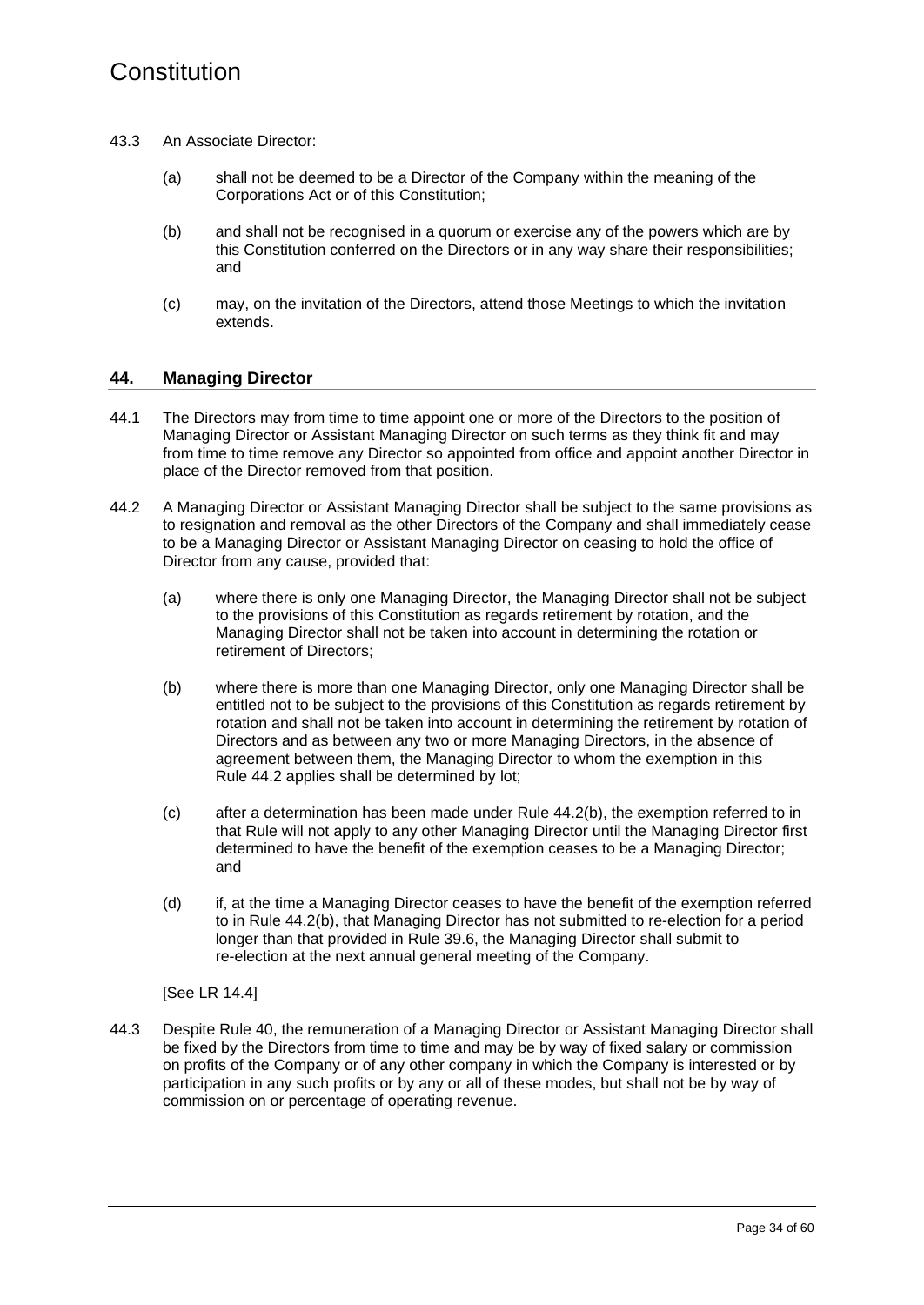- 44.4 The Directors may from time to time:
	- (a) entrust to and confer on a Managing Director or Assistant Managing Director for the time being such of the powers exercisable under this Constitution by the Directors as they think fit;
	- (b) confer such powers for such time and to be exercised for such objects and purposes and on such terms and conditions and with such restrictions as they think expedient; and
	- (c) confer such powers collaterally with, but not to the exclusion of or in substitution for, all or any of the powers of the Directors in that behalf and may from time to time revoke withdraw alter or vary all or any of such powers.
- 44.5 This Rule [44](#page-37-0) is subject to the provisions of any contract between the Managing Director or Assistant Managing Director and the Company so long as the terms of any contract between the Managing Director or Assistant Managing Director and the Company which are inconsistent with this Constitution, have been first approved of by the Company in general Meeting.

#### **45. Directors' Meetings**

- 45.1 The Directors may meet together in person or by any form of electronic device which must allow at all times the Directors to be able to hear and be heard by all other Directors at the meeting, for the dispatch of business, to adjourn and to otherwise regulate their meetings as they think fit.
- <span id="page-38-0"></span>45.2 Subject to the Corporations Act, the quorum necessary for the transaction of the business of the Directors may be fixed by the Directors and unless so fixed shall be two.
- 45.3 A Director may at any time convene a meeting of the Directors.
- 45.4 The Secretary shall, on the requisition of a Director, convene a meeting of the Directors.
- 45.5 Unless otherwise decided by the Directors, notice of every meeting of Directors, shall be given by delivering the same to, or by letter, facsimile or other form of visible communication to each Director at an address notified by the Director to the Secretary as the Director's address for receipt of notice. If such address is outside the State then a copy of such notice shall also be given in any of the above modes to the address (if any) within the State notified by such Director to the Secretary as the Director's address in the State for the receipt of notices.
- 45.6 If, prior to any meeting of Directors, the Secretary is advised by the Chairman of Directors or by any other Director that any urgent or contentious business is or may be transacted at such meeting, notice of such meeting shall contain a statement of the general nature of the urgent or contentious business to be transacted.
- 45.7 Questions arising at any meeting of the Directors shall be determined by a majority of votes and such a determination shall be deemed a determination of the Directors.
- 45.8 In case of an equality of votes, the Chairman of the meeting shall, when more than two Directors including the Chairman are present and competent to vote on the question at issue, have a second or casting vote.
- <span id="page-38-1"></span>45.9 A resolution in writing which is signed by all the Directors (including any Alternate Director appointed by an absent Director) containing a statement that they are in favour of the resolution shall be as valid and effectual as if it had been duly passed at a meeting of Directors duly convened and constituted. Any such resolution may consist of separate copies of a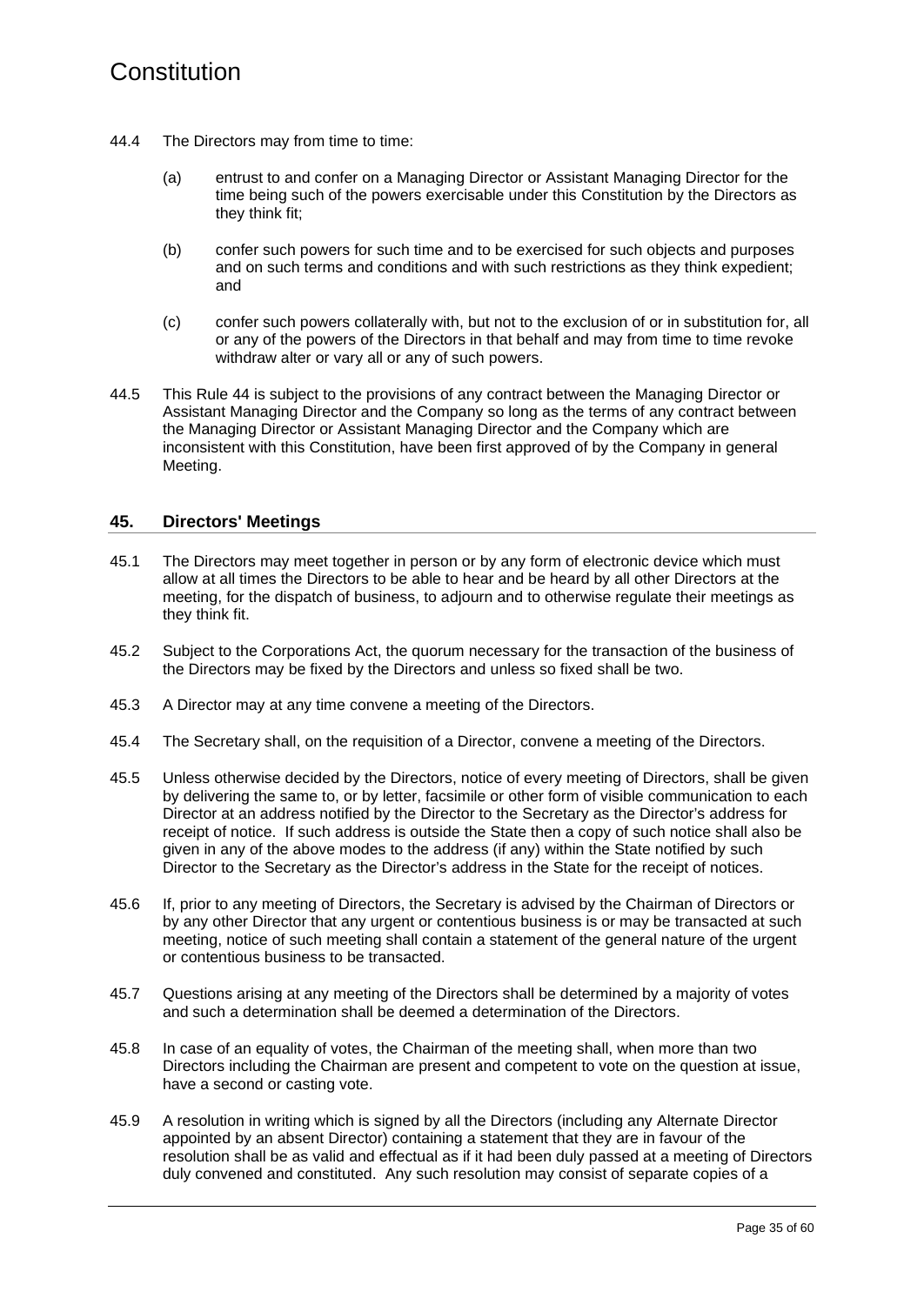document each signed by one or more Directors if the wording of the resolution and statement is identical in each copy.

- <span id="page-39-0"></span>45.10 A resolution under Rule [45.9](#page-38-1) shall be deemed to have been passed on the day (according to the dates of signing) when the resolution shall have been signed by all the Directors and any Alternate Director (as the case may be). If a signed copy of the resolution shall be returned to the Secretary undated, the Secretary shall fill in the date on which it was received and the same shall be deemed to have been signed on that day.
- 45.11 For the purposes of Rules [45.9](#page-38-1) and [45.10:](#page-39-0)
	- (a) a Director may consent to (and will be deemed to have signed) a resolution by:
		- (1) signing the document containing the resolution (or a copy of that document);
		- (2) giving to the company a written notice (including by electronic means) addressed to the secretary or to the Chairman of the Board signifying assent to the resolution and either setting out its terms or otherwise clearly identifying them; or
		- (3) telephoning the secretary or the Chairman of the Board and signifying assent to the resolution and clearly identifying its terms; and
	- (b) a reference to all the Directors does not include a reference to a Director who, at a meeting of Directors, would not be entitled to vote on the resolution.
- <span id="page-39-1"></span>45.12 The continuing Directors may act despite any vacancy in their body but, if and so long as their number is reduced below the number fixed by or under this Constitution as the necessary quorum of Directors, the continuing Directors or Director may act for the purpose of increasing the number of Directors to that number or of summoning a Meeting of the Company, but for no other purpose, except in an emergency.
- 45.13 Subject to Rule [45.12,](#page-39-1) a meeting of the Directors at which a quorum is present shall be competent to exercise all or any of the authorities, powers and discretions by or under this Constitution or by or under statute for the time being vested in or exercisable by the Directors generally.
- 45.14 The Directors may adopt a code of conduct regulating the conduct and procedures to apply to all meetings of Directors, including disclosure and use of information received at any meeting of Directors.

#### **46. Chairman of Directors**

- 46.1 The Directors may from time to time appoint a Chairman of Directors or Chairman and may entrust to and confer on such Chairman of Directors or Chairman all or any of the powers of the Directors (excepting the powers to make calls, forfeit Shares, borrow or otherwise raise money or issue Debentures) that they may think fit.
- 46.2 The exercise of all powers by such Chairman of Directors or Chairman shall be subject to such regulations and restrictions as the Directors may from time to time make and impose and the said powers may at any time be withdrawn, revoked or varied.
- 46.3 The Chairman of Directors shall be entitled if present to take the chair at meetings of the Directors. If the Chairman of Directors is not present within ten minutes after the time appointed for the meeting, the Directors shall choose one of their number to be chairman of the meeting.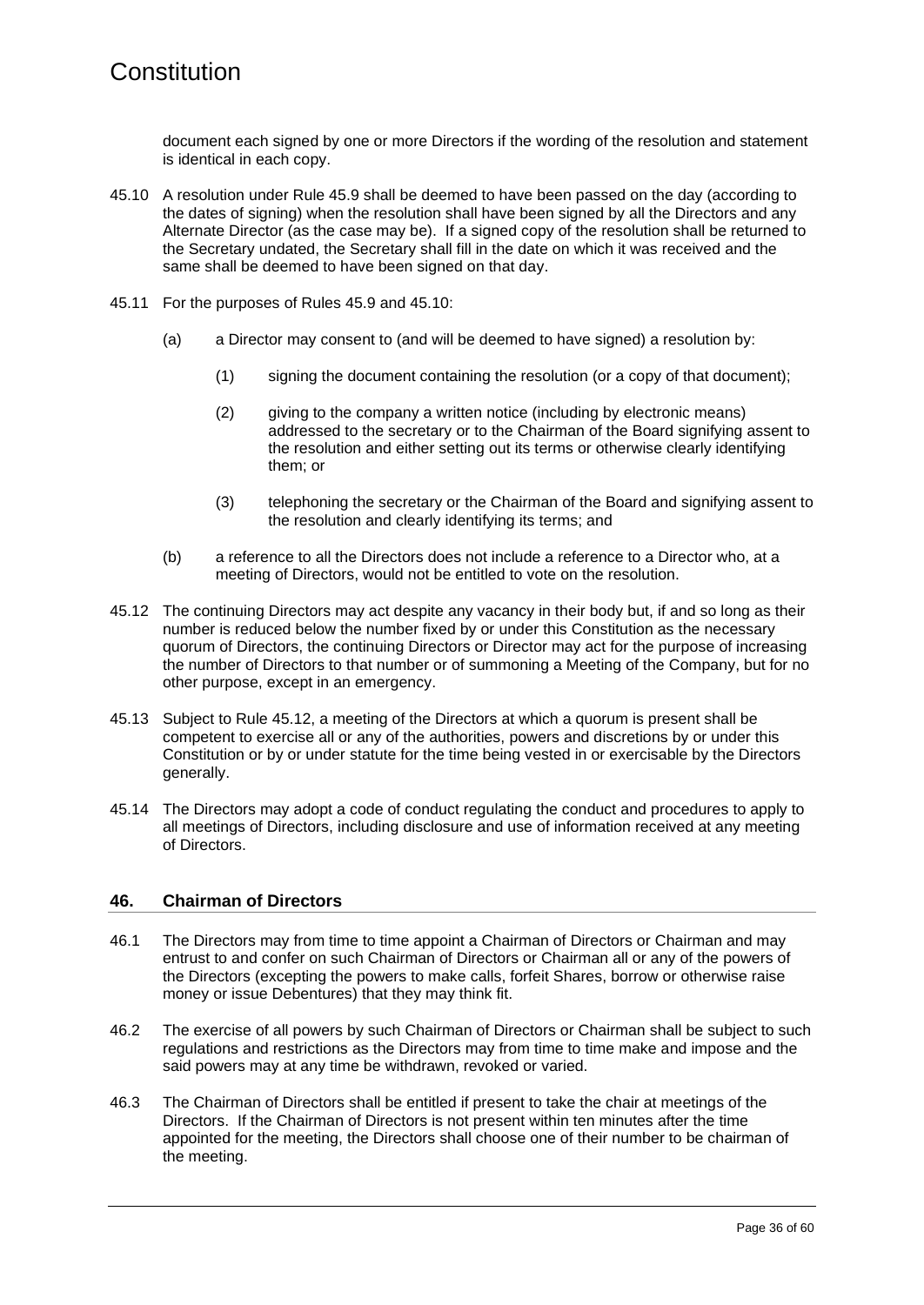46.4 The Chairman may be removed at any time by resolution of the Directors of which reasonable notice shall have been given to all Directors before the meeting of Directors at which the resolution is proposed.

#### **47. Defective appointment of Directors**

All acts done at a meeting of the Directors or of a committee of the Directors or by any person acting bona fide as a Director shall be as valid as if every such person had been duly appointed or had duly continued in office and was qualified and had continued to be a Director, regardless as to whether it is afterwards discovered that there was some defect in the appointment or continuance in office of any of such Directors or persons acting or that any of them were disqualified or had vacated office.

#### **48. Delegation to committees of Directors**

- 48.1 The Directors may delegate any of their powers to committees consisting of such Director or Directors of their body as they think fit and may revoke or vary such delegation whenever they think fit. Such delegation does not prevent the exercise of any such powers by the Directors.
- 48.2 Any committee so formed shall in the exercise of the powers so delegated conform to any regulations that may be imposed on it from time to time by the Directors.
- 48.3 The committee may meet and adjourn as it thinks proper, questions arising at any meeting shall be determined by a majority of votes of the Directors present and, in the case of an equality of votes, the chairman shall have a second or casting vote.

#### **49. Minutes of Meetings**

- 49.1 The Directors shall cause minutes to be made of all proceedings all Meetings of Directors and of all meetings of Directors and committees of Directors.
- <span id="page-40-0"></span>49.2 The minutes shall contain details of all proceedings including:
	- (a) of all appointments of officers; and
	- (b) of names of Directors present at all Meetings and meetings of the Directors and of any committee of the Directors,

and shall be signed by the Chairman of the meeting at which the proceedings were held or by the Chairman of the next succeeding meeting.

49.3 The minutes of a meeting signed by the Chairman of that meeting as provided in Rule [49.2](#page-40-0) shall be sufficient evidence without further proof of the facts stated in the minutes.

#### **50. General powers of Directors**

- 50.1 The Directors shall manage and control the business and affairs of the Company.
- 50.2 The Directors may exercise all of the powers and do all acts and things that the Company has power and authority to do, except those powers, acts or things which may only be done by the Company in general Meeting.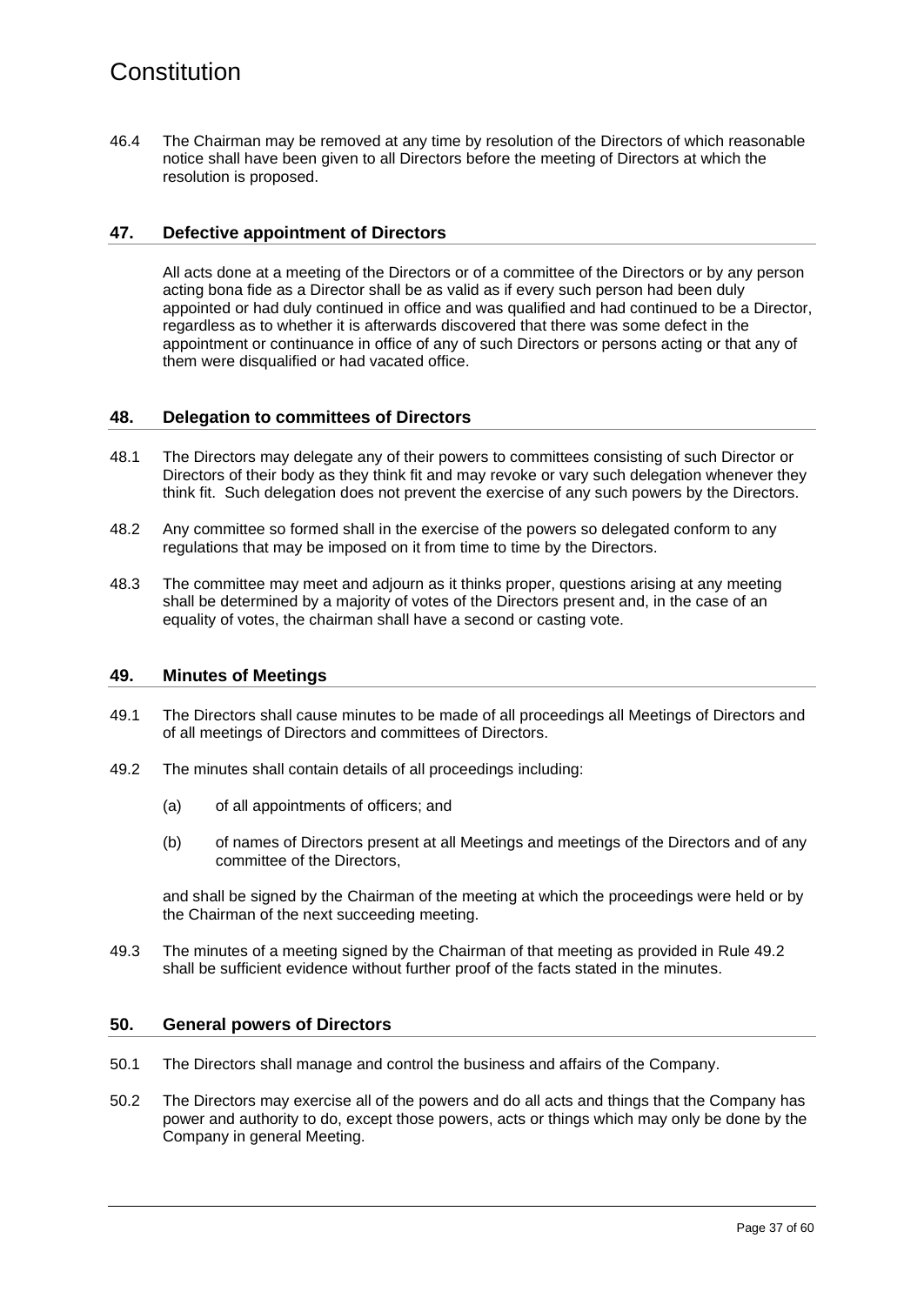- 50.3 The powers of the Directors under this Rule shall be subject to:
	- (a) any contract which may be made with a Managing Director in which the Directors delegate certain powers; and
	- (b) the provisions of the Corporations Act, this Constitution, and any regulations made from time to time by the Company at a Meeting.
- 50.4 The Company shall not make any regulation which would have the effect of invalidating any prior act of the Directors which was validly made.
- 50.5 So far as shall be practicable and not inconsistent with the provisions of this Constitution, any power, authority or discretion vested in the Directors may be exercised at their discretion.

#### **51. Borrowing powers of Directors**

- 51.1 The Directors may, at their discretion, raise or borrow money or other financial accommodation of any kind whatever on behalf of the Company and do not require the consent of the Members to exercise these powers (**Borrowing Powers**).
- 51.2 The Borrowing Powers of the Directors include power to:
	- (a) raise or borrow any money in any manner whatever, either alone or jointly with another or others (including but without limitation by way of overdraft account, letters of credit or bill acceptance and discounting facility); and
	- (b) to secure the payment or repayment of such money in such manner and on such terms and conditions in all respects as they may think fit and, in particular, by the issue or sale of Debt Securities, bonds or other obligations of the Company whether:
		- (1) perpetual or otherwise;
		- (2) payable to bearer or otherwise; and
		- (3) either:
			- (A) without security;
			- (B) secured by deposit or pledge of the Securities;
			- (C) secured by properties of the Company;
			- (D) secured by mortgages bills of exchange or promissory notes or other instruments; or
			- (E) secured in any other manner.
- 51.3 The Directors may offer as security, in any manner whatever, any part of the Company's property and assets including its future property and uncalled Capital for the time being.
- 51.4 Any Debentures, Debt Securities, and other Securities or obligations issued by the Company may be made assignable free from any equities between the Company and the person who was granted or issued the same.
- 51.5 Any Debentures, Debt Securities and other Securities or obligations may be issued at a discount, premium or otherwise and with any special privileges as to redemption, surrender,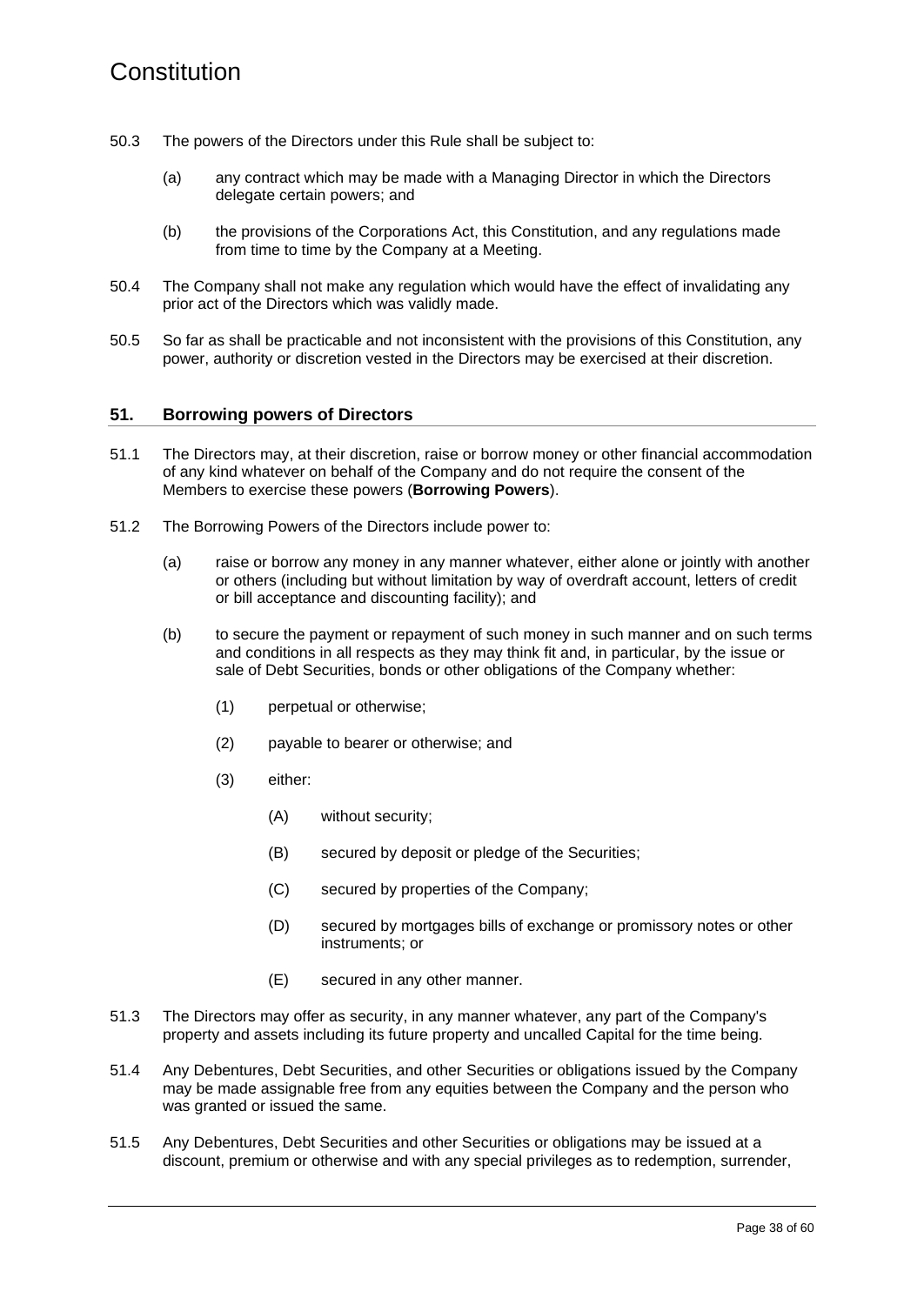drawings, attending and voting at general Meetings of the Company, appointment of Directors, making calls on Members for any uncalled Capital included in such Securities and otherwise.

51.6 The Directors shall establish and maintain all proper registers required by law to be kept of all Debentures, Debt Securities and other Securities, mortgages and charges specifically affecting the property of the Company.

#### **52. Interested Directors**

- 52.1 A Director shall be entitled to acquire or have the following interests:
	- (a) an interest of the kind set out in section 191 of the Corporations Act (**Material Personal Interest**);
	- (b) an interest of the kind set out in Chapter 2E of the Corporations Act (**Financial Benefit**); and
	- (c) an interest of any other kind whatever permitted or authorised by law.

#### **53. Directors' material personal interests**

- 53.1 A Director shall only be entitled to acquire, receive and have a Material Personal Interest in the manner and to the extent permitted by law.
- 53.2 A Director holding a Material Personal Interest shall comply with all obligations required by law including any disclosure obligations under the Corporations Act and the Listing Rules in respect of the same.

#### **54. Directors' financial benefits**

- 54.1 A Director shall only be entitled to be given a Financial Benefit in the manner and to the extent permitted by law.
- 54.2 A Director given or to be given a Financial Benefit shall comply with all obligations required by law including any disclosure obligations under the Corporations Act and the Listing Rules in respect of the Financial Benefit.

#### **55. Local management**

- 55.1 The Directors may provide for the management and transaction of the business and affairs of the Company in any place in Australia or elsewhere to the extent permitted by law.
- <span id="page-42-0"></span>55.2 The Directors may from time to time establish any local boards of directors, managers, branch offices or agencies for managing the affairs of the Company in any locality and may:
	- (a) appoint any persons to be Members of such local boards of directors or managers or agents; and
	- (b) fix their remuneration.
- 55.3 The Directors may at their discretion make regulations for the management of any local board, branch office or agency from time to time. The Directors may pay the expenses occasioned by any of the matters in this Rule out of the funds of the Company, and may at their discretion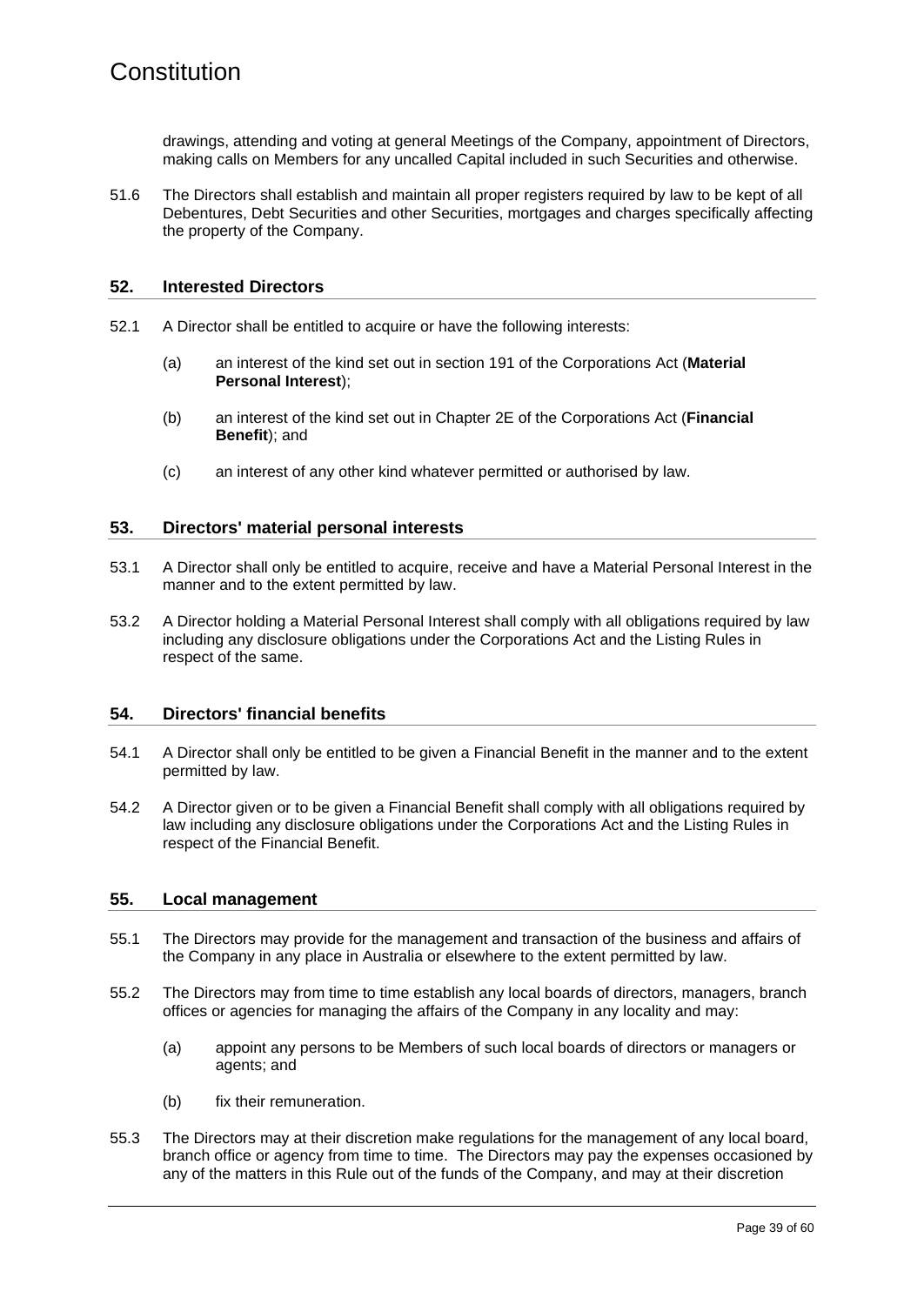from time to time discontinue all or any of such local boards of directors, branch offices or agencies.

- 55.4 All local boards of directors, branch offices, agencies, local directors, agents, officers, clerks, servants and workmen wherever located shall at all times be under the control of the Directors.
- <span id="page-43-0"></span>55.5 Except for the power of making calls which cannot be delegated, the Directors may from time to time delegate to any person appointed under Rule [55.2](#page-42-0) any of the powers, authorities and discretions for the time being vested in the Directors other than and may authorise the Members for the time being of any local board of directors or any of them to fill any vacancies therein and to act notwithstanding such vacancies.
- 55.6 Any appointment made under Rules [55.2](#page-42-0) and [55.5 s](#page-43-0)hall be made on such terms and conditions as the Directors determine at their discretion.
- 55.7 The Directors may at any time:
	- (a) remove any person appointed under Rules [55.2](#page-42-0) and [55.5;](#page-43-0) and
	- (b) annul or vary any delegation of their powers to persons so appointed.
- 55.8 Any person appointed under Rules [55.2](#page-42-0) and [55.5](#page-43-0) may be authorised by the Directors to subdelegate all or any of the powers authorities and discretions for the time being vested in that person.
- 55.9 Where permitted or authorised by law, the Directors may cause to be kept in any other State or Territory of Australia, or other country in which it transacts business a branch register of Members. The Directors may, at their discretion, make provisions with respect to the keeping of such branch register, and may do whatever they consider necessary to comply with any local law.
- 55.10 If a Director is in any place where there is a local board of directors, the Director shall be entitled to act and vote at all meetings of the local directors.

#### **56. Attorneys for Company**

- <span id="page-43-1"></span>56.1 The Directors may, in any manner permitted and effective by law, appoint any corporation, firm, or person or body of persons to be the attorney or agent of the Company for such purposes and with such powers, authorities and discretions and for such period and subject to such conditions as they may think fit so long as the powers do not exceed those vested in or exercisable by the Directors under this Constitution.
- 56.2 An appointment under Rule [56.1](#page-43-1) may contain such provisions for the protection and convenience of persons dealing with any such attorney or agent as the Directors may think fit and may authorise any such attorney or agent to delegate all or any of the powers, authorities, and discretions vested in the attorney or agent.
- 56.3 The Directors may appoint local directors or agents by facsimile, email or other form of visible communication in cases of urgency to act for and on behalf of the Company.

#### **57. Execution of documentation by Company**

57.1 The Company shall not be required to have a common seal.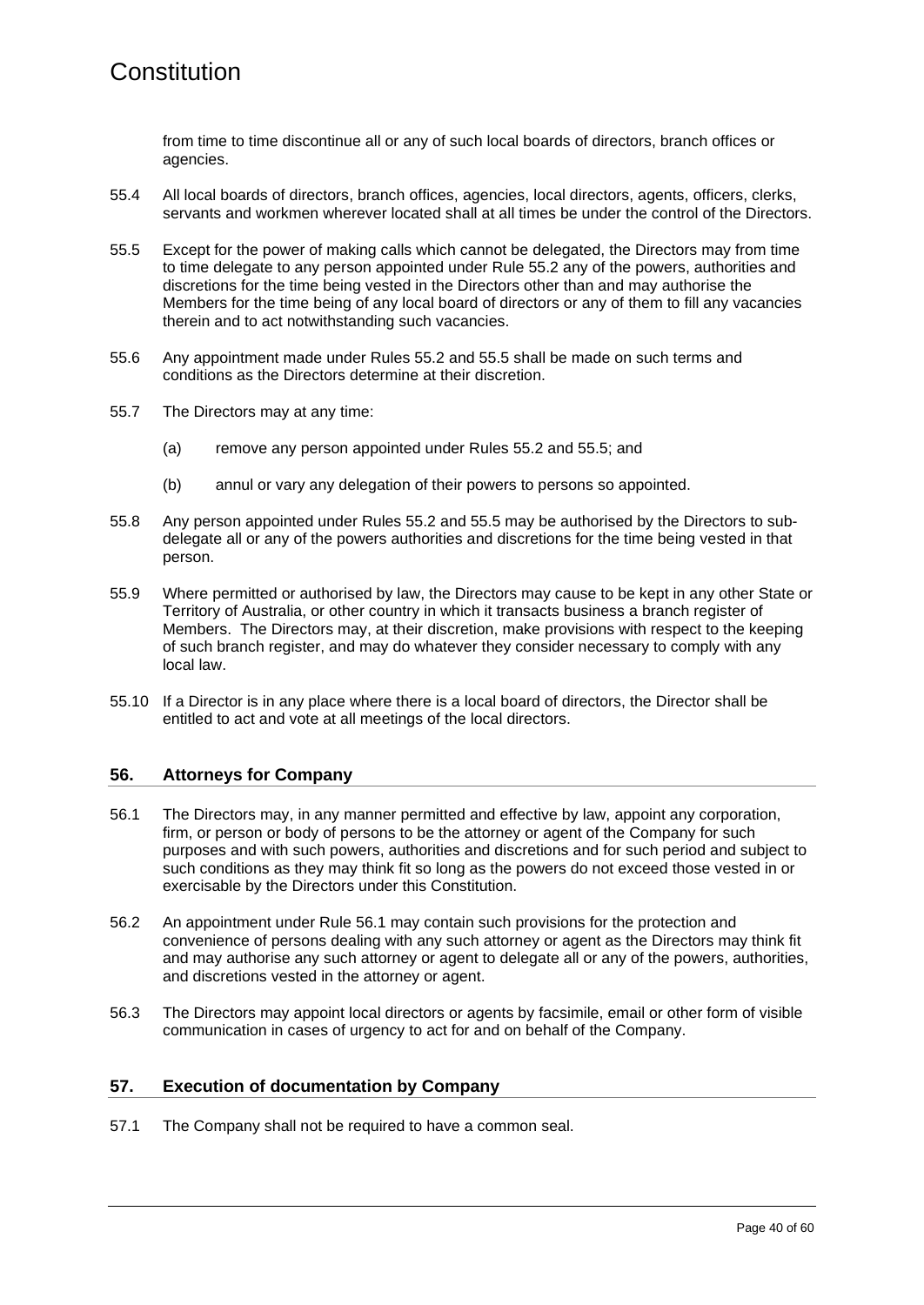- 57.2 If the Company has a common seal it shall contain:
	- (a) the name of the Company; and
	- (b) its Australian Company Number or Australian Business Number.
- 57.3 The Directors shall provide for the safe custody of any common seal and any duplicate of the Company as they shall think fit. No document, writing or other material shall be executed by the Company except by the authority of the Board of Directors or of a committee of the Directors duly authorised or as otherwise permitted under the Corporations Act.
- 57.4 A Company may execute any agreement, deed, share certificate (if any) or other document in any manner permitted by law including with or without the use of a common seal. Every document which is executed shall be signed by either:
	- (a) two Directors:
	- (b) a Director and the Secretary; or
	- (c) a Director and another authorised signatory appointed for that purpose by the Directors.
- 57.5 The Directors may, by resolution, determine either generally or in any particular case that the signature of any Director, Secretary or other person appointed by the Directors for the purpose of signing any instruments or documents which may need to be executed by the Company is affixed by some mechanical or other means (to be specified in the resolution of the Directors).

#### **58. Bills of Exchange**

All cheques, promissory notes, drafts, bills of exchange, and other negotiable instruments and all receipts for money paid to the Company shall be signed, drawn, accepted, endorsed or otherwise executed, as the case may be, by any two Directors or in such other manner as the Directors from time to time determine.

#### **59. Secretary**

- 59.1 The Secretary:
	- (a) shall be appointed by the Directors for such term, at such remuneration, and on such conditions as they may think fit in any manner permitted by law; and
	- (b) may be removed by the Directors in any manner permitted by law.
- 59.2 The Directors may appoint an acting Secretary as temporary substitute for the Secretary who while exercising such office shall be deemed to be the Secretary for the purpose of this Constitution.
- 59.3 The Directors may also appoint Assistant Secretaries.

#### **60. Public officer**

The Directors may appoint a public officer to the Company and may, if they think fit, remove such person from office and appoint another in place of the person removed from office.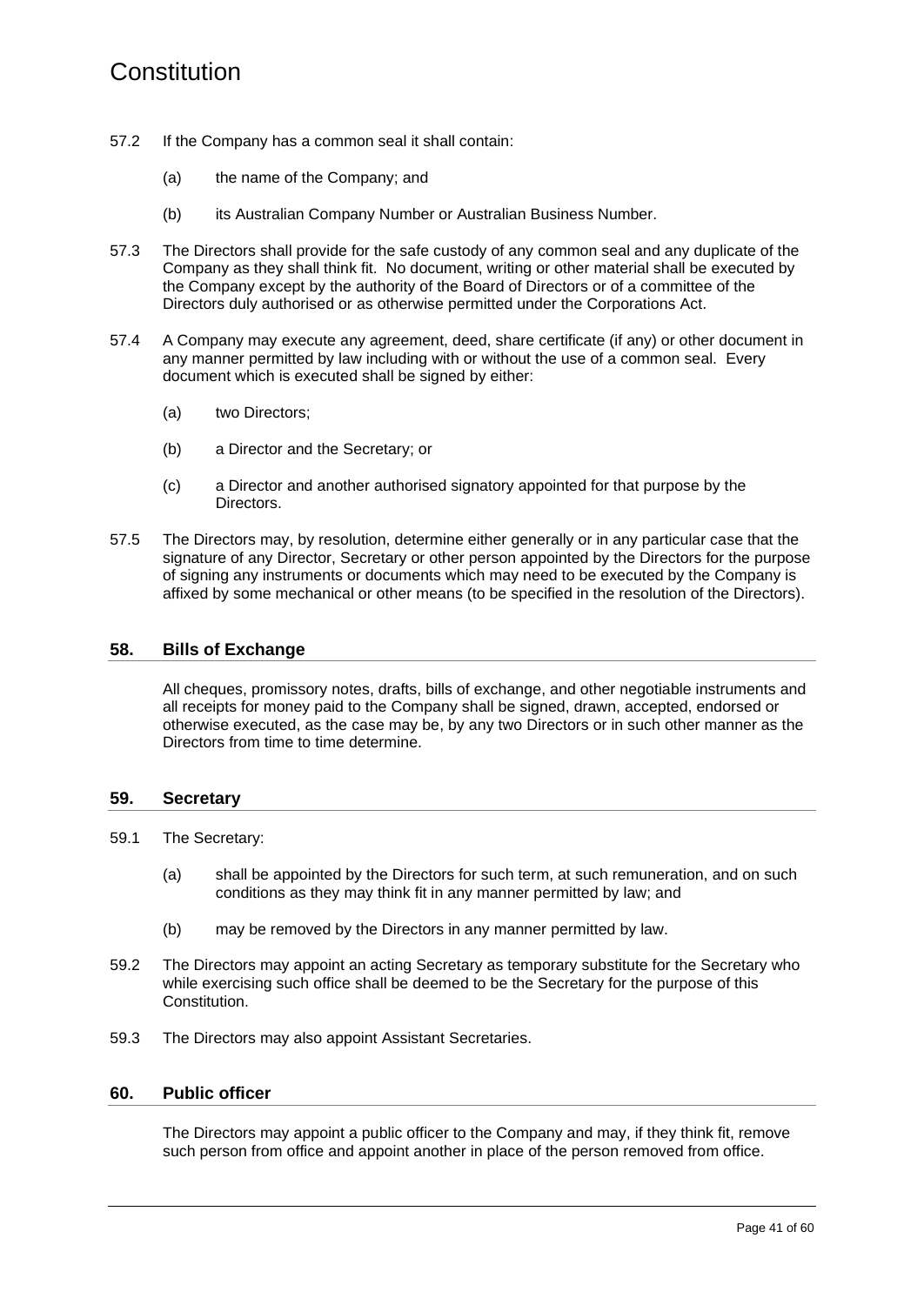#### <span id="page-45-1"></span>**61. Reserves**

- 61.1 The Directors may set aside out of the profits or other surplus assets such sums as they may think fit as reserves.
- <span id="page-45-0"></span>61.2 Subject to the provisions of the Corporations Act, all sums set aside as reserves may be applied from time to time in the discretion of the Directors for:
	- (a) meeting depreciation;
	- (b) meeting contingencies;
	- (c) repairing, improving or maintaining the property of the Company;
	- (d) special Dividends;
	- (e) bonuses;
	- (f) equalising Dividends;
	- (g) paying Dividends; or
	- (h) such other purposes as the Directors in their absolute discretion think proper and conducive to the interest of the Company or which may be required by law.
- 61.3 The Directors may divide such reserves into separate funds as they shall think fit.
- 61.4 The Directors may, pending any application of reserve sums as provided in Rule [61.2:](#page-45-0)
	- (a) invest such reserve sums on such investments and Securities (other than Shares of the Company or of its holding company) as they may think fit;
	- (b) place such reserve sums or part thereof either on deposit or at call at interest with any bank or banking institution or with any corporation receiving money on deposit;
	- (c) from time to time deal with and vary any such investments and Securities and dispose of all or any part of the investments for the benefit of the Company; or
	- (d) divide the reserve fund into such special funds as they may think fit.
- 61.5 The Directors may employ any asset or assets constituting the reserves of the Company or any part of the asset or assets in the business of the Company without being bound to keep same separate from the other assets of the Company.
- 61.6 Any interest or other income derived from or accretions to such investments or Securities shall be dealt with as profits arising from the business of the Company.
- 61.7 The Directors may re-value any assets of the Company.
- 61.8 The Directors may carry forward so much of the profits as the Directors consider appropriate or necessary without transferring same to a reserve.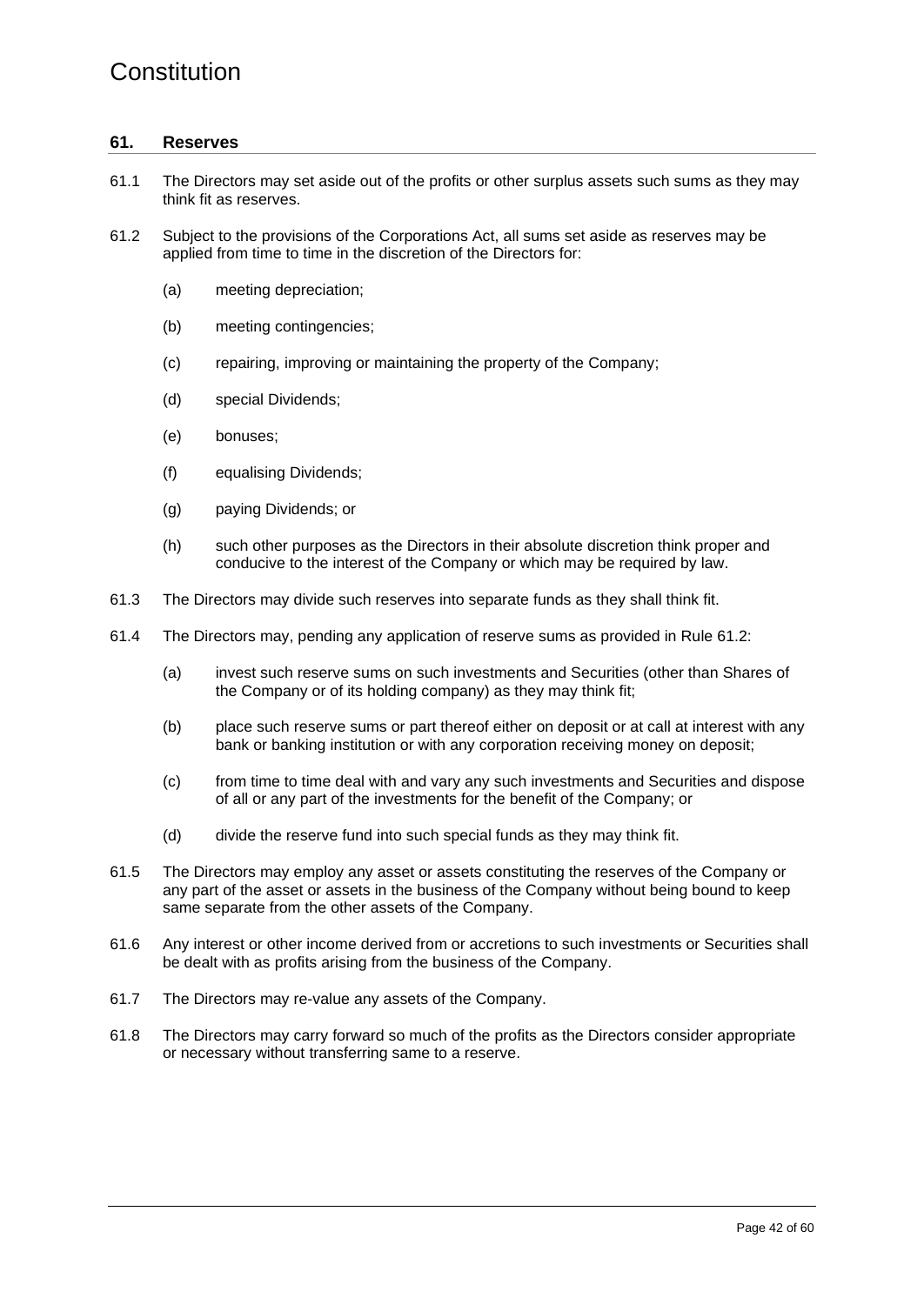#### **62. Dividends**

#### <span id="page-46-0"></span>62.1 Subject to:

- (a) the provisions of Rule [61;](#page-45-1)
- (b) this Constitution:
- (c) the Corporations Act in relation to when a company may pay a Dividend; and
- (d) the special conditions or rights (if any) as to Dividends attaching to any Shares,

the Directors shall be entitled to distribute the Equity of the Company by way of Dividend and payment of Dividends on the Shares shall be in proportion to the amounts Paid up on such Shares respectively at the date of declaration of the Dividend.

[See LR 6.11]

<span id="page-46-1"></span>62.2 If any Capital is Paid up on any Share in advance of calls or otherwise on the footing that the same shall carry interest, such Capital while carrying interest shall not confer a right to participate in Dividends.

[See LR 6.11]

62.3 Subject to Rules [62.1](#page-46-0) and [62.2,](#page-46-1) all Dividends shall be apportioned and paid proportionately to the amounts Paid on the Shares during any portion or portions of the period in respect of which the Dividend is declared unless any Share is issued on terms providing that it shall rank for Dividend as from a particular date in which case it shall only rank for Dividend from that date.

[See LR 6.11]

- 62.4 Subject to this Constitution and the Corporations Act, the Directors may from time to time declare and pay to the Members such final Dividends as appear to the Directors to be justified by the Equity of the Company.
- 62.5 Subject to this Constitution and the Corporations Act, the Directors may from time to time declare and pay to the Members such interim Dividends as appear to the Directors to be justified by the Equity of the Company.
- 62.6 No Dividend shall be paid otherwise than out of the Equity or shall bear interest against the Company.
- 62.7 A declaration by the Directors as to the amount of Equity available for Dividend shall be conclusive and binding on all Members of the Company.
- 62.8 Subject to this Constitution and the Corporations Act, the Directors may determine that any Dividend declared or recommended by them shall be made payable out of any particular profits (whether current, past or reserved profits) or otherwise as they in their discretion shall think fit, subject however to any requirements of law in relation to amounts held in share premium reserves, Capital redemption accounts or other special funds.
- 62.9 A transfer of Shares shall not pass the right to any Dividend declared after such transfer and before the registration of the transfer.
- 62.10 All Dividends and interest shall belong and be paid (subject to any lien or charge) to those Members who are on the Register at the date on which the Dividend is declared payable, or at the date on which interest is payable respectively, despite any subsequent transfer or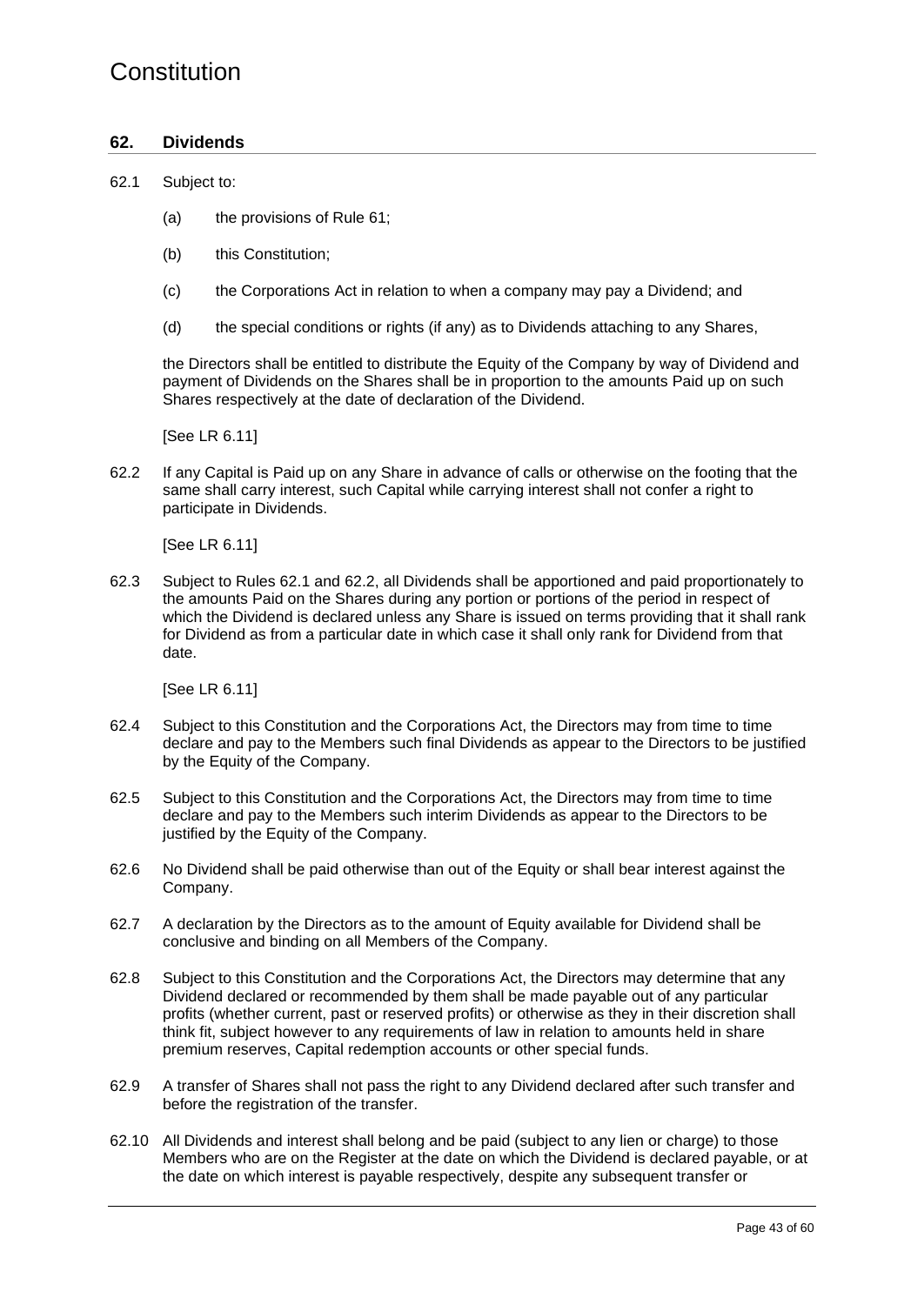transmission of Shares, provided that the Directors may retain any Dividend payable on a Share in respect of which any person is entitled under Rule [17](#page-19-4) to become a Member or which any person is entitled to transfer under that Rule, until such person shall become a Member in respect of such Share or shall duly transfer the same as the case may be.

- 62.11 The Directors may deduct from any Dividend payable to any Member all sums of money, if any, presently payable by the Member to the Company on account of calls or otherwise in relation to the Shares of the Company.
- 62.12 Any one of the several persons who are registered as the Joint Holders of a Share may give an effectual receipt for any Dividends, payments on account of Dividend, bonuses or other money payable in respect of the Share so held.
- 62.13 Any Dividend, interest, or other money payable in cash in respect of Shares or Debt Securities may be paid by:
	- (a) cheque or warrant sent through the post directed to the registered address of the holder or, in the case of Joint Holders, to the registered address of that one of the Joint Holders who is first named on the Register or to such person and to such address as the holder or Joint Holders may in writing direct and every such cheque or warrant shall be made payable to the order of the person to whom it is sent;
	- (b) electronic funds transfer to an account nominated by the holder to the Company for the purpose of receiving such payments, or in the case of Joint Holders, to the account nominated to the Company by that Joint Holder who is first named in the Register for the purpose of receiving such payments; or
	- (c) in such other manner as the Directors determine from time to time.
- <span id="page-47-0"></span>62.14 Different methods of payment may apply to different Members or group of Members, such as overseas Members.
- 62.15 Notice of declaration of Dividend whether interim or otherwise shall be given in the manner specified in Rule [79](#page-58-0) to the persons entitled to share in the Dividend.
- 62.16 All Dividends, interest or other money payable in cash in respect of Shares or Debt Securities unclaimed after having been declared (including where the Directors determine that payments will be made by electronic funds transfer into an account under Rule [62.13\(b\),](#page-47-0) but no such account is nominated by the Member or an electronic transfer into a nominated account is rejected or refunded) may be invested and otherwise made use of by the Directors for the benefit of the Company until claimed and the Company shall not be constituted a trustee in respect of those funds. This paragraph is subject to the provisions of section 544 of the Corporations Act and part 8 of the *Public Trustee Act 1978* (Qld) or, in the event the Company is not subject to part 8 of the *Public Trustee Act 1978* (Qld), the equivalent legislation in the Company's state of registration dealing with unclaimed money.

#### **63. Election to forego cash Dividends**

- <span id="page-47-1"></span>63.1 The Board may, at its discretion and subject to the provisions of this Rule, adopt a Dividend reinvestment plan (**DRP**) under which the Board may decide (at the same time as it resolves to pay or to recommend any Dividend on the Ordinary Shares) that each holder of Ordinary Shares to the extent that the holder's Ordinary Shares are fully Paid shall have the option to:
	- (a) elect to forego the holder's right to share in such Dividend; and
	- (b) to receive instead an issue of Ordinary Shares credited as fully Paid to the extent and within the limits and on the terms and conditions in the DRP and as set out in this Rule.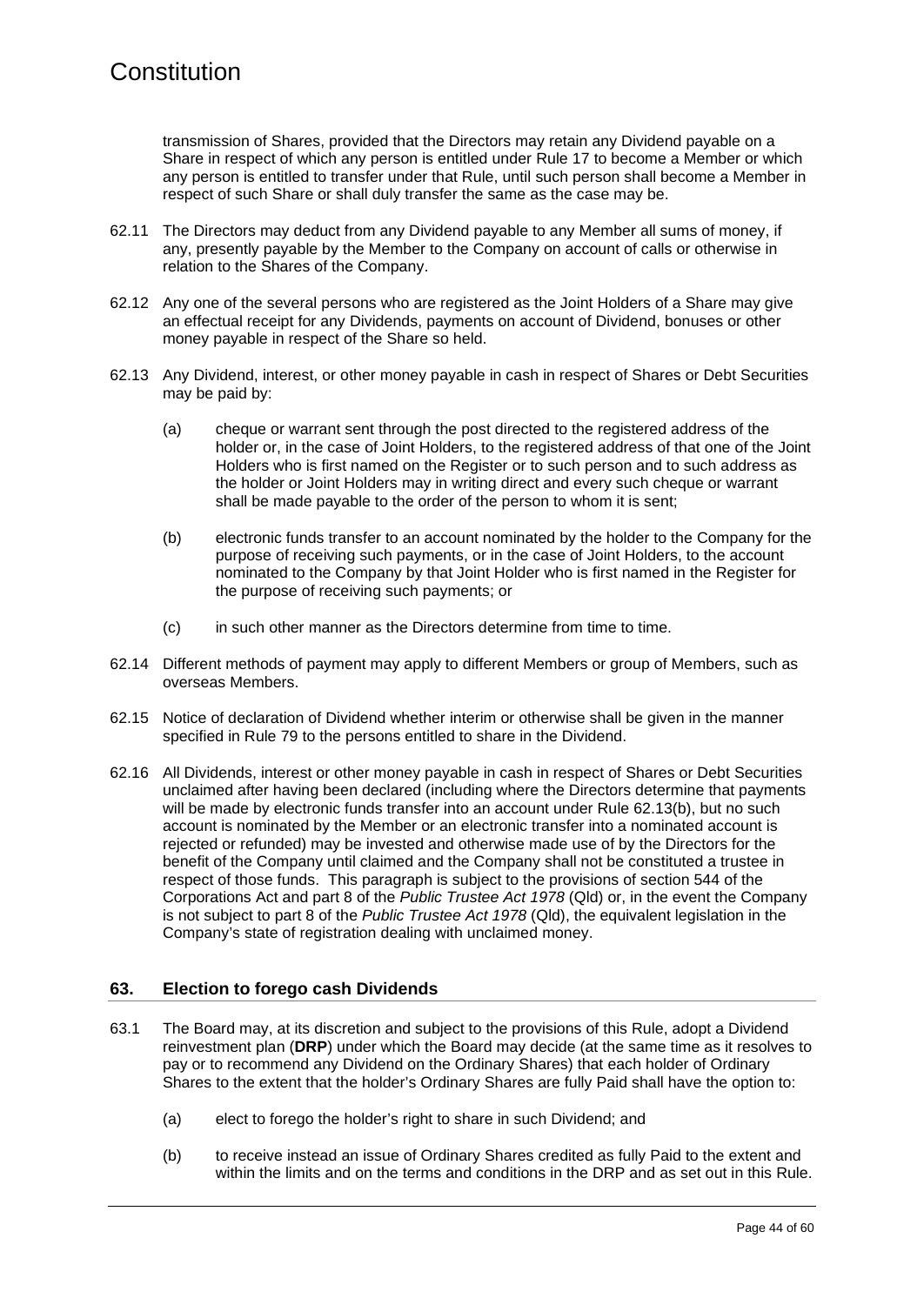- 63.2 The Board shall provide a copy of the DRP and a summary of its terms and conditions to all holders of Ordinary Shares from time to time.
- <span id="page-48-1"></span>63.3 If the Board resolves to allow such option in relation to any Dividend, each holder of fully Paid Ordinary Shares conferring a right to share in such Dividend may, by notice in writing to the Company (**Notice of Election**) given in such form and within such period as the Board may from time to time decide, elect to forego (subject to the provisions of Rule [63.4\)](#page-48-0) the Dividend which otherwise would have been paid to the holder on such of the holder's Ordinary Shares conferring a right to share in such Dividend as the holder shall specify in the Notice of Election and to receive in lieu Ordinary Shares, to be allotted and issued credited as fully Paid in the manner and on the terms determined by the Board under the DRP.
- <span id="page-48-0"></span>63.4 A shareholder entitled to make an election under Rule [63.3](#page-48-1) shall not be permitted to forego under the provisions of Rule [63.3](#page-48-1) such amount of Dividend per Share as the Board in its sole discretion may resolve shall not be foregone.
- 63.5 Following the receipt of a duly completed Notice or Notices of Election under Rule [63.3,](#page-48-1) the Board shall appropriate from such other reserve or account which may be conducted by a company and from which bonus Shares may be distributed, an amount equal to the aggregate nominal amount of the Ordinary Shares to be allotted and credited as fully Paid to those holders of Ordinary Shares who have given Notices of Election and shall apply the same in paying up in full the number of Ordinary Shares required to be so allotted. The Ordinary Shares so allotted and issued will rank pari passu with the existing fully Paid Ordinary Shares and will rank for all Dividends on Ordinary Shares declared after the date of such allotment.
- 63.6 The Board shall not exercise the power conferred on them by Rule [63.1](#page-47-1) unless the Company shall then have sufficient reserves to give effect to any elections which could be made under the terms of this Rule.
- 63.7 The powers given to the Board by this Rule are additional to the provisions for Capitalisation of profits provided for by this Constitution.
- 63.8 The Board shall not adopt a DRP or exercise the power conferred on them by Rule [63.1](#page-47-1) under the DRP in respect of any Dividend payment which they resolve to make or recommend unless the Company shall, by ordinary resolution passed at a Meeting, have approved the adoption of the DRP and the use of that power in respect of any such payment or recommendation by the Board under the DRP.

#### **64. Dividends in specie**

- <span id="page-48-2"></span>64.1 Any Meeting declaring a Dividend or bonus may direct payment of such Dividend or bonus wholly or partly by the distribution of specific assets, and in particular of Paid up Shares, Debentures or debenture stock of the Company or of any other company or in any one or more of such ways and the Directors shall give effect to such resolution.
- 64.2 Where any difficulty arises in relation to the distribution of assets as provided in Rule [64.1,](#page-48-2) the Directors may settle such difficulty in such manner as they think fit and may:
	- (a) fix the value for distribution of all or part of the assets;
	- (b) determine that cash payments shall be made to any Members on the basis of the value so fixed or that fractions of less than \$1.00 may be disregarded in order to adjust the rights of all parties; and
	- (c) vest any such specific assets in trustees on such trusts for the persons entitled to the Dividend as determined by the Directors at their discretion.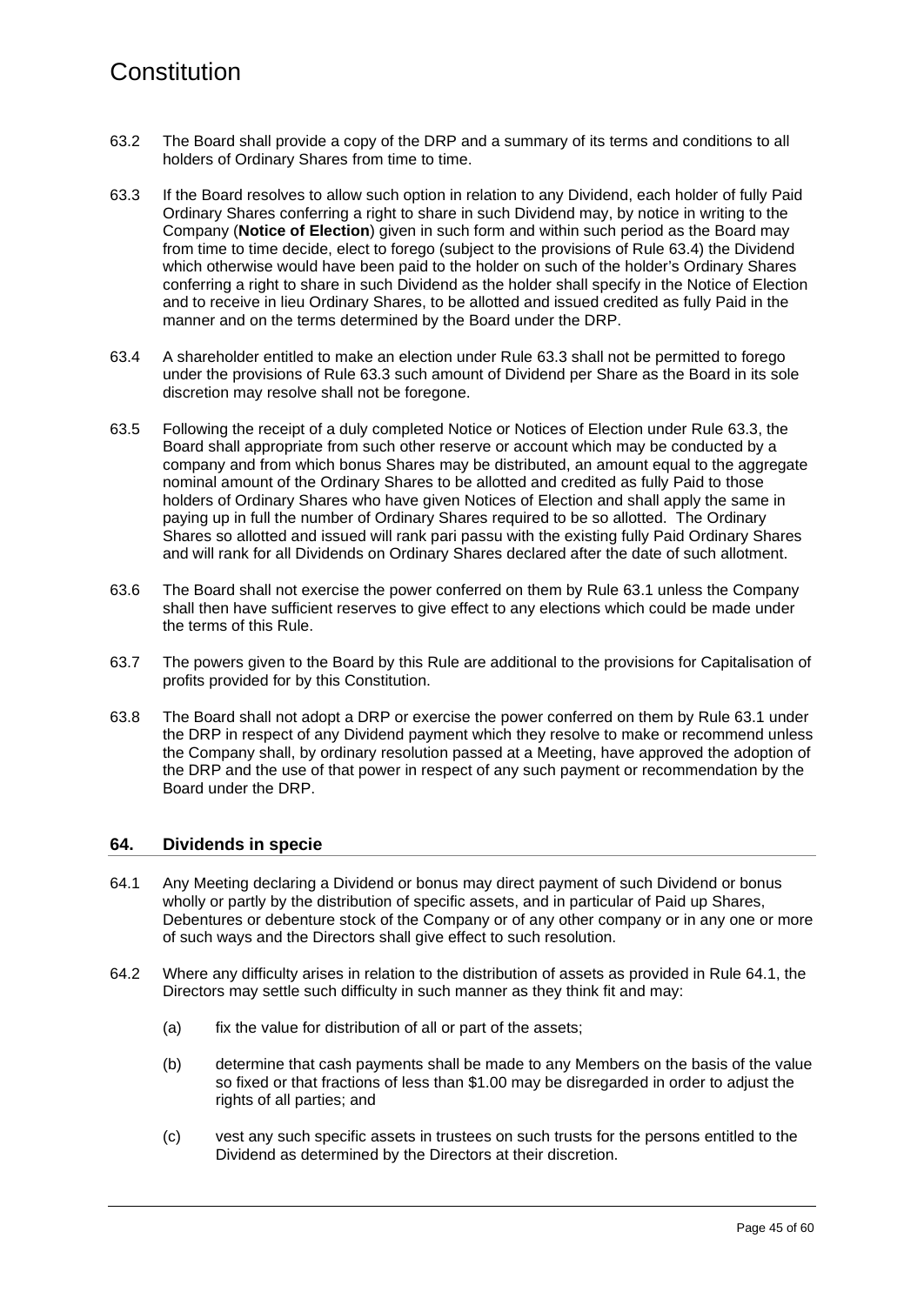#### **65. Employee bonuses and employee scheme**

- 65.1 The Directors may from time to time reserve out of the profits of the Company in any year a sum or sums of money, and distribute all or any part of the amount as a bonus or bonuses among the employees of the Company and the subsidiaries of the Company or any of them at such time and in such amounts and on such terms and conditions as the Directors may determine.
- 65.2 The Directors may at their discretion introduce an employee scheme under which the Company may issue Securities in the Company to employees of the Company in any manner permitted by:
	- (a) this Constitution, the Corporations Act and the law; and
	- (b) where the Company is Listed, the Listing Rules.

[See LR 10.14]

#### **66. Capitalisation of profits**

- <span id="page-49-1"></span><span id="page-49-0"></span>66.1 The Directors may resolve:
	- (a) that any part of the undivided profits of the Company which are available for distribution (including profits standing to the credit of any reserve other than the Capital redemption reserve or of the profit and loss account and profits arising from accretion in value as disclosed on revaluation of fixed assets) shall be divided or distributed as Capital among such of the Members as would be entitled to receive the same if distributed as Dividends and in the same proportions; and
	- (b) that all or any part of the profits referred to in Rule [66.1\(a\)](#page-49-0) be appropriated in or towards payment of the uncalled liability of such Members on issued Shares or Debentures held by them, or be applied in paying up in full previously unissued Shares or Debentures all of which shall be distributed to the Members entitled according to their respective rights, or partly in one way and partly in the other.
- 66.2 A Capital redemption reserve fund may for the purposes of this Rule be applied only in the paying up of unissued Shares to be issued to Members of the Company as fully Paid bonus Shares.
- <span id="page-49-2"></span>66.3 Whenever a resolution has been passed under the provisions of Rule [66.1,](#page-49-1) the Directors must in accordance with such resolution:
	- (a) make all appropriations and applications of the undivided profits resolved to be capitalised;
	- (b) make all allotments and issues of fully Paid Shares or Debentures, if any; and
	- (c) do all acts and things required to give effect to the resolution.
- 66.4 In carrying out their duties under Rule [66.3,](#page-49-2) the Directors have full power to make such provision by payment in cash or otherwise as they think fit, for the case of Shares or Debentures becoming distributable in fractions.
- 66.5 Any payment or distribution of or in relation to capitalised profits to any Members made under this Rule is binding on and accepted by such Members in full satisfaction of their respective interests in such profits.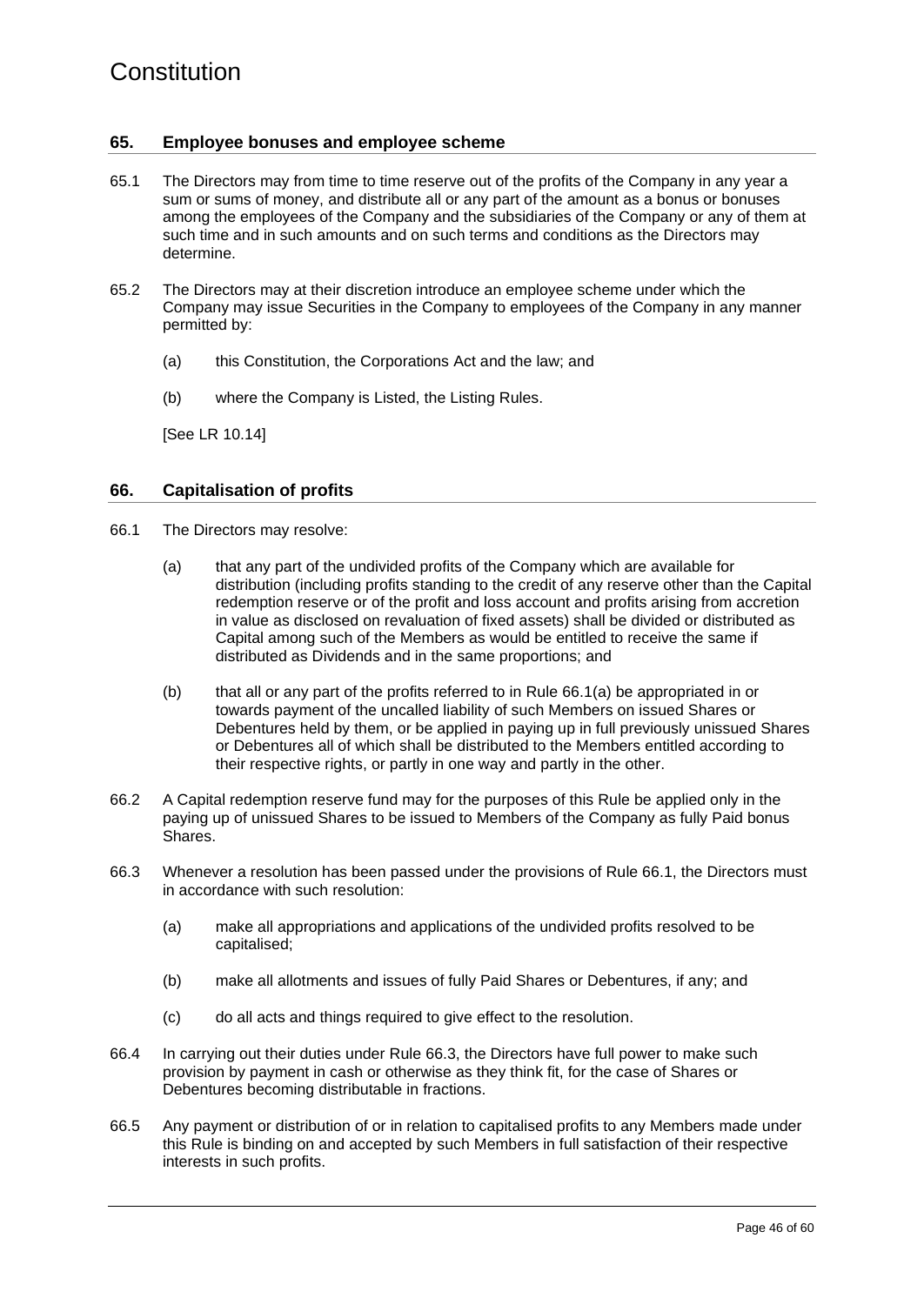#### **67. Accounts**

- 67.1 The Directors shall cause the Company to:
	- (a) keep such accounting records as correctly record and explain the transactions (including any transactions as trustee) and financial position of the Company;
	- (b) keep its accounting records in such a manner as will enable true and fair accounts of the Company to be prepared from time to time; and
	- (c) keep its accounting records in such manner as will enable the accounts of the Company to be conveniently and properly audited in accordance with the Corporations Act.
- 67.2 Subject to any law to the contrary, the Directors shall lay before each annual general meeting of the Company the Financial Statements and Financial Report made up to the end of the Company's financial year giving a true and fair view of the state of affairs of the Company as at the end of that financial year.

#### **68. Directors' report**

The Directors of the Company shall cause to be attached to every Financial Report, a report made in accordance with a resolution of the Directors and signed by not less than two of the Directors with respect to the profit and loss of the Company for that financial year and the state of the Company's affairs as at the end of that financial year, stating the matters required by the Corporations Act.

#### **69. Distribution of accounts**

- <span id="page-50-0"></span>69.1 The Financial Report together with such other material as is required by section 314 of the Corporations Act (**Annual Report**) shall be provided to every person entitled to receive notice of Meetings of the Company by the earlier of:
	- (a) 21 days before the next annual general meeting after the end of the relevant financial year to which the reporting under section 314 of the Corporations Act relates (**Relevant Financial Year**); or
	- (b) four Months after the end of the Relevant Financial Year.
- 69.2 If the Company is Listed:
	- (a) Rule [69.1](#page-50-0) is to be read subject to the requirements for reporting to Members under the Listing Rules; and
	- (b) a copy of such Financial Statements, Financial Report, Directors Report and such other material as is required to be provided by section 314 of the Corporations Act shall be forwarded to the Home Branch at the same time as the material is provided to shareholders (or at such other time as may be prescribed under the Listing Rules), together with additional copies of all such material as the Company shall be obliged to provide under the Listing Rules.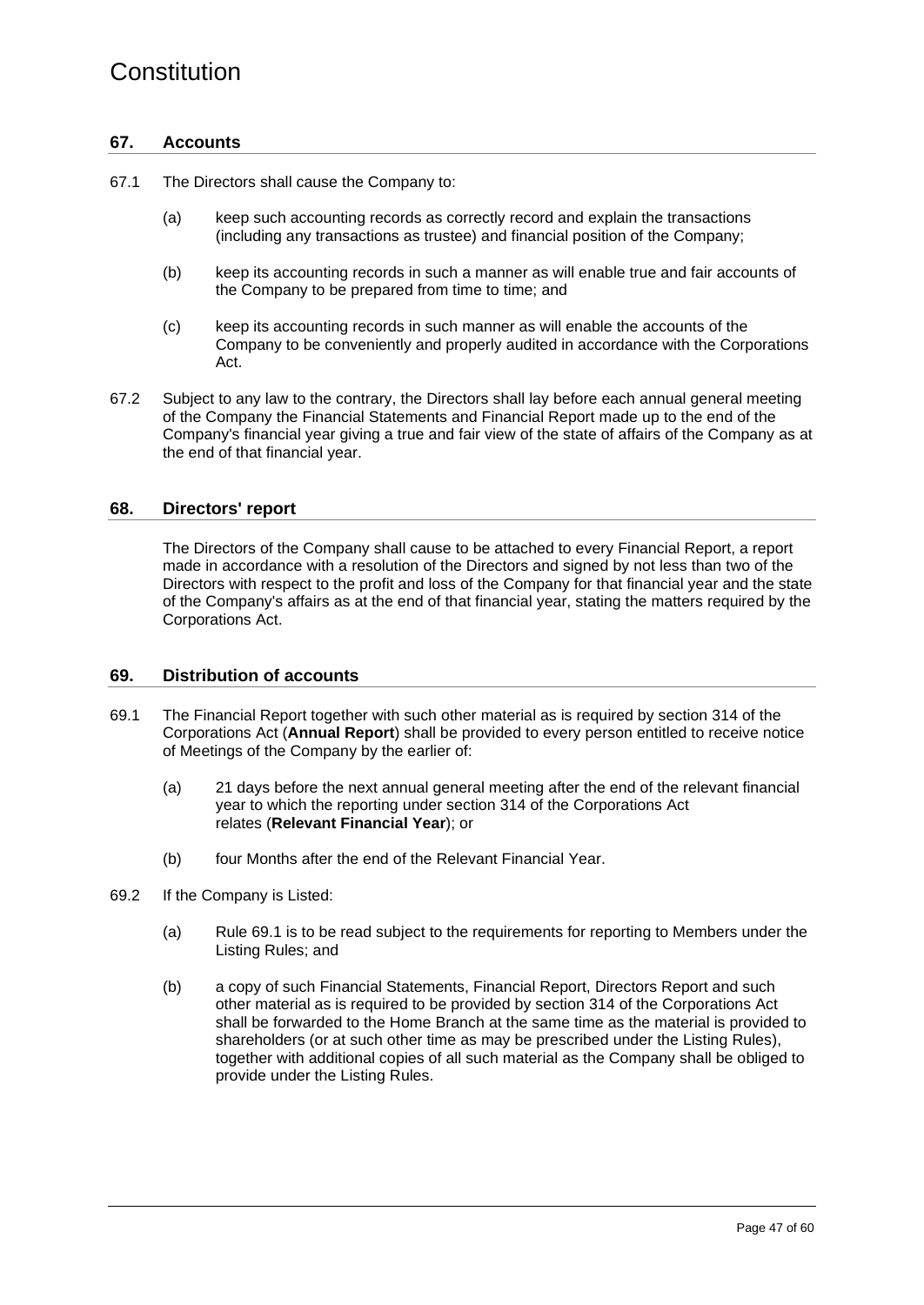69.3 The Company shall (when it is obliged under the Corporations Act to lodge annual Financial Statements) provide the Home Branch with a copy of those documents at the same time as they are lodged with the ASIC.

[See LR 4.5]

- 69.4 The Company may provide the Annual Report in any manner permitted by the Corporations Act including, without limitation, section 314.
- 69.5 Notwithstanding any other Rule of this Constitution, the Annual Report to be provided to a Member in accordance with this Constitution shall be deemed to have been provided to that Member:
	- (a) where the Annual Report is sent by post or where the Annual Report is made readily accessible on a website and notice of this is sent by post, on the day following that on which the letter envelope or wrapper containing the same was posted;
	- (b) where the Annual Report is sent or notified by facsimile or where the Annual Report is made readily accessible on a website and notice of this is sent or notified by facsimile, service shall be deemed to have been given at the time when a transmission of the facsimile is completed by the Company and a report is generated stating that the transmission has been sent to the facsimile number; or
	- (c) where the Annual Report is sent or notified by electronic transmission or other electronic means or where the Annual Report is made readily accessible on a website and notice of this is sent by electronic transmission or other electronic means, service shall be deemed to have been given when the Company receives a report confirming the transmission has been received, or if no such report is received, on the day following that which it was sent.

#### **70. Inspection of books of account**

- 70.1 The books of account and records shall be kept at the Office of the Company or at such other place or places as the Directors think fit and shall at all times be open to inspection by the Directors of the Company or of any holding company of the Company.
- <span id="page-51-0"></span>70.2 Subject to the provisions of the Corporations Act, the Directors shall from time to time determine whether and to what extent and at what times and places and under what conditions or regulations the books of account and records of the Company or any of them shall be open to the inspection of the Members.
- 70.3 A Member shall only be entitled to inspect any accounts, records, books or documents of the Company:
	- (a) if that Member also a Director;
	- (b) as provided by the Corporations Act;
	- (c) as authorised by the Directors under Rule [70.2;](#page-51-0) or
	- (d) by a resolution of the Company at a Meeting.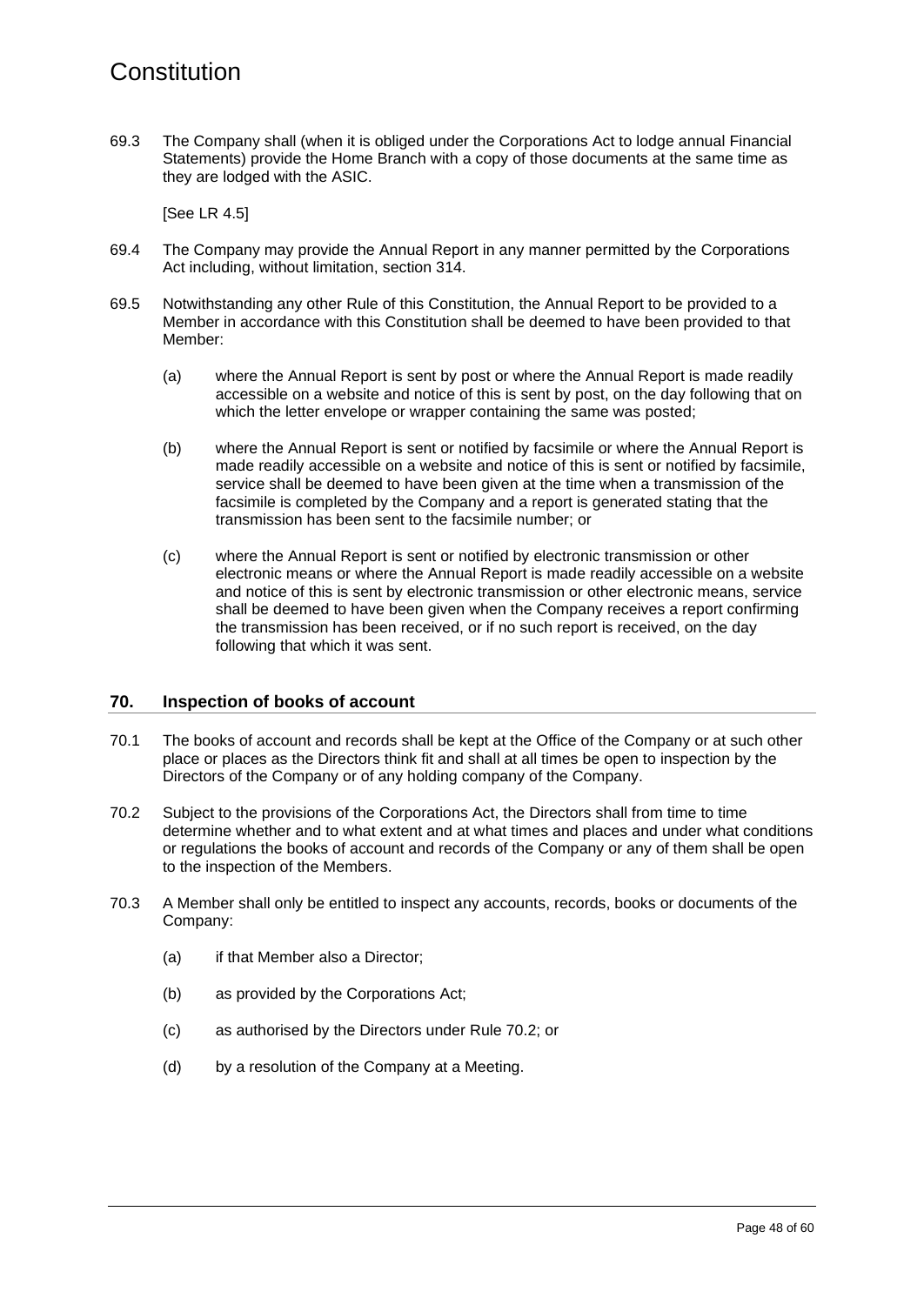#### **71. Accounts conclusive**

Every account of the Company (including any consolidated accounts of the Company and its subsidiaries or holding company if any) when audited and approved by a Meeting shall be conclusive.

#### **72. Audit**

- 72.1 An Auditor or Auditors shall be appointed and his or their duties shall be regulated in accordance with the Corporations Act.
- 72.2 The Auditor shall report to the Members on the Financial Statements to be laid before the Company at a Meeting and on the Company's accounting records relating to those Financial Statements and, if the Company is a holding company for which group accounts are required by the Corporations Act, the Auditor of the Company shall also report to the Members on the group accounts.
- 72.3 Any person who is:
	- (a) a Director of the Company;
	- (b) an Officer of the Company;
	- (c) a partner, employer or employee of a Director or Officer of the Company;
	- (d) a partner, employer or employee of an employee of a Director or Officer of the Company;
	- (e) not a registered company auditor; or
	- (f) indebted in any amount exceeding \$5,000.00 to the Company or to a Related Body Corporate,

shall not be capable of being appointed or of acting as Auditor of the Company.

- 72.4 A copy of an Auditor's qualified report must be supplied by the Directors to the Home Branch.
- 72.5 The Company's Share Register and branch registers (if any) shall be audited at such times as are required by any relevant law (if any) or the Listing Rules (if required).

#### **73. Buy-back arrangements**

The Company may buy Securities in itself from time to time and shall be entitled to give financial assistance to any entity for the purpose of the same:

- (a) to the extent and in the manner permitted by the Corporations Act or by law; and
- (b) if Listed, to the extent and in the manner permitted by the Listing Rules.

[See LR 7.29]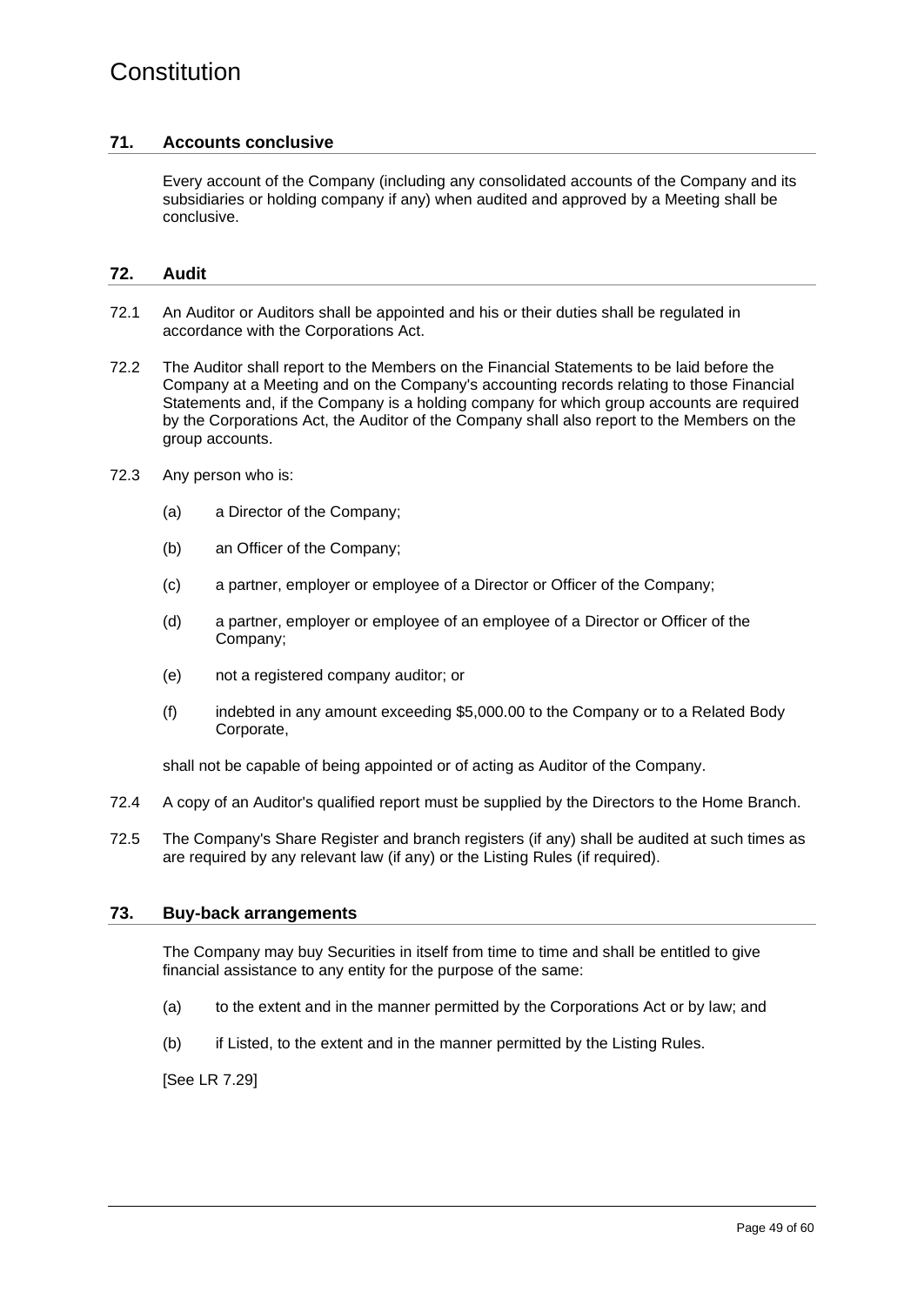#### **74. Sale of less than minimum holding**

- 74.1 This Rule has effect notwithstanding any other provision of this Constitution to the contrary and shall override the same to the extent of any inconsistency.
- 74.2 In this Rule:

**Continuation Election Notice** means a notice by a Small Holder in the form contained on or enclosed with a Continuing Member Notice and completed and signed in accordance with the instructions on the Continuing Member Notice, notifying the Company that this Rule is not to apply to that Small Holder so that that Small Holder may remain as the holder of the Securities registered in its name.

**Continuing Member Notice** means a notice issued under Rule [74.3](#page-53-0) below.

**Election Deadline** means 5.00pm (Australian Eastern Standard Time) on a date specified in a Continuing Member Notice, being a date not less than six weeks after the date of dispatch of that Continuing Member Notice.

**Sale Consideration** means the consideration received for the sale of any Securities (less any unpaid calls instalments or interest (if any) accrued on those instalments) under this Rule.

**Small Holders** means persons registered, either alone or jointly with any other persons, as the holders of less than a Marketable Parcel of a class of Securities in the Company.

- <span id="page-53-0"></span>74.3 Subject to the provisions of this Rule, the Board may determine no more than once in any 12 Month period, to require all (and not merely some) of the Small Holders of any class of Securities in the Company to elect whether they wish to remain as the holders of the Securities of that class in the Company registered in their name by forwarding to each such Small Holder (including all persons registered jointly) a Continuing Member Notice containing or enclosing:
	- (a) details of the Securities of that class in the company held by the Small Holder;
	- (b) statements to the effect that:
		- (1) the Company intends to invoke the provisions of this Rule which allows for the sale of Securities of that particular class held by all Small Holders in that class;
		- (2) if the Company does not receive from any such Small Holder a Continuation Election Notice by the Election Deadline, the Company will be, subject to this Rule, entitled to sell the Securities of that particular class held by those particular Small Holders in its absolute discretion; and
		- (3) in the case of a Member whose Securities are in a CHESS holding, that the Company may, without further notice, after the Election Deadline, move the Securities from the CHESS holding to an Issuer Sponsored Holding or certificated holding for the purpose of sale;
	- (c) a Continuation Election Notice;
	- (d) a copy of the text of this Rule; and
	- (e) any other information which the Directors may desire to include.
- 74.4 If a Small Holder on whom a Continuing Member Notice has been served wants to keep the Securities referred to in the Continuing Member Notice, the Small Holder must give the Company a Continuation Election Notice which must be received by the Company before the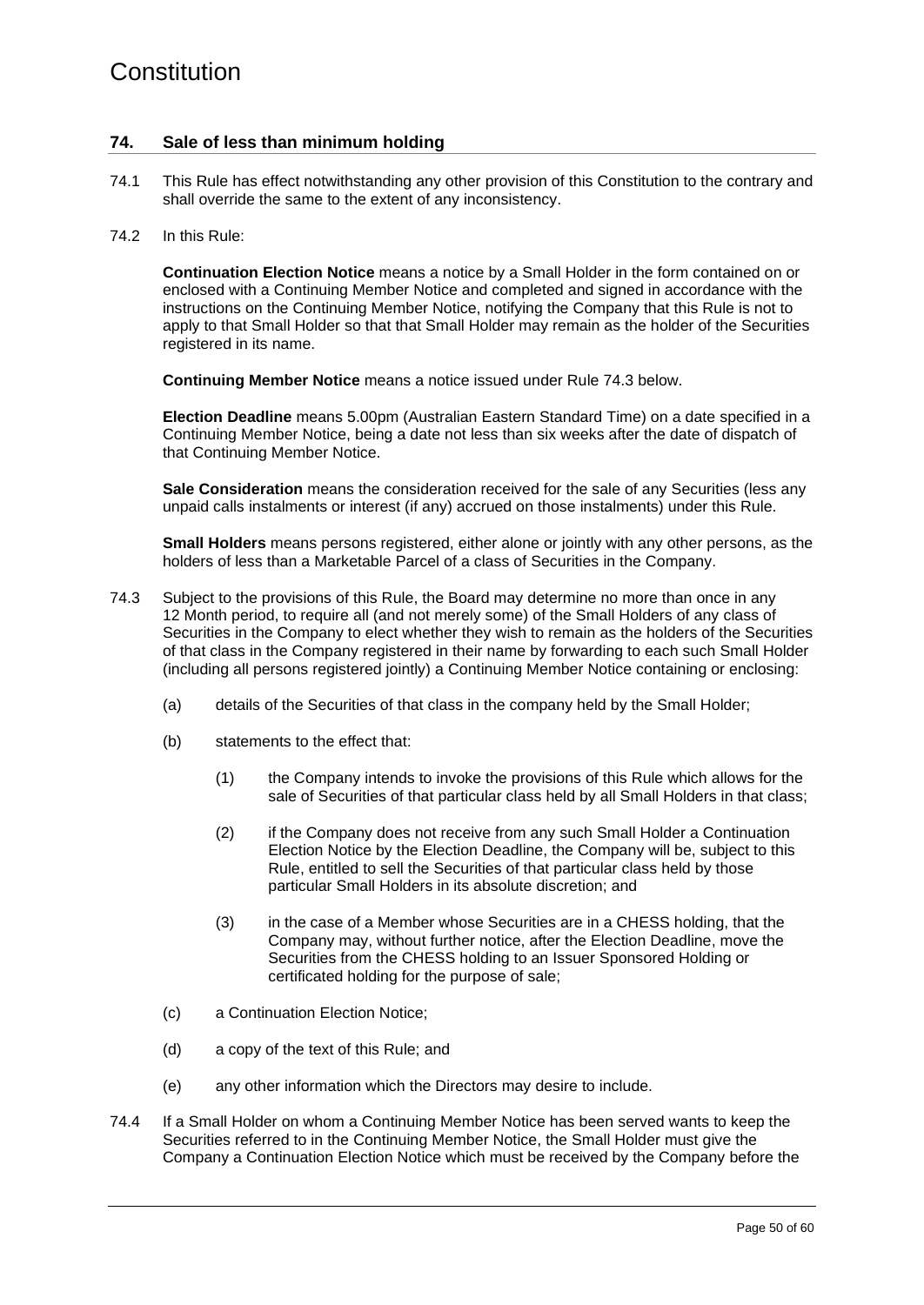Election Deadline, in which event the Company will not sell the Securities referred to in the Continuing Member Notice.

- 74.5 If a Small Holder on whom a Continuing Member Notice has been served does not give a Continuation Election Notice which is received by the Company before the Election Deadline, the Company shall be entitled to, subject to this Rule:
	- (a) if the Small Holder holds those Securities in a CHESS Holding, move those Securities from the CHESS Holding to an Issuer Sponsored Holding or a certificated holding for the purpose of the sale; and
	- (b) in any case, sell those Securities in accordance with this Rule,

but only if the Securities held by the Small Holder in the class of Securities the subject of the Continuing Member Notice on the Election Date is less than a Marketable Parcel.

- 74.6 Any Securities to be sold under this Rule may be sold on such terms and conditions, in such manner, at such prices and to such persons (including the Company itself where authorised by law) as the Board may, in its absolute discretion, think fit and, for the purposes of such sale, each such Small Holder shall be deemed to have:
	- (a) appointed the Company as its agent for sale;
	- (b) authorised the Company to effect on its behalf a transfer of the Securities sold and to deal with the proceeds of the sale of the Securities in accordance with this Rule;
	- (c) appointed the Company, its Directors and the Secretary at the relevant time jointly and severally as its attorney to execute any instrument or take such steps in its name and on its behalf as they or any of them may consider appropriate to transfer the Securities so sold; and
	- (d) authorised each of the attorneys appointed under Rule [74.6\(c\)](#page-54-0) to appoint an agent to do a thing referred to in Rule [74.6\(c\).](#page-54-0)
- <span id="page-54-0"></span>74.7 Any transferee of any Securities sold under this Rule shall not be bound to see to the regularity of any procedure or to the application of the purchase consideration in respect of such sale nor shall any transferee be required to produce the certificates in respect of such Securities to enable registration. Once the transferee has been registered as the holder of such Securities the transferee's title shall not be affected by any irregularity or invalidity in any procedure and the only remedy of any Small Holder aggrieved by the sale of its Securities under this Rule shall be in damages only and against the Company exclusively and shall be limited to the amount of the relevant Sale Consideration.
- 74.8 The costs and expenses of any sale of Securities under this Rule (including legal costs and disbursements, brokerage and stamp duty) shall be borne and paid by the Company.
- 74.9 The Sale Consideration shall be held by the Company in trust for the Small Holder whose Securities have been so sold.
- 74.10 On receipt of the Sale Consideration, the Company shall forthwith notify such Small Holder in writing that the relevant class of Securities held by it have been sold and that the relevant Sale Consideration is being held by the Company pending the receipt by the Company of written instructions as to how such money is to be dealt with. If the Small Holder has been issued with a share certificate or certificates, the Small Holder's instructions to be effective, must be accompanied by the share certificate or certificates in respect of such Securities sold or, if the certificate or certificates have been lost or destroyed, by a statement and undertaking under section 1070D(5) of the Corporations Act.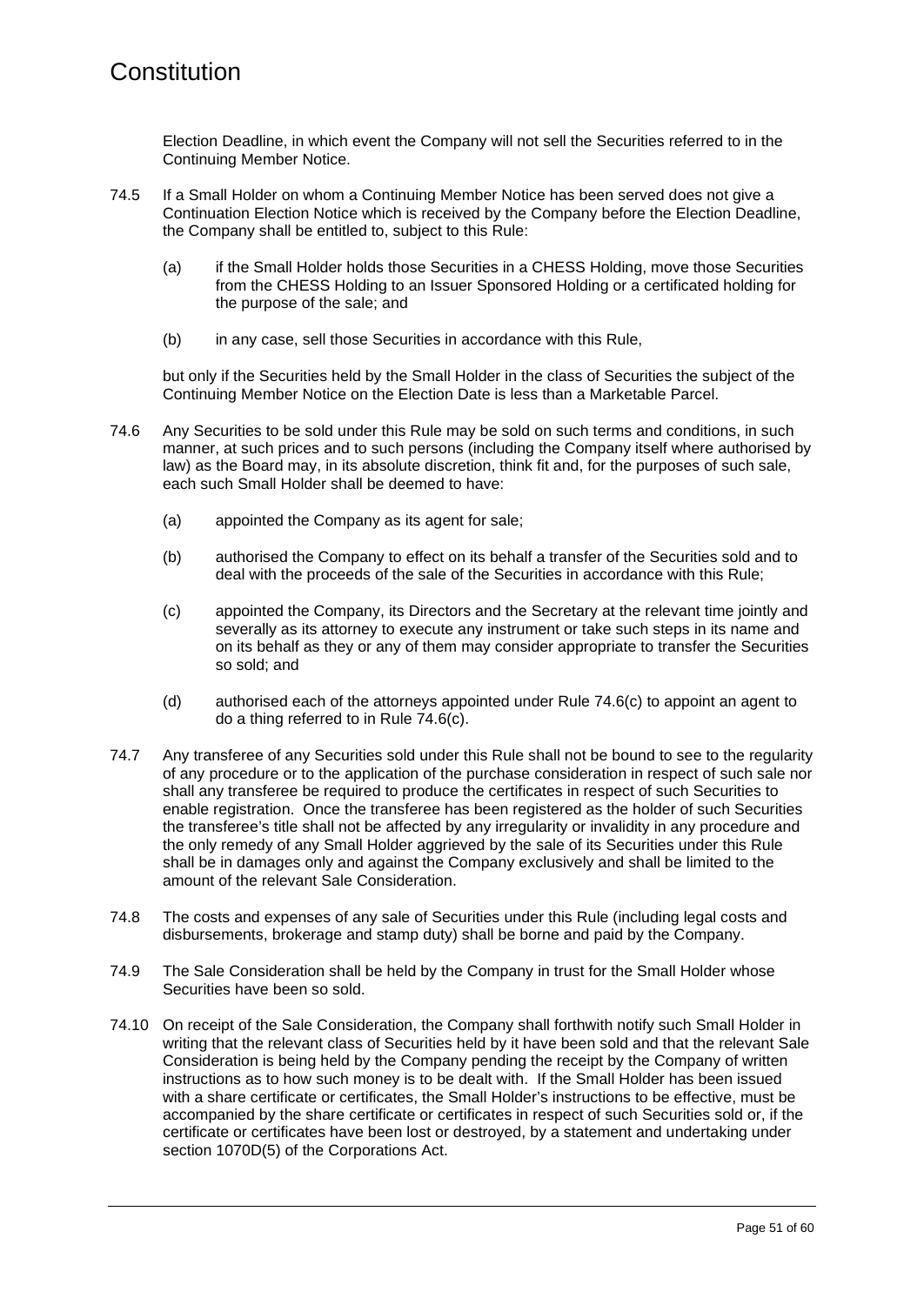- 74.11 Despite any provision of this Rule, either express or implied, to the contrary:
	- (a) the Board shall not be bound to exercise the powers conferred by this Rule and shall be entitled, at any time prior to a sale of Securities being effected, to suspend or terminate its use by written notice to the Small Holders affected;
	- (b) the accidental omission by the Company to give any notice required under this Rule or the non-receipt of any such notice by any Small Holder shall not invalidate any action undertaken in good faith under this Rule;
	- (c) the Board may, in its absolute discretion, settle any ambiguity, difficulty, anomaly or dispute which may arise in relation to the operation of this Rule; and
	- (d) no sale of any Securities under this Rule shall be undertaken if prior to such sale a Takeover Bid to acquire Securities of the same class as the Securities which are to be sold under this Rule has either been announced as being intended to be made or has been made and is still open for acceptance.
- 74.12 If the Company is Listed, this Rule shall be subject to the potential operation of the Listing Rules or the ASX Settlement Operating Rules (as the case may be) to the Securities intended to be sold under this Rule.

[See LR 15.13]

#### **75. Fractional entitlements and difficulties**

The Board may determine, as it thinks fit, the manner in which fractional entitlements or any difficulties relating to distribution and adjustment of the rights of the Members themselves are to be dealt with and, without limitation, may:

- (a) specify that fractions are to be disregarded or that any fractional entitlements are to be increased to the next whole number;
- (b) make cash payments in lieu of fractional entitlements or sell Shares not divisible by reason of fractional entitlements and account for the net proceeds of sale to Members entitled to such fractions proportionately;
- (c) fix the value for distribution of any specific assets or any part of those assets;
- (d) vest any such cash Shares or specific assets in trustees on trusts for the persons entitled to the Dividend or capitalised sum; or
- (e) appoint a person to sign a contract, on behalf of the Members entitled to any further Shares or Debentures on the capitalisation, with the Company providing for the issue to them, credited as fully Paid up, of any such further Shares or Debentures or for the payment by the Company on their behalf of the amounts or any part of the amounts remaining unpaid on their existing Shares by the application of their respective proportions of the sum resolved to be capitalised.

#### **76. Takeover approval provisions**

Subject to the provisions of the Corporations Act, where offers have been made for Shares in the Company under a Takeover Bid and each such offer relates to a proportion of these Shares in the Company included in a class of Shares being a proportion that is the same in respect of each offer, the Directors shall refuse to register a transfer giving effect to a contract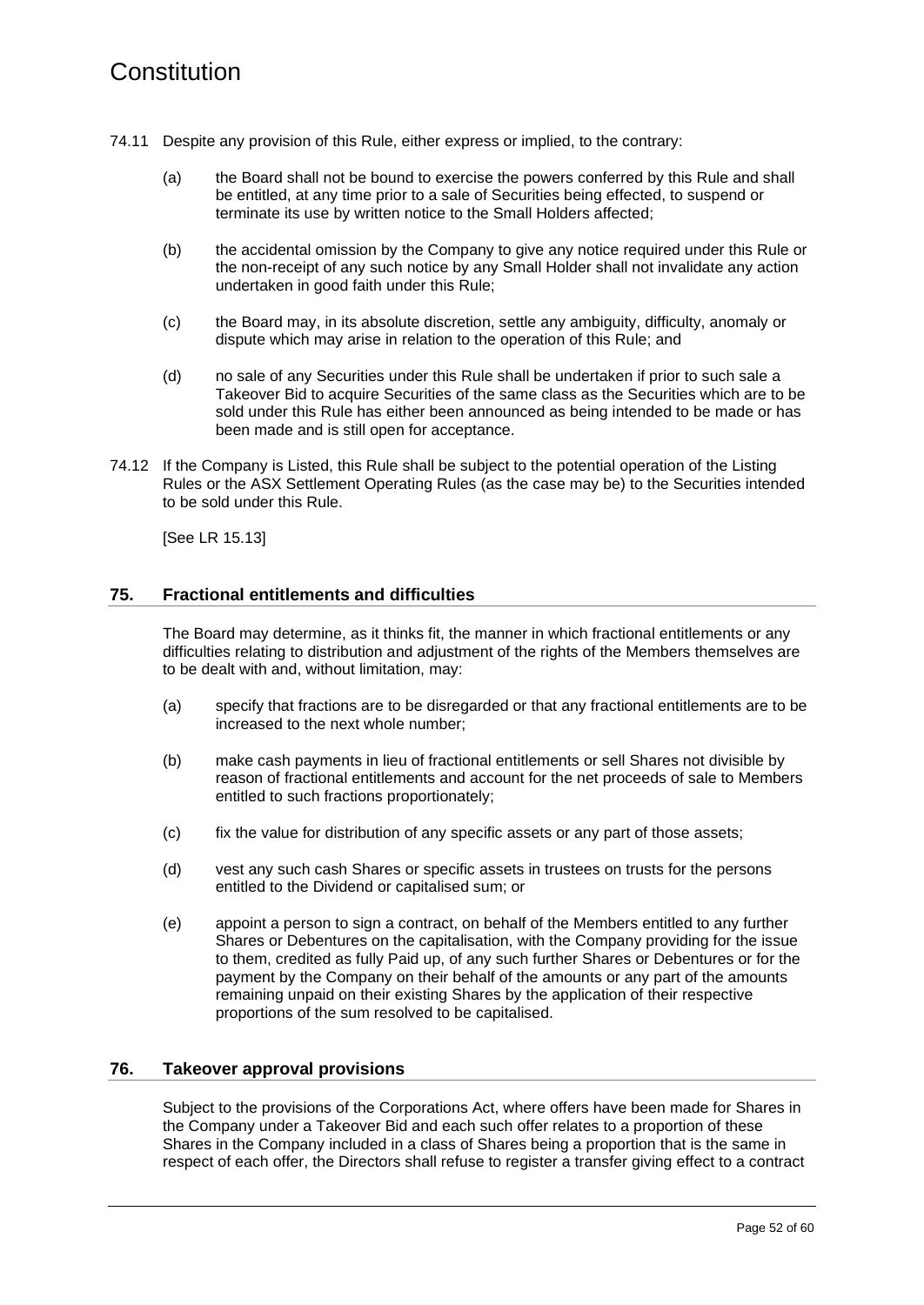resulting from the acceptance of any offer under the Takeover Bid unless the following provisions have been complied with:

- (a) the Directors shall convene a Meeting of the Company to be held in accordance with this Constitution on a day which is not less than 15 days prior to the end of the period during which the offers made under the Takeover Bid remain open;
- <span id="page-56-1"></span>(b) at the Meeting referred to the Members entitled to vote in accordance with Rule [76\(c\)](#page-56-0) shall consider and vote on a resolution approving the Takeover Bid which resolution shall be taken to have been passed if the votes cast in favour of the resolution exceed 50% of all votes validly passed in respect of the resolution; and
- <span id="page-56-0"></span>(c) for the purposes of the resolution referred to in Rule [76\(b\),](#page-56-1) a person (other than the offeror under the Takeover Bid or a person associated within the meaning of the Corporations Act with the bidder) who, as at 5.00pm on the day on which the first offer under the Takeover Bid was made, held Shares included in the class of Shares the subject of the Takeover Bid is entitled to vote and despite anything contained in this Constitution shall have one vote for each such Share held.

#### **77. Notice to holders**

- 77.1 Despite any other provision of this Constitution to the contrary, a Member shall not be entitled to receive Notices in respect of a holding in the event that the Member has returned to the Company a duly completed Request for Suspension of Full Notice Rights as described in Rule [77.2\(d\)](#page-56-2) (**Request for Suspension of Full Notice Rights**).
- <span id="page-56-3"></span>77.2 The Company shall at any time be entitled to give to a Member (in the manner prescribed for the giving of notice of general meetings) the documents referred to below:
	- (a) a written invitation to complete and return to the Company a Request for Suspension of Full Notice Rights;
	- (b) an explanation that, in the event of that Member returning to the Company a duly completed Request for Suspension of Full Notice Rights, the Member will not be entitled to receive Notices in respect of that holding and that such entitlement will be restored to the Member on return to the Company of a duly completed Request for Full Notice Rights as described in Rule [77.3](#page-57-0) (**Request for Full Notice Rights**) at any time during which the Member is a Member;
	- (c) an envelope, pre-printed with the address of the Registered Office of the Company, in which the Request for Suspension of Full Notice Rights may, should the Member so desire, be mailed to the Company free of postage cost to the Member; and
	- (d) a form of Request for Suspension of Full Notice Rights as nearly as practicable in the following form or such other form as determined by the Directors from time to time:

<span id="page-56-2"></span>Platina Resources Limited ACN 119 007 939

Request for Suspension of Full Notice Rights

I/We

(Full Name(s))

of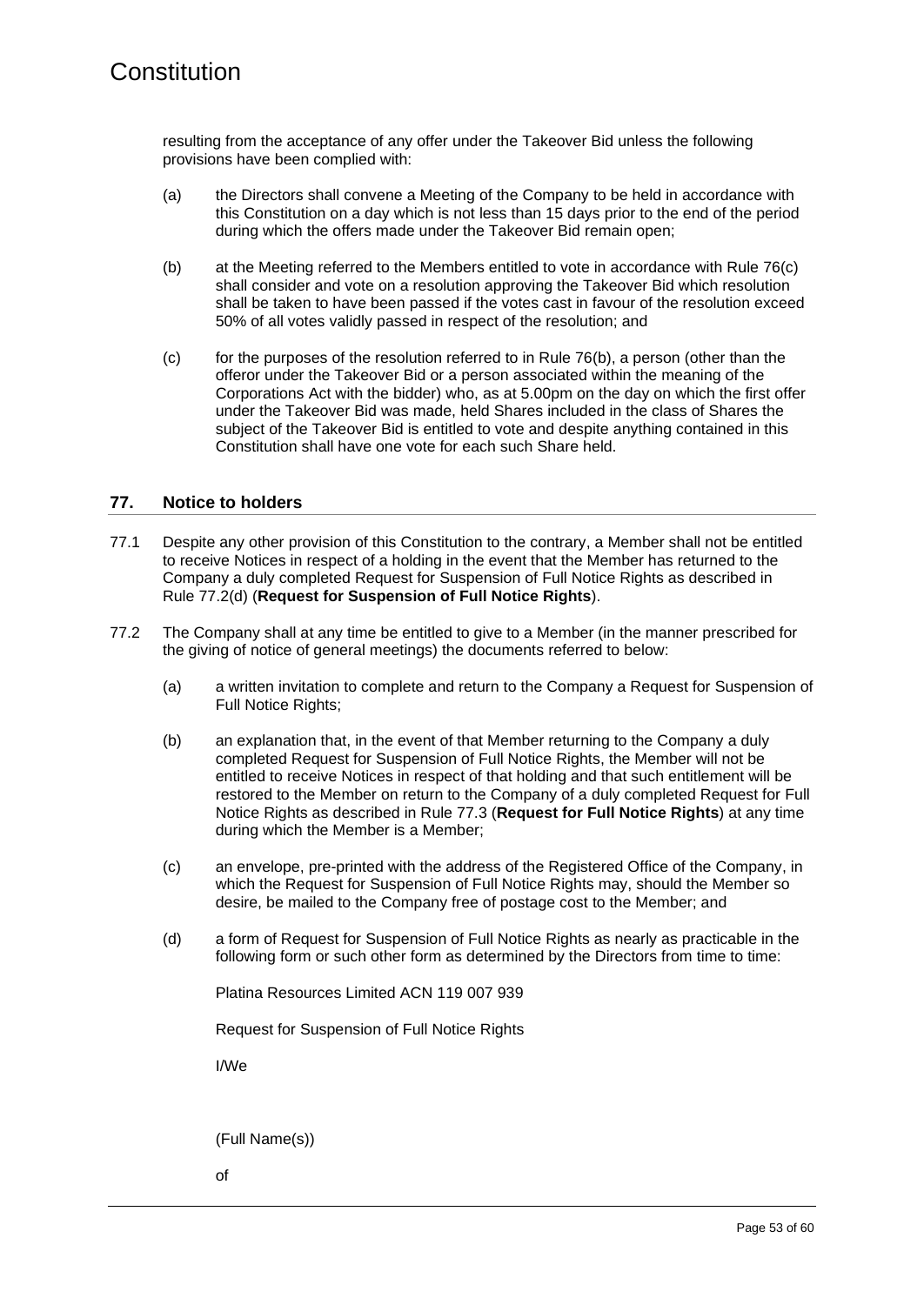(Address(es))

being a Member, advise under Rule [77.2](#page-56-3) of the Constitution of the Company that I/we wish to cease to receive all Notices to which I/we would be entitled were it not for the operation of Rule [77.2.](#page-56-3)

(Signature of Member(s))

(Date)

<span id="page-57-0"></span>77.3 A Member who, by returning to the Company a duly completed Request for Suspension of Full Notice Rights, has ceased to be entitled to receive Notices shall have that right restored forthwith on the Company receiving from that Member a duly completed Request for Full Notice Rights at any time, and which Request for Full Notice Rights shall as nearly as practicable be in the following form or such other form as determined by the Directors from time to time:

Platina Resources Limited ACN 119 007 939

Request for Full Notice Rights

I/We

(Full Name(s))

of

(Address(es)

being a Member, advise under Rule [77.3](#page-57-0) of the Constitution of the Company that I/we wish to receive all Notices to which I/we would be entitled were it not for the operation of Rule [77.2.](#page-56-3)

(Date) (Signature of Member(s))

- 77.4 On being requested to do so by a Member, the Company shall forward a Request for Full Notice Rights to the Member in an envelope, pre-printed with the address of the Registered Office of the Company, in which the Request for Suspension of Full Notice Rights may, should the Member so desire, be mailed to the Company free of postage cost to the Member.
- 77.5 By execution of a Request for Suspension of Full Notice Rights a Member for the duration of any requested suspension shall not be entitled to make any Claim against the Company in respect of non receipt of a Notice.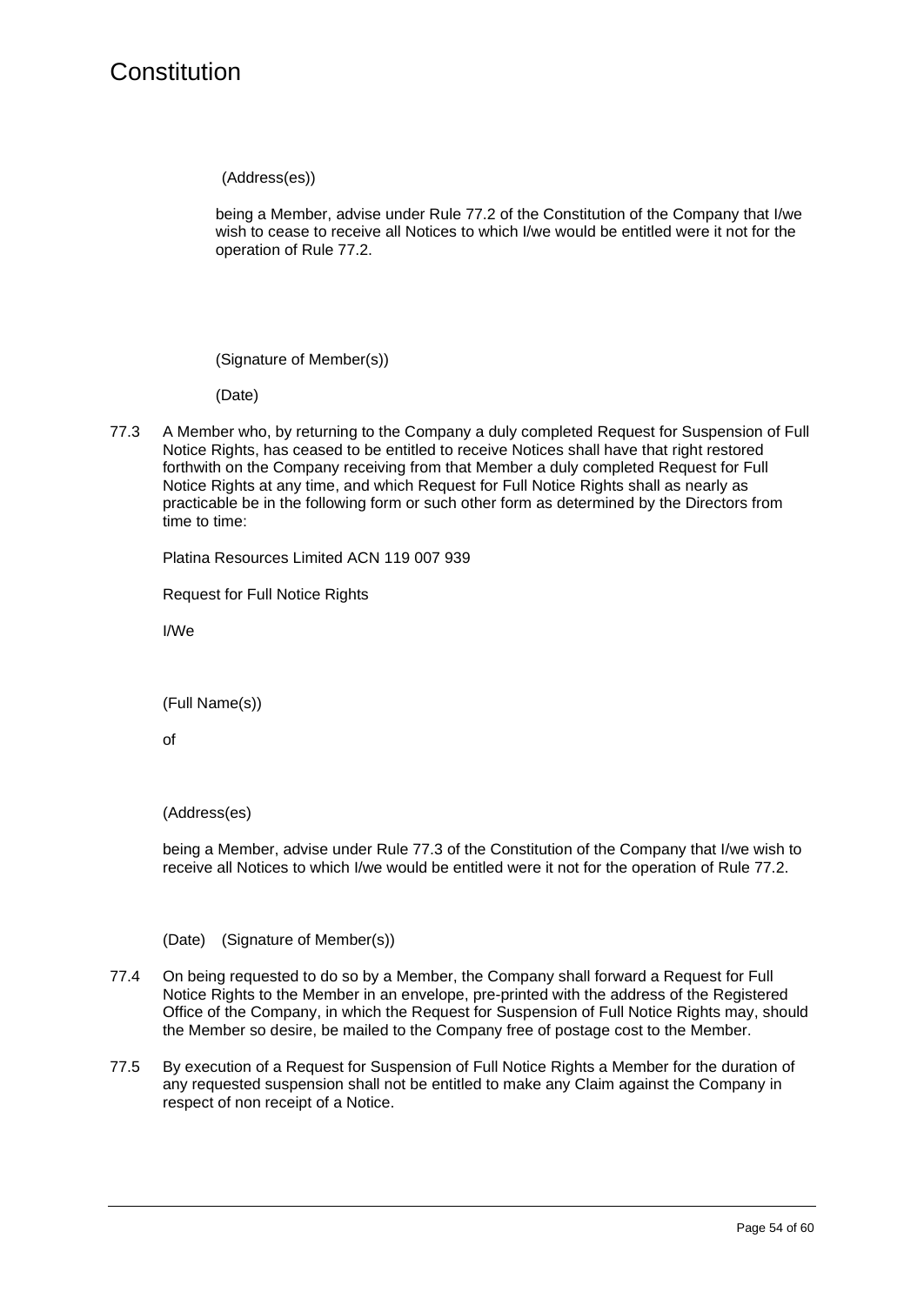#### **78. Confidential information**

- <span id="page-58-1"></span>78.1 No Member, not being a Director, shall be entitled to require or receive any information concerning the business, trading or customers of the Company or any trade secret or secret process of or used by the Company.
- <span id="page-58-3"></span>78.2 Every Director, manager, trustee or Member of a committee of the Company may be required by the Directors to sign a declaration pledging to observe strict secrecy respecting all transactions of the Company. Such a declaration may require the person so signing to pledge not to reveal any of the matters which may come to the person's knowledge in the discharge of the person's duties except when required to do so by the Directors or a Member of a local board or by any Meeting of Members or by a court of law and except so far as may be necessary in order to comply with any of the provisions in this Constitution.
- <span id="page-58-2"></span>78.3 A person who ceases to be a Director of the Company shall, within a period of seven years from the date of cessation from office, be given access by the Company to materials referred to in Rule [78.1](#page-58-1) (which came into existence during the Director's term of office or arose from conduct during that term) on the following terms and conditions:
	- (a) a written request is made to the Company for access by the former Director (or that person's duly authorised representative) stating a reasonable and lawful purpose for the access as well as particulars of the documentation that the former Director is wishing to obtain access to;
	- (b) the notice in Rule [78.3\(a\)](#page-58-2) gives the Company a reasonable period of time prior to when access is requested;
	- (c) the Company shall be entitled (acting at all times reasonably) to reject or postpone (as the case may be) any request for access on the basis that to provide access would impose an unreasonable burden on the Company's resources, having regard to the circumstances of the Company at the time;
	- (d) the former Director provides the Company with an undertaking to meet all reasonable costs to be incurred by the Company in providing access; and
	- (e) the former Director signs a declaration along similar terms to that contemplated by Rule [78.2.](#page-58-3)

#### <span id="page-58-0"></span>**79. Notices**

- <span id="page-58-4"></span>79.1 Any notice or document to be given by the Company under this Constitution may be served on the person to be notified either personally, by sending it through the post in a prepaid letter envelope or wrapper to the person to be notified at his registered place of address or by sending it to any facsimile number or electronic address notified by that person to the Company for the purposes of the Company giving notices or documents to that person.
- 79.2 Notwithstanding Rule [79.1,](#page-58-4) written notice of a meeting of the Company and all associated documents may be given to a Member in any manner permitted by the Corporations Act including, without limitation, sections 249J(3) and 249J(3A).
- 79.3 Notwithstanding any other Rule of this Constitution, a notice of meeting and all associated documents provided by the Company to a Member in accordance with this Constitution shall be deemed to have been given to that Member:
	- (a) where served personally, on the date of service;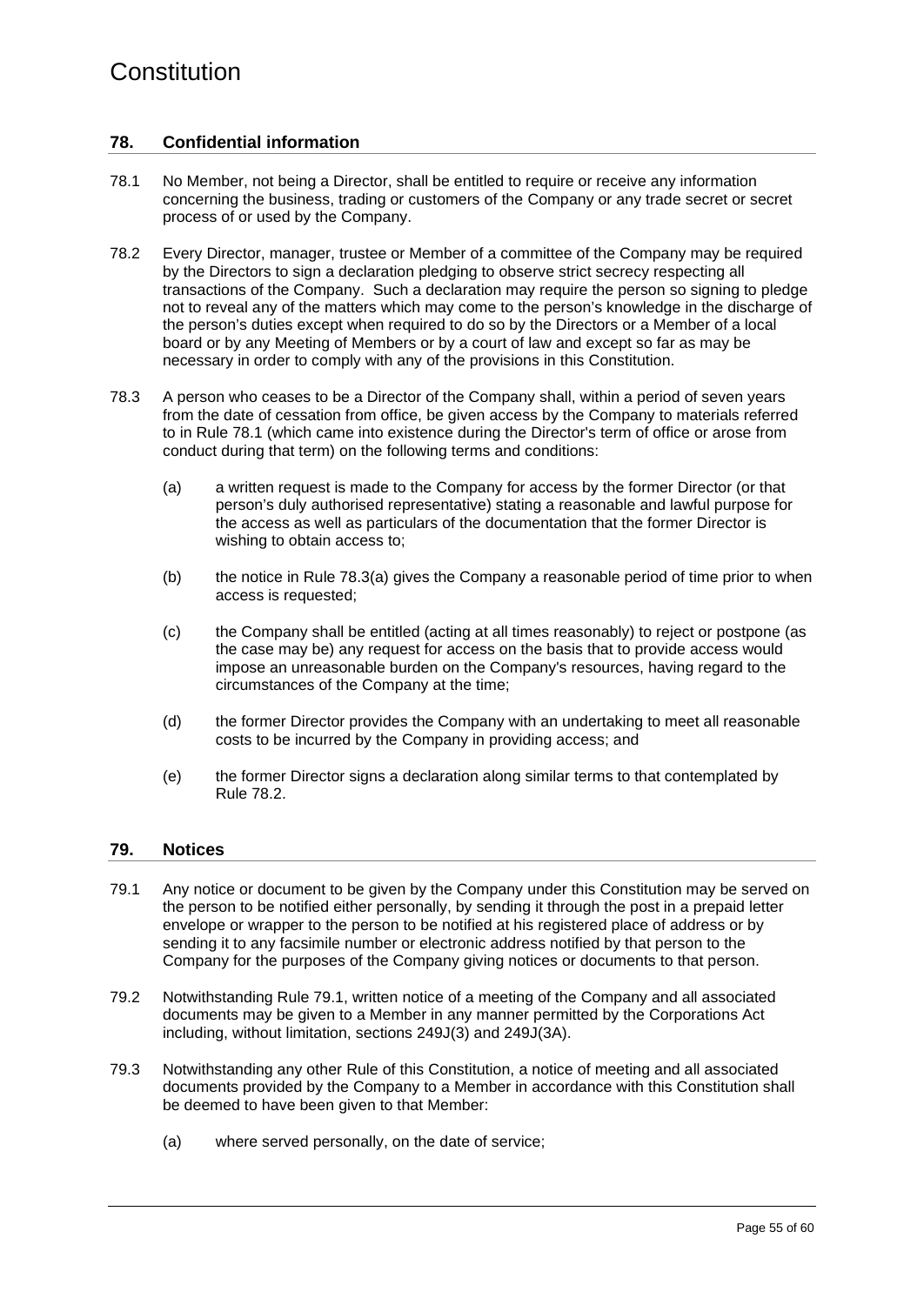- (b) where the notice of meeting is sent by post, on the day following that on which the letter envelope or wrapper containing the same was posted;
- (c) where the notice of meeting is sent or notified by facsimile, service shall be deemed to have been given at the time when a transmission of the facsimile is completed by the Company and a report is generated stating that the transmission has been sent to the facsimile number; or
- (d) where the notice of meeting is sent or notified by electronic transmission or other electronic means, service shall be deemed to have been given when the Company receives a report confirming the transmission has been received, or if no such report is received, on the day following that which it was sent.
- 79.4 The signature to any notice to be given by the Company may be written, typewritten or printed.
- 79.5 Where a non-resident Member has supplied an overseas facsimile or other electronic address to the Secretary, the Secretary may endeavour to send by facsimile or other means of electronic communication to the facsimile or electronic address (as the case may be) a copy of any notice given to Members but a failure to do so shall not affect the validity of any Meeting.
- 79.6 A notice may be given by the Company to the Joint Holders of a Share by giving the notice to the Joint Holder first named in the Register in respect of the Share and notice so given shall be sufficient notice to all the holders of such Share.
- 79.7 Every person who becomes entitled to any Share shall be bound by every notice in respect of such Share which, prior to that person's name and address being entered on the Register, has been duly given to the Member from whom the person derives title to such Share.
- 79.8 Any notice or document delivered, sent or notified to a Member under this Constitution shall, despite that such Member is then deceased and whether or not the Company has notice of the Member's decease, be deemed to have been duly served in respect of any Share whether held by the Member solely or jointly with other persons, until some other person be registered in the Member's stead as the holder or Joint Holder and such service shall for all purposes of this Constitution be deemed a sufficient service of such notice or document on the Member's legal personal representatives and on all persons, if any, jointly interested with the Member in the Share.
- <span id="page-59-0"></span>79.9 Any notice served personally on a person shall be deemed to have been given on the day of service.
- 79.10 Any notice sent by post shall be deemed to have been given on the day following that on which the letter envelope or wrapper containing the same was posted.
- <span id="page-59-1"></span>79.11 Any notice sent by facsimile shall be deemed to have been given at the time when a transmission of the facsimile is completed by the Company and a report is generated stating that the transmission has been sent to the facsimile number.
- <span id="page-59-2"></span>79.12 Any notice sent by electronic transmission or other electronic means, service shall be deemed to have been given when the Company receives a report confirming the transmission has been received, or if no such report is received, on the day following that which it was sent.
- 79.13 In proving service of a notice by post it shall be sufficient to prove that the letter envelope or wrapper containing the notice was properly addressed stamped and posted. A certificate in writing signed by any manager Secretary or other officer of the Company that the letter envelope or wrapper containing the notice was so addressed and posted shall in the absence of evidence to the contrary be conclusive evidence.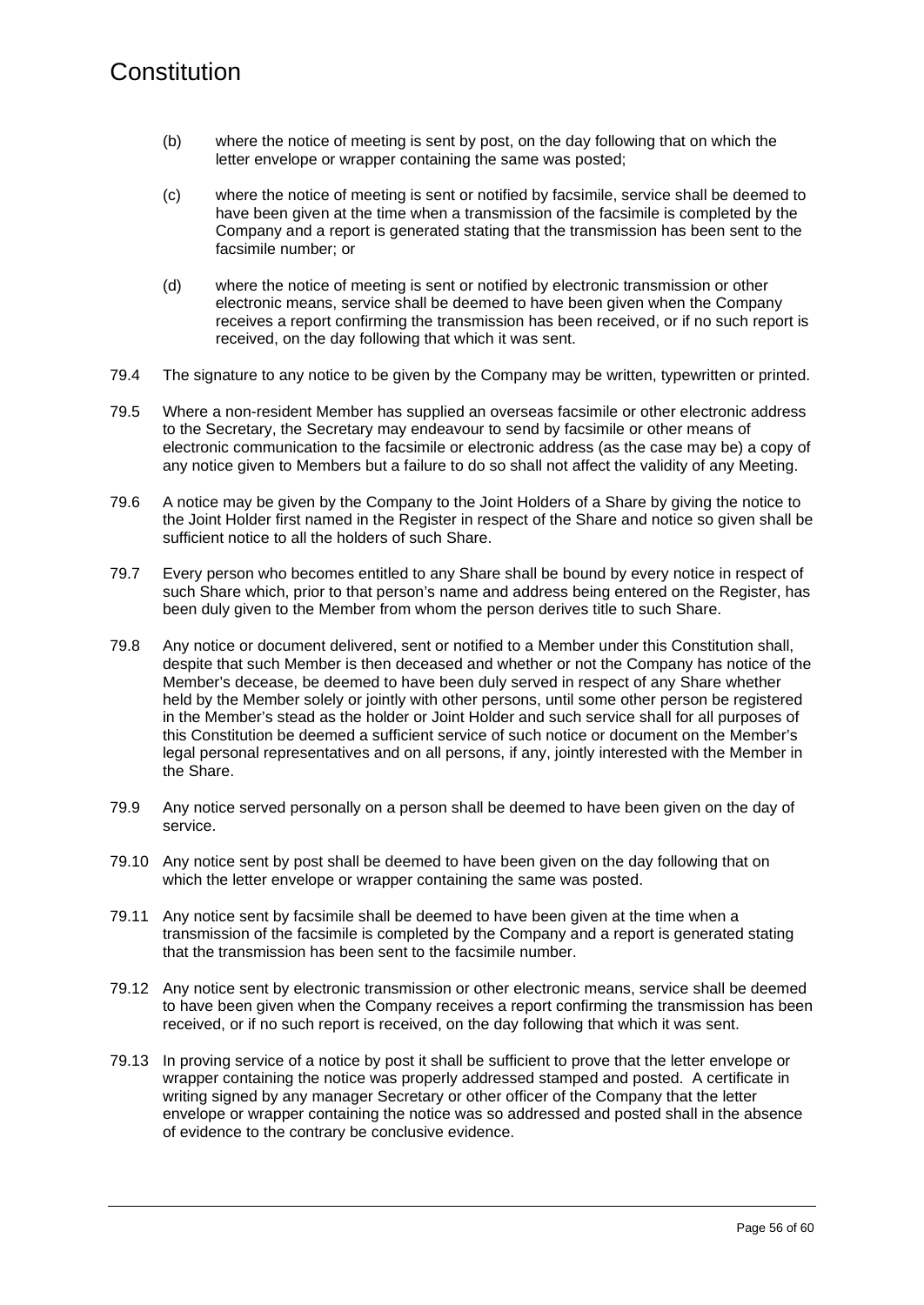- 79.14 Subject to Rule [79.15,](#page-60-0) any notices to be given under or in reference to this Constitution by the Company to any Director or vice versa may be given in accordance with Rule [79.1](#page-58-4) and, if so given, shall be deemed to have been given in accordance with rules [79.9,](#page-59-0) [79.11](#page-59-1) and [79.12.](#page-59-2) Where a given number of days' notice or notice extending over any period is required to be given, the day on which the notice is deemed to be served shall be excluded but the day for which the notice is given shall be included in calculating the number of days or other period.
- <span id="page-60-0"></span>79.15 Subject to any provisions with respect to service in the Corporations Act or in the rules of any court in which proceedings are brought by the Company or its liquidator against any Director or Member, all summonses, notices, process, orders and judgments in relation to any such proceedings may be served on such Director or Member by registered post and the provisions contained in the foregoing paragraphs of this Rule shall apply mutatis mutandis and such service shall be deemed for all purposes to be personal service.
- 79.16 Subject to Rule [79.1,](#page-58-4) notice of every Meeting or, if required, any adjournments shall be given in any manner authorised under this Rule to:
	- (a) every Member;
	- (b) every person entitled by transmission to vote under this Constitution; and
	- (c) the Auditor for the time being of the Company.
- 79.17 Where:
	- (a) the Company has a bona fide reason to believe that a Shareholder is not known at his or her registered address; and
	- (b) the Company has subsequently made an enquiry in writing at that address as to the whereabouts of the Shareholder and this enquiry either elicits no response or a response indicating that the Shareholder or his present whereabouts are unknown,

all future notices will be deemed to be given to the Shareholder if the notice is exhibited in the Registered Office (or, in the case of a Shareholder registered on a branch register, in a conspicuous place in the place where the branch register is kept) for a period of 48 hours (and shall be deemed to be duly served at the commencement of that period) unless and until the Shareholder informs the Company of a new address to which the Company may send the Shareholder notices (which new address shall be deemed to be the Shareholder's registered address).

#### <span id="page-60-1"></span>**80. Overseas Shareholders**

- 80.1 On an issue of Equity Securities, the Directors may take such steps as are authorised from time to time by the Listing Rules and as they shall think fit to provide equitably in all the circumstances for the rights and interests of any Overseas Shareholder.
- 80.2 Documents for Overseas Shareholders shall be forwarded by air, by facsimile, by electronic transmission or in another way that ensures they will be received quickly.

[See LR 15.10]

- 80.3 In this Rule [80,](#page-60-1) **Overseas Shareholder** means a Member of the Company who has not supplied to the Company an address within Australia under Rule [79.1](#page-58-4) and:
	- (a) being an individual, the Directors have reason to believe is not resident in Australia; or
	- (b) being a company, the Directors have ascertained that it is not registered in Australia.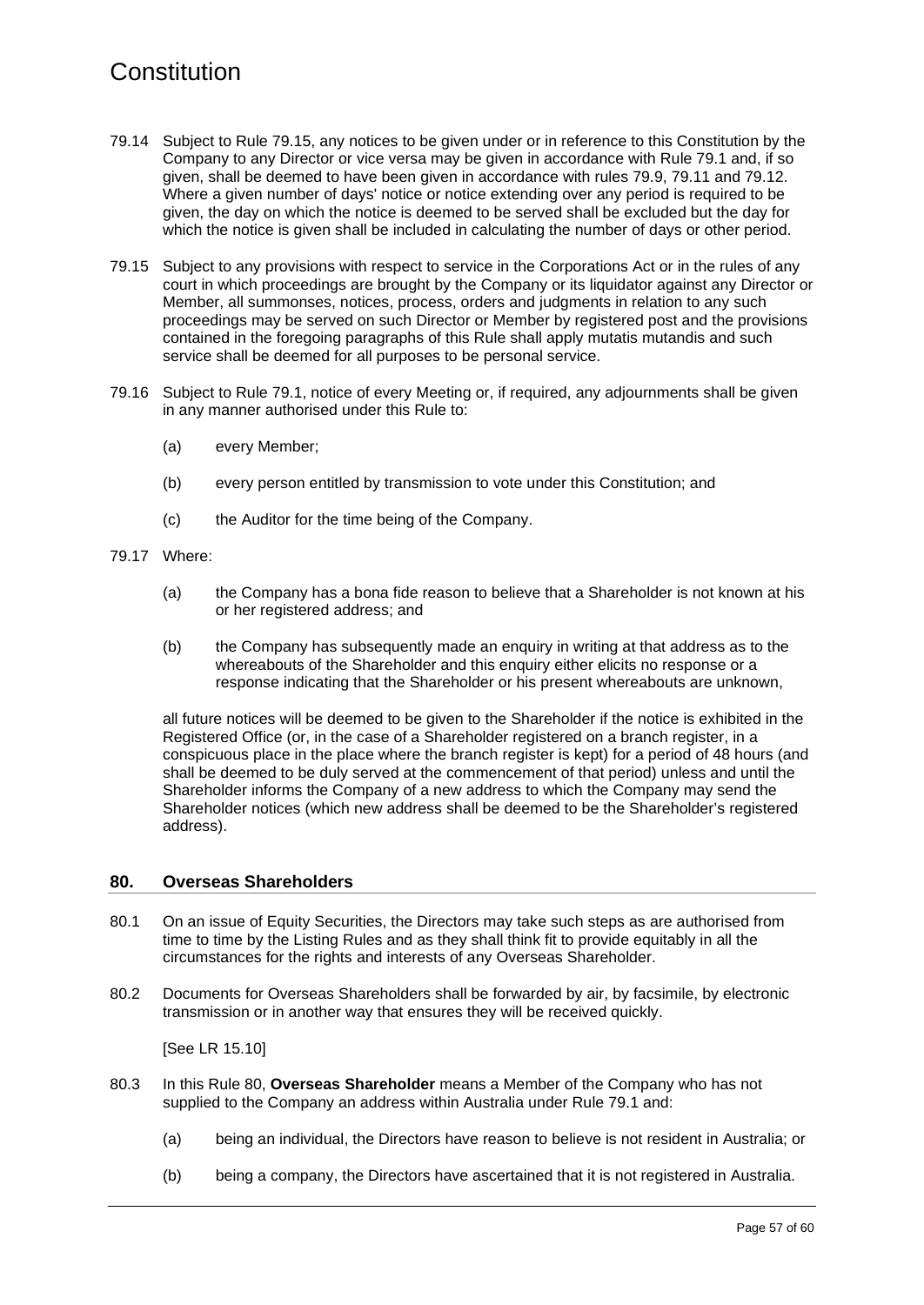#### **81. Indemnity and liability of directors and other officers**

- 81.1 To the extent permitted by law, the Company shall:
	- (a) indemnify a person who is or has been an Officer of the Company against liability incurred by the person as such an Officer to another person (other than the Company or a Related Body Corporate); and
	- (b) indemnify a person who is or has been an Officer or Auditor of the Company against liability for costs and expenses incurred by the person in defending proceedings, whether civil or criminal, in which judgment is given in favour of the person or in which the person is acquitted or in connection with an application, in relation to such proceedings, in which the Court grants relief to the person under the Corporations Act.
- 81.2 The Company may pay, or agree to pay, at the discretion of the Directors, a premium in respect of a contract insuring a person who is or has been an Officer of the Company against the liability incurred by the person as such an Officer, except for a liability arising out of conduct involving a wilful breach of duty in relation to the Company or a contravention of sections 182 or 183 of the Corporations Act. In the case of a Director, any such premium shall be paid in addition to any remuneration paid to that Director by the Company in accordance with the Constitution.

#### **82. Restricted Securities**

- <span id="page-61-0"></span>82.1 A holder of Restricted Securities must not Dispose of or agree or offer to Dispose of the securities during the escrow period applicable to those securities except as permitted by the Listing Rules or the Exchange.
- 82.2 If the Restricted Securities are in the same class as quoted securities, the holder will be taken to have agreed in writing that the Restricted Securities are to be kept on the Company's issuer sponsored subregister and are to have a holding lock applied for the duration of the escrow period applicable to those securities.
- 82.3 The Company will refuse to acknowledge any Disposal (including, without limitation, to register any transfer) of Restricted Securities during the escrow period applicable to those securities except as permitted by the Listing Rules or the Exchange.
- 82.4 A holder of Restricted Securities will not be entitled to participate in any return of capital on those securities during the escrow period applicable to those securities except as permitted by the Listing Rules or the Exchange.
- 82.5 If a holder of Restricted Securities breaches a restriction deed or a provision of this Constitution restricting a Disposal of those securities, the holder will not be entitled to any dividend or distribution, or to exercise any voting rights, in respect of those securities for so long as the breach continues.

[See LR 15.12]

#### **83. Winding up**

83.1 In this Rule, **Surplus Assets** means those assets of the Company which, on the winding up of the Company, remain after the payment of debts and liabilities of the Company and of the costs of winding up.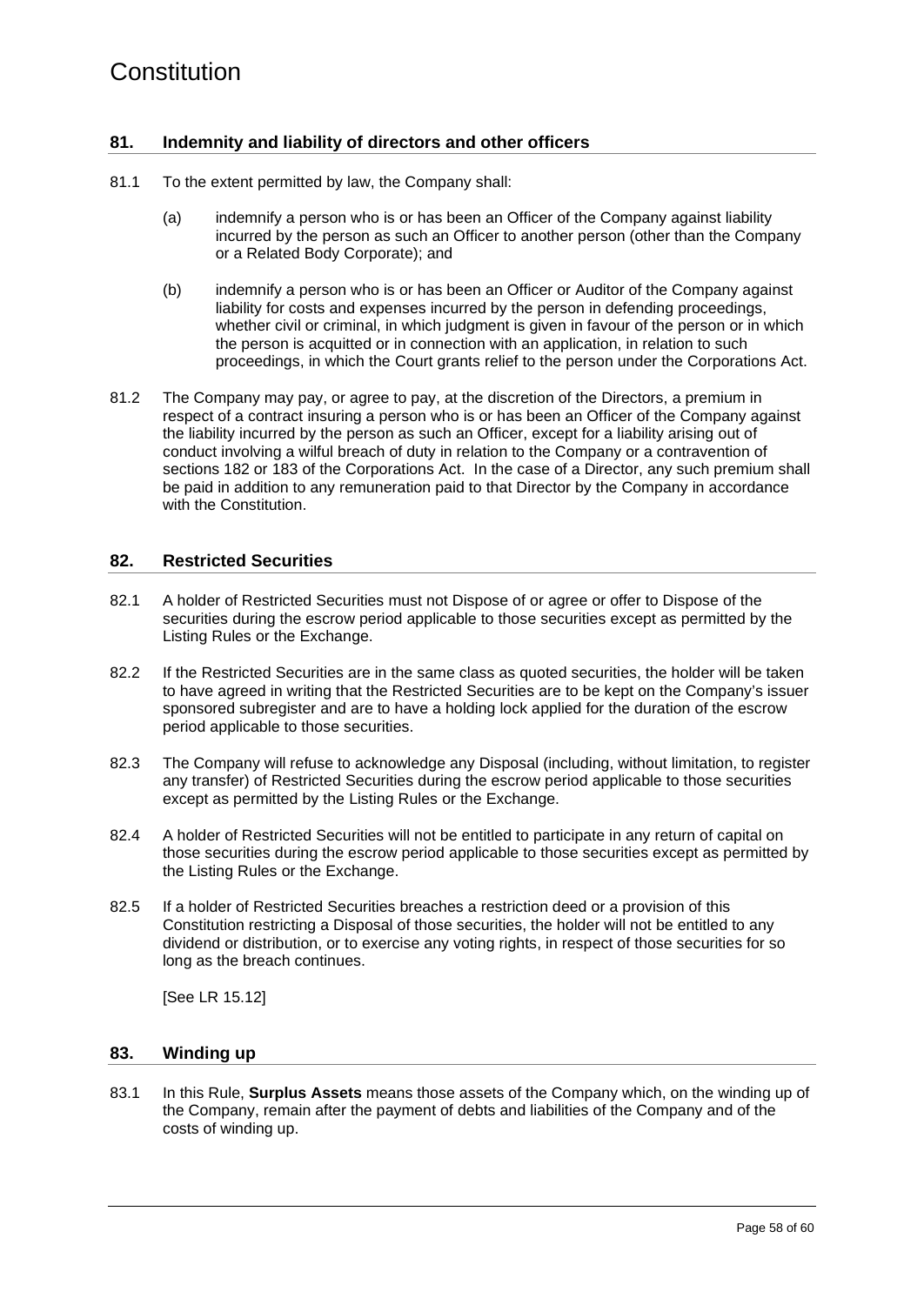- 83.2 Subject to Rule [83.3,](#page-62-0) and the terms and conditions on which any Shares have been issued, the Surplus Assets shall be distributed as follows:
	- (a) first, in repayment of Paid-up Capital in accordance with the respective rights of the Members; and
	- (b) second, the balance then remaining shall be distributed among the ordinary Members in proportion to the Capital Paid up or which ought to have been Paid up at the commencement of the winding up on the Shares held by them respectively other than amounts Paid in advance of calls.
- <span id="page-62-0"></span>83.3 Subject to the provisions of Rule [83.4,](#page-62-1) if the Surplus Assets shall be insufficient to repay the whole of the Paid up Capital, such assets shall be distributed, so that the losses shall be borne by the Members in proportion to the Capital Paid up or which ought to have been Paid up at the commencement of the winding up on the Shares held by them respectively, but disregarding amounts Paid in advance of calls.
- <span id="page-62-1"></span>83.4 If the Company is wound up in any way, then, subject to the rights of holders of Shares issued on special conditions, the liquidator, with the sanction of a special resolution, may:
	- (a) divide in specie among the contributories of the Company any part of the Surplus Assets; and
	- (b) vest any part of the Surplus Assets in trustees on such trusts for the benefit of the contributories or any of them as the liquidator shall think fit.
- 83.5 Any division by a liquidator under Rule [83.4](#page-62-1) may be otherwise than in accordance with the legal rights of the contributories of the Company and in particular any class may be given preference or special rights or may be excluded altogether or in part provided that if any division otherwise than in accordance with the legal rights of the contributories shall be decided on, any contributory who would be prejudiced thereby shall have a right of dissent and ancillary rights as if such determination were a special resolution passed under the Corporations Act.
- 83.6 If the Surplus Assets to be distributed under Rule [83.4](#page-62-1) are Shares on which there are unpaid calls, any person entitled under such distribution to any of the said Shares may within ten days after the passing of the special resolution by notice in writing direct the liquidator to sell that person's proportion and pay the person the net proceeds.
- 83.7 Remuneration may only be paid by the Company to any Director or liquidator on any sale or realisation of any part of the Company's undertaking or assets except with the prior sanction of a Meeting convened by at least seven days' notice specifying the remuneration proposed to be paid.

#### **84. Supply of documentation to Exchange**

The Company shall supply to the Exchange all documentation required by the Listing Rules to be lodged with the Home Branch or released or issued by the Company for the information of holders of any of the Company's Securities.

[See LR 3.17 and 15.2 to 15.7 inclusive]